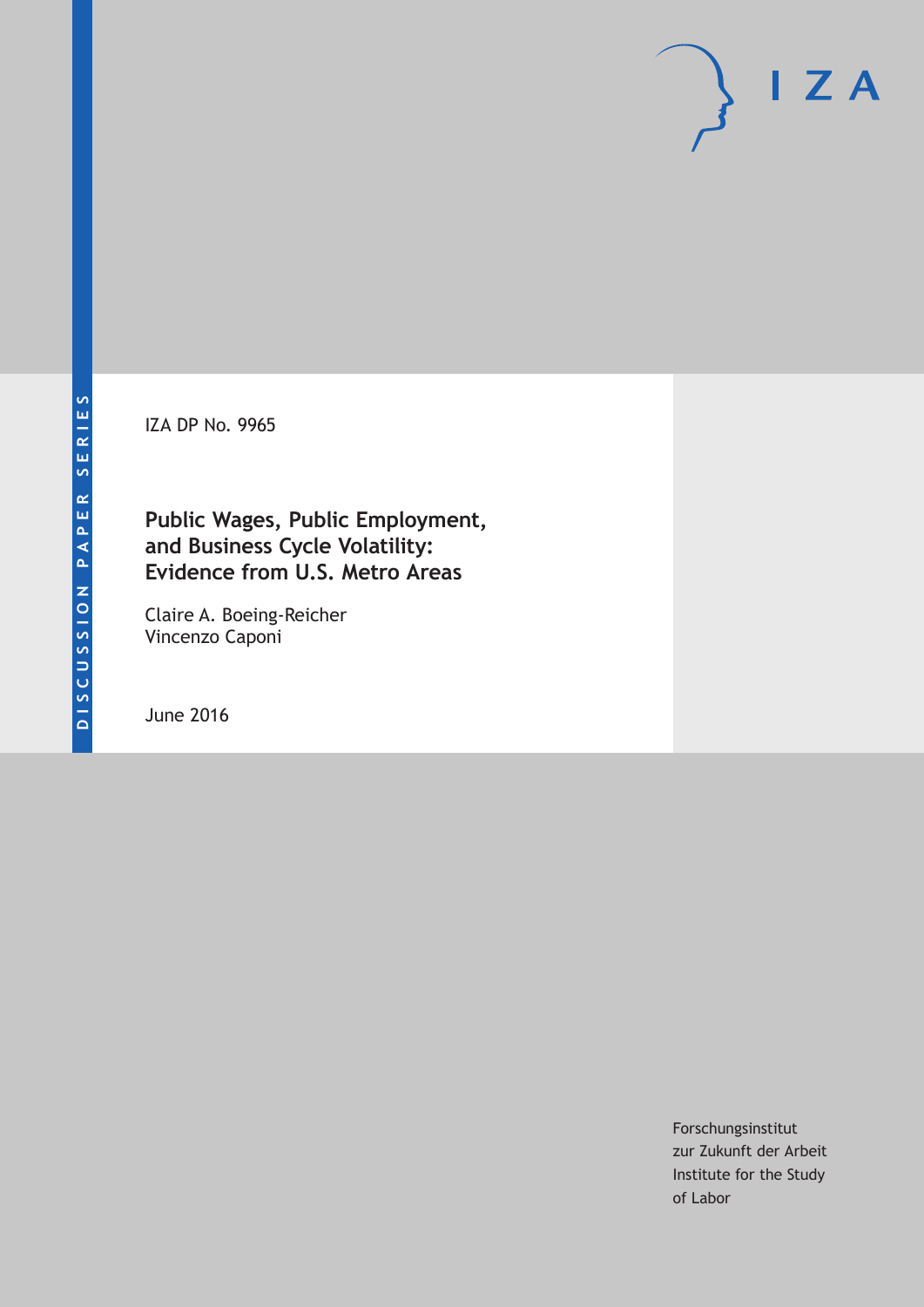# **Public Wages, Public Employment, and Business Cycle Volatility: Evidence from U.S. Metro Areas**

### **Claire A. Boeing-Reicher**

*Kiel Institute for the World Economy (IfW)* 

### **Vincenzo Caponi**

*CREST - Ensai, IZA, IfW and Ryerson University* 

### Discussion Paper No. 9965 May 2016

IZA

P.O. Box 7240 53072 Bonn **Germany** 

Phone: +49-228-3894-0 Fax: +49-228-3894-180 E-mail: iza@iza.org

Any opinions expressed here are those of the author(s) and not those of IZA. Research published in this series may include views on policy, but the institute itself takes no institutional policy positions. The IZA research network is committed to the IZA Guiding Principles of Research Integrity.

The Institute for the Study of Labor (IZA) in Bonn is a local and virtual international research center and a place of communication between science, politics and business. IZA is an independent nonprofit organization supported by Deutsche Post Foundation. The center is associated with the University of Bonn and offers a stimulating research environment through its international network, workshops and conferences, data service, project support, research visits and doctoral program. IZA engages in (i) original and internationally competitive research in all fields of labor economics, (ii) development of policy concepts, and (iii) dissemination of research results and concepts to the interested public.

IZA Discussion Papers often represent preliminary work and are circulated to encourage discussion. Citation of such a paper should account for its provisional character. A revised version may be available directly from the author.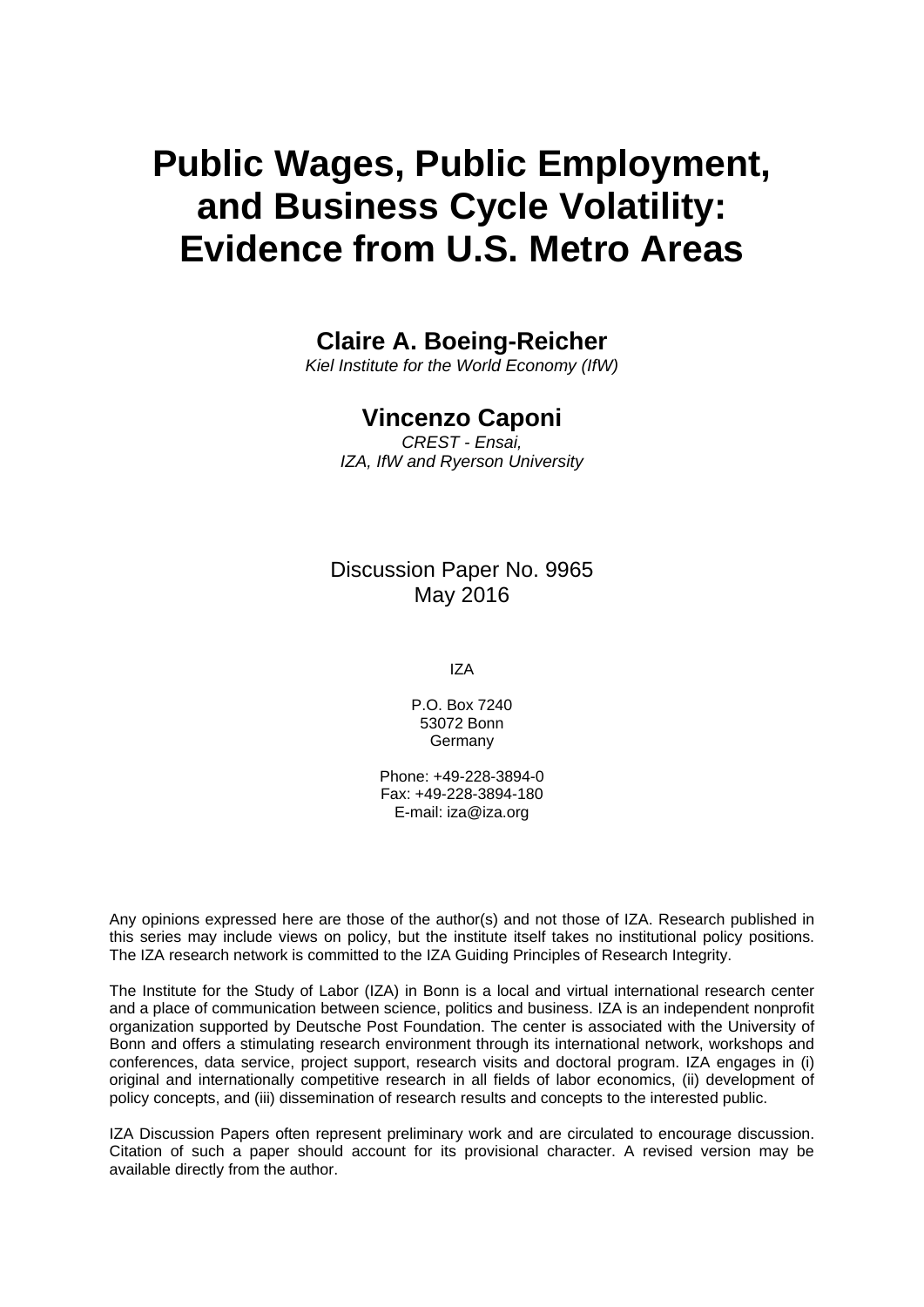IZA Discussion Paper No. 9965 May 2016

### **ABSTRACT**

### **Public Wages, Public Employment, and Business Cycle Volatility: Evidence from U.S. Metro Areas\***

Based on data from a cross section of U.S. metro areas, we show that public employment correlates negatively with business cycle volatility, hinting at a stabilizing effect of public employment, while public wages correlate weakly and positively with business cycle volatility, hinting at a destabilizing effect of public wages. To explain these relationships, we set up a search and matching model that contains a government sector and a role for government spending in product markets. This latter mechanism affects how the outside option behaves, and this mechanism can help a search and matching model to generate wage-reducing and stabilizing effects of public employment. Without this mechanism, a search and matching model cannot generate these effects.

JEL Classification: E32, E63, J21

Keywords: public employment, public wages, business cycle volatility, crowding out, search and matching

Corresponding author:

 $\overline{\phantom{a}}$ 

Vincenzo Caponi Ensai - Campus de Ker Lann rue Blaise Pascal - BP 37203 35172 Bruz cedex France E-mail: vincenzo.caponi@ensai.fr

<sup>\*</sup> We wish to thank seminar participants in Kiel and Rennes. We also wish to thank Antonio Afónso, Pedro Gomes, and the participants at the UECE Conference on Economic and Financial Adjustments. All opinions are those of the authors and not those of their respective institutions. Also, this work has been financed in part by Thyssen Foundation grant Az.10.15.1.015IB.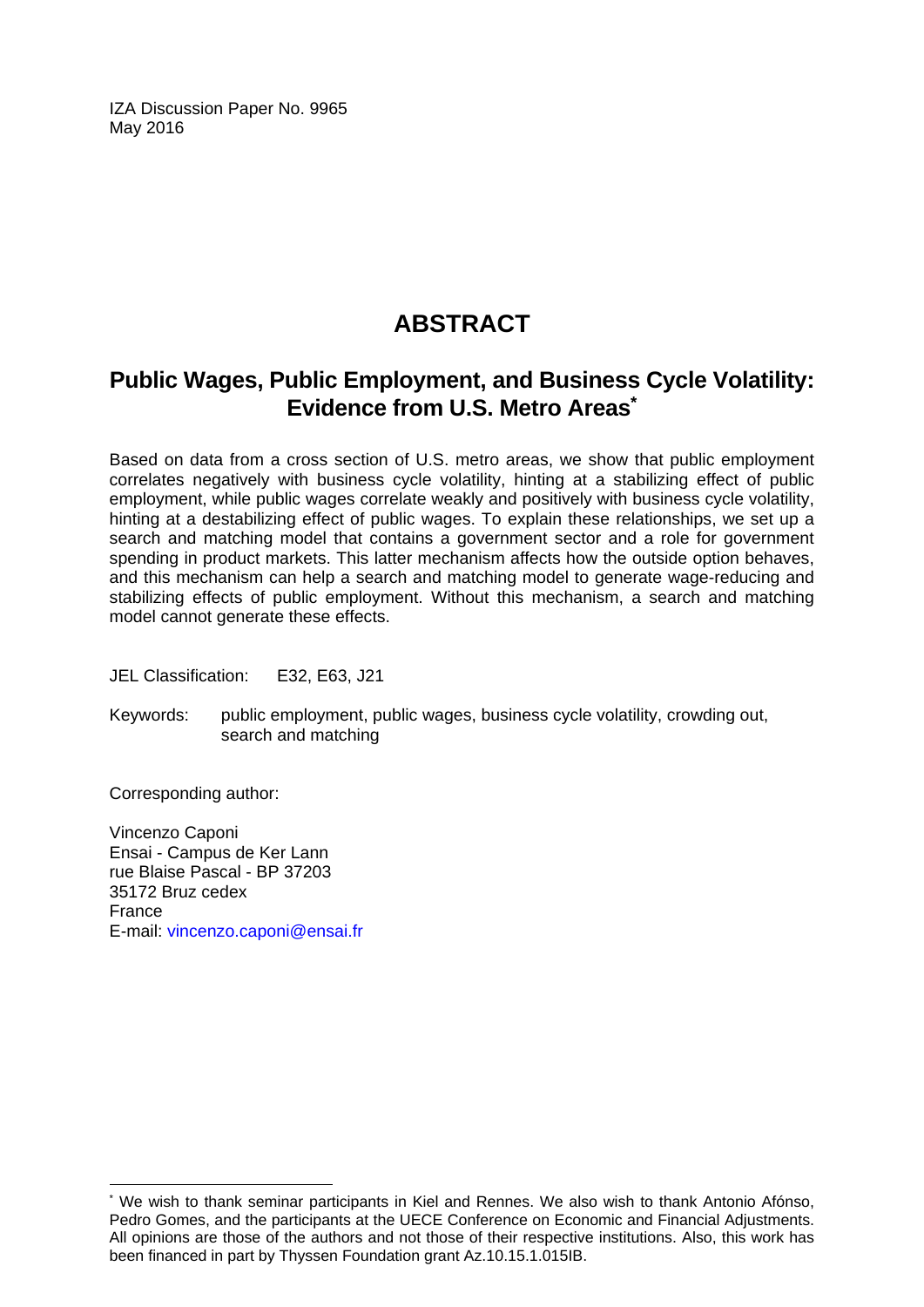### 1 Introduction

Based on data for the U.S. at a MSA/NECTA level, we find some puzzling facts about the joint relationships among public wages, the size of public employment, and business cycle volatility.<sup>1</sup> These facts are puzzling insofar as they are at odds with the implications of current search and matching models. In particular, we find that the relationship between the size of public employment and the volatility of private employment in the U.S. is negative, that is, higher public employment is related to more stable private employment over the business cycle (Figure 1). We also find that the relationship between public wages (or the public wage premium) and private employment volatility is weak but positive (Figure 2). The first fact can be explained by new Keynesian models in which a role for government in product markets, nominal and real rigidities, and rule-of-thumb consumers lead to a stabilizing role for government consumption (which consists mainly of the public wage bill). However, this class of models also predicts a stabilizing role for high public wages, since the public wage bill constitutes a relatively acyclical portion of disposable income. Meanwhile, search and matching models of private employment augmented with public employment can explain our second finding. In this class of models, public employment acts as a competitor to the private sector, so that higher wages paid by the public sector act like an increase in the outside option, crowding out employment in the private sector. However, this class of models does not explain our first finding, since increased employment by the public sector should also act like an increase in the outside option, crowding out employment in the private sector by nearly one-to-one.

In order to solve this puzzle, we first estimate a set of stylized facts using data on U.S. metropolitan areas during the 2000s. A few facts emerge: the level of public employment is associated ambiguously with the level of private employment, but negatively with its volatility and also negatively with private wages. On the other hand, higher public wages are associated negatively with the level of private employment, but positively with its volatility, and also positively with private wages. To explain these facts, we set up a standard search and matching model with separate public and private sectors in general equilibrium, where public employment policies affect product markets and the outside option. We find that our model can explain these facts through three main channels: (1) a bargaining channel, through which the possibility of being employed in the public sector affects the wage bargain in the private sector; (2) a tightness channel, which ties the marginal cost of hiring a worker

<sup>&</sup>lt;sup>1</sup>These data are produced by the BEA's Regional Economic Accounts program, augmented by data from the BLS on the unemployment rate, at a MSA/NECTA level.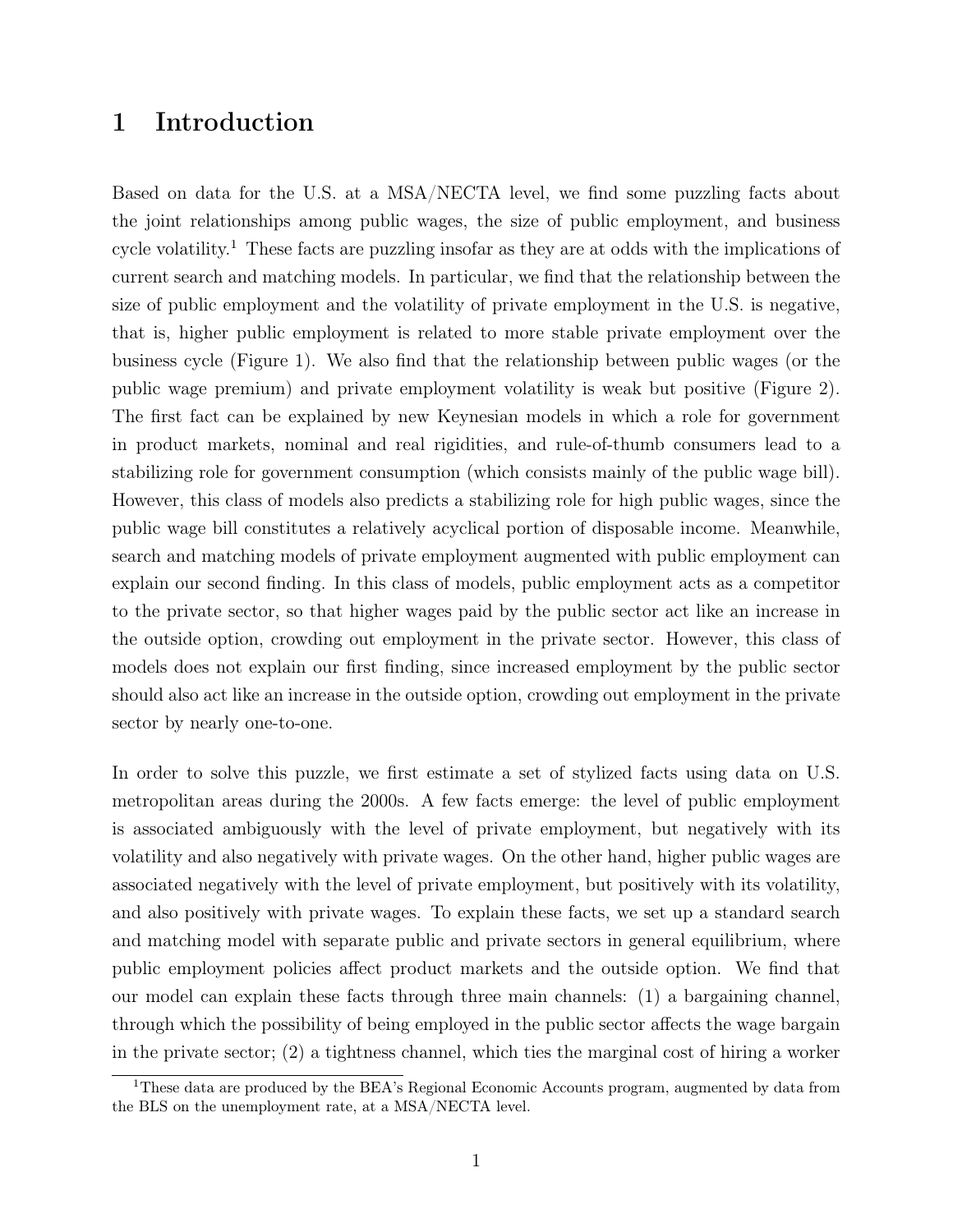with private wages in equilibrium; and (3) an outside option channel, through which income effects propagate the effects of fiscal policy following Baxter and King (1993). Our model does not feature any other rigidities.

Under the bargaining channel, an increase in public employment or public wages makes it marginally more attractive (or less unattractive) to become unemployed, since unemployed people stand the chance to obtain an attractive government job. Through this channel, an increase in public employment puts upward pressure on private wages and downward pressure on private employment. This channel can explain the standard theoretical result that higher public wages are associated with more business cycle volatility; this is because an increase in public wages mimics an increase in the outside option. Secondly, under the tightness channel, private wages vary procyclically, this in turn allows for public wages to affect private wages in equilibrium. Finally, under the outside option channel, which operates through product markets, anything that causes private output and private consumption to fall will also make workers wish to work harder (via an income effect), which in turn drives down the outside option in equilibrium. This fall in the outside option drives down private wages. We argue that this channel can help explain the wage-reducing and stabilizing effects of public employment.

Based on these channels, we show how standard models have a difficulty in matching the wage-reducing and stabilizing effects of public employment; we argue that one way to improve this match is to focus more on general equilibrium effects (the outside option channel) operating through product markets. This is in conjunction with the main focus of the literature, which has been on the bargaining channel. For instance, Quadrini and Trigari (2007) set up a partial equilibrium search and matching model similar to ours, but with directed search.<sup>2</sup> They go on to solve the model stochastically, finding that high public wages or public employment should drive up volatility in private employment and in total employment. These results are similar to those that arise from our bargaining channel in the absence of the outside option channel. Taking a different approach, Burdett (2012) sets up a model similar to that of Burdett and Mortensen (1998) but with a public sector. Burdett's model predicts that public employment and public wages should crowd out private employment, also through a type of bargaining channel. More recently, Afonso and Gomes (2014) find similar results to ours with respect to the effects of public wages, based on U.S. time series

<sup>2</sup>Our baseline model features random search. However, we also examine a variant of our model with directed search; most of our results and intuition, particularly on the importance of a variable outside option, are robust to this variation, although the directed search model has trouble at generating a positive effect of public wages on private wages.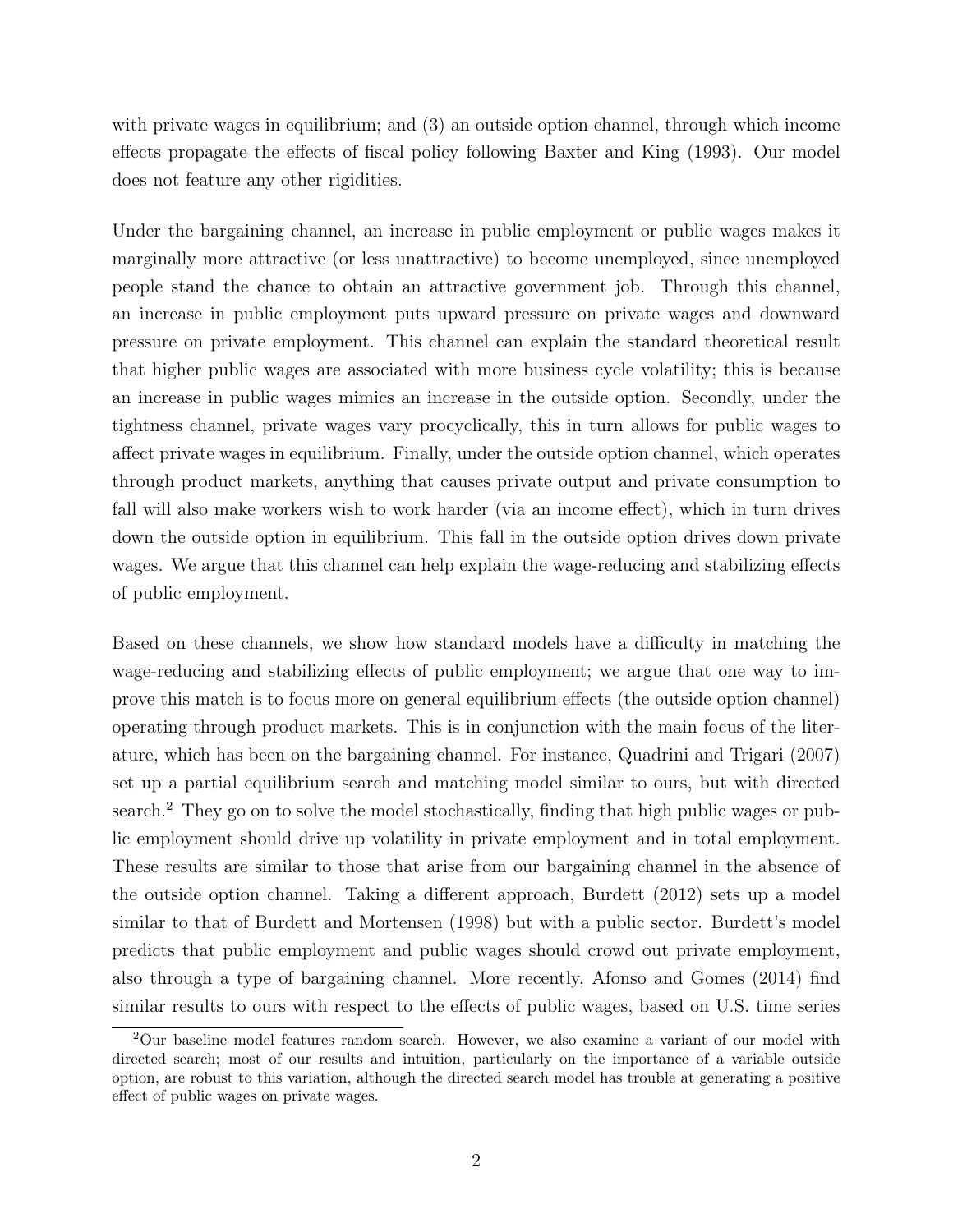data. They go on to set up a similar model to that of Quadrini and Trigari (2007), which they then solve stochastically. They find that high public wages should crowd out private employment while raising private wages, while high public employment should crowd out private employment (more than one-to-one) while also raising private wages. These effects occur through a combination of the bargaining and tightness channels in the absence of the outside option channel.

Building on this intuition, Gomes (2015) goes on to examine the possibility of using procyclical public wages to stabilize business cycles.<sup>3</sup> We show that Gomes's results are consistent with some of our findings on the stabilizing role of procyclical public wages. In particular, we find that the response of public wages to private wages is positive in the data, and this procyclicality can help explaining the stabilizing role of public employment on total employment and unemployment. However, we find that public employment has a stabilizing effect on private employment, and not only on total employment and unemployment. Moreover, the fact that public employment is associated with lower private wages points toward another channel for the propagation of fiscal policy beyond the bargaining and tightness channels found in standard search and matching models. Seen in the light of the search and matching literature, our main theoretical contribution is to help search and matching models match the effects of public employment on private employment and public wages.

Our results also help to partially reconcile the search and matching literature with the business cycle stabilization literature. For instance, Galí (1994), Fatás and Mihov (2001), Andrés, Doménech, and Fatás (2008), Reicher (2014), and others find that government spending (and especially government consumption, of which the government wage bill is the largest part) is negatively correlated with volatility in both private output and overall output. However, in a theoretical context, it is difficult but possible to generate a stabilizing effect of government consumption on private output. For instance, Andrés, Doménech, and Fatás (2008) point out that a medium-scale DSGE model with sticky prices and capital adjustment costs still has trouble in replicating the stabilizing effects of government spending on private output, although this problem is alleviated somewhat when rule-of-thumb consumers are inserted into that model, and that model features a high degree of nominal and real rigidities. In light of this literature, our results suggest that a search and matching approach, when

<sup>&</sup>lt;sup>3</sup>In related work, Bradley, Postel-Vinay, and Turon (2015) set up a model with worker-level heterogeneity, which they estimate using British data. They go on to analyze a number of consolidation scenarios, also finding a crowding-out result. Meanwhile, Albrecht, Robayo-Abril, and Vroman (2015) use a similar model to discuss the cross-sectional behavior of wages in Colombian data. In further related work, Caponi (2014) analyzes public wage and employment policies in Italy, finding that differences in public wage and employment policies can account for a large portion of the north-south unemployment differential.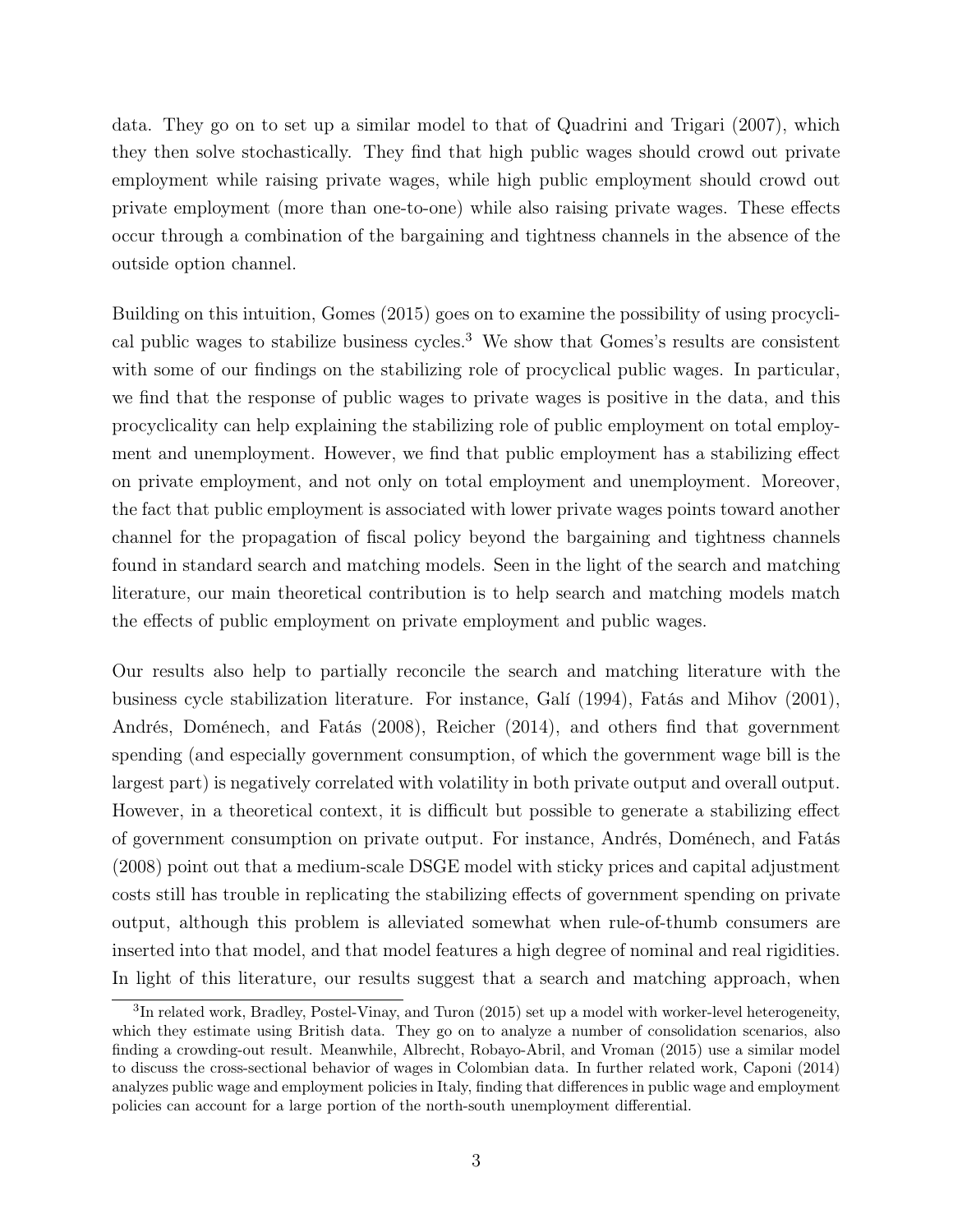embedded into general equilibrium, can help to alleviate some of these problems without having to add extra rigidities. In addition, our results indicate that it is more generally important to distinguish between public wages and public employment, since these two aspects of fiscal policy can have different theoretical and empirical effects.

### 2 Stylized facts on public employment and public wages

#### 2.1 Data sources and definitions

In order to establish our set of empirical stylized facts, we use data produced by the BEA's Regional Economic Accounts program, augmented by data from the BLS on the unemployment rate. The data are annual and cover the period from 2001-2013 (on a NAICS basis), at a MSA/NECTA level. Based on these data, we derive the following series. First of all, private employment is calculated as total employment minus employment in government and government enterprises. Next, the private employment rate is calculated by dividing private employment by population. Next, private productivity is calculated by dividing GDP generated by private industries by private employment. Next, the private wage rate is calculated as earnings generated by private industries divided by private employment. Similarly, the public wage rate is calculated as earnings generated by government and government enterprises divided by employment in government and government enterprises. Next, employment shares in the farm, manufacturing, and construction sectors are calculated as the ratios of total farm, manufacturing, and construction employment, respectively, to private employment. Finally, population data are taken as is. Given these data series, all averages and growth rates are calculated using the formulae  $a(X_t) = (.5X_t + .5X_{t-1})$  and  $g(X_t) = (X_t - X_{t-1})/a(X_t)$ , respectively, and then MSA-specific averages and standard deviations are calculated using these averages and growth rates.

Our analysis takes a cross-sectional approach, covering four dependent variables at the MSA level: the log standard deviation of growth in the private employment rate (as a measure of business cycle volatility), the log private wage rate, the private employment rate, and the unemployment rate. For each of these dependent variables, we are interested in the effects of a set of independent variables: the log public wage rate, the public employment rate, log private productivity, the farm, manufacturing, and construction employment shares, and population. We include employment shares and population because these variables are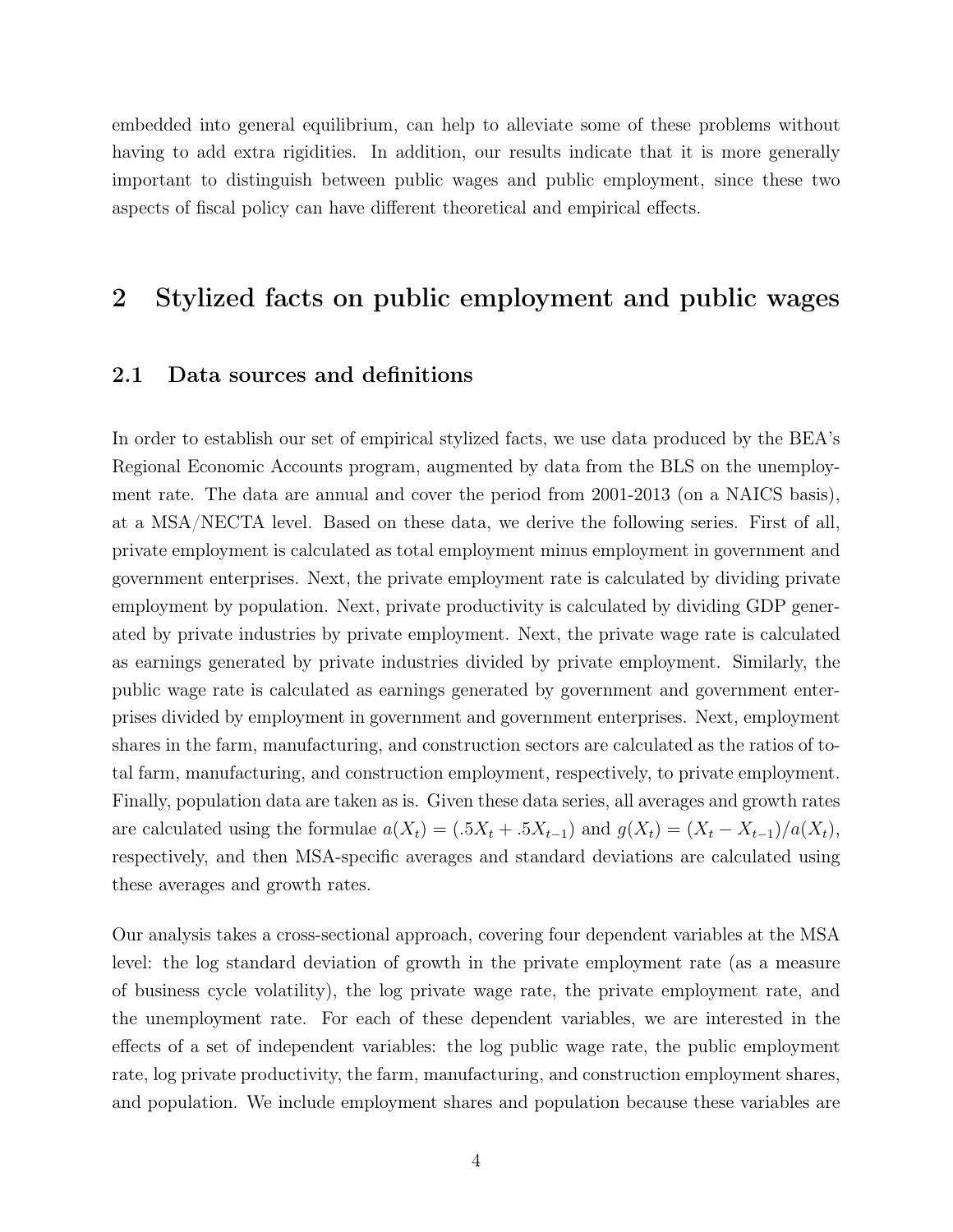known to be related to volatility. For all of these variables, summary statistics are presented in Table 1, over the sample of MSAs with a complete time series of valid records.

For those MSAs with valid records, Figure 1 plots the unconditional relationship between the public employment rate (X axis) and log volatility (Y axis). Figure 1 also plots a best fit OLS regression line. Based on Figure 1, it is possible to say that public employment appears to be negatively related with volatility, and this negative correlation is statistically distinguishable from zero. This correlation is in line with results from the literature on automatic stabilizers, which finds that a larger government is associated with less macroeconomic volatility. Next, Figure 2 plots the unconditional relationship between the log public wage premium over private wages  $(X \text{ axis})$  and log volatility  $(Y \text{ axis})$ . Figure 2 also plots a best fit OLS regression line. Based on Figure 2, it is possible to say that the public wage premium appears if anything to be positively correlated with volatility, but this positive correlation is not statistically distinguishable from zero. However, we show later that this correlation does become statistically distinguishable from zero when conditioning on productivity, industry shares, etc. What both of these figures show, however, is that this association seems to go in opposite directions when looking at public wages separately from public employment.

#### 2.2 The endogeneity of public wages and public employment

While unconditional correlations suggest, if anything, a destabilizing role for public wages and a stabilizing role for public employment, these correlations do not account for two sets of issues: the endogeneity of public wages and employment, and the presence of other factors that may drive wages or employment. To look at these issues, we specify a model of public wages and employment; this model then allows us to disentangle endogenous movements in these objects from exogenous movements that are likely the result of policy.

To see how public wages and public employment vary in response to their private counterparts, we follow Quadrini and Trigari (2007), by positing that public wages or employment are set according to the expressions:

$$
\ln W_g = \gamma_W \ln W_p + b'_w x_t + \ln W_g^*,\tag{1}
$$

and:

$$
E_g = \gamma_E E_p + b'_e x_t + E_g^*,\tag{2}
$$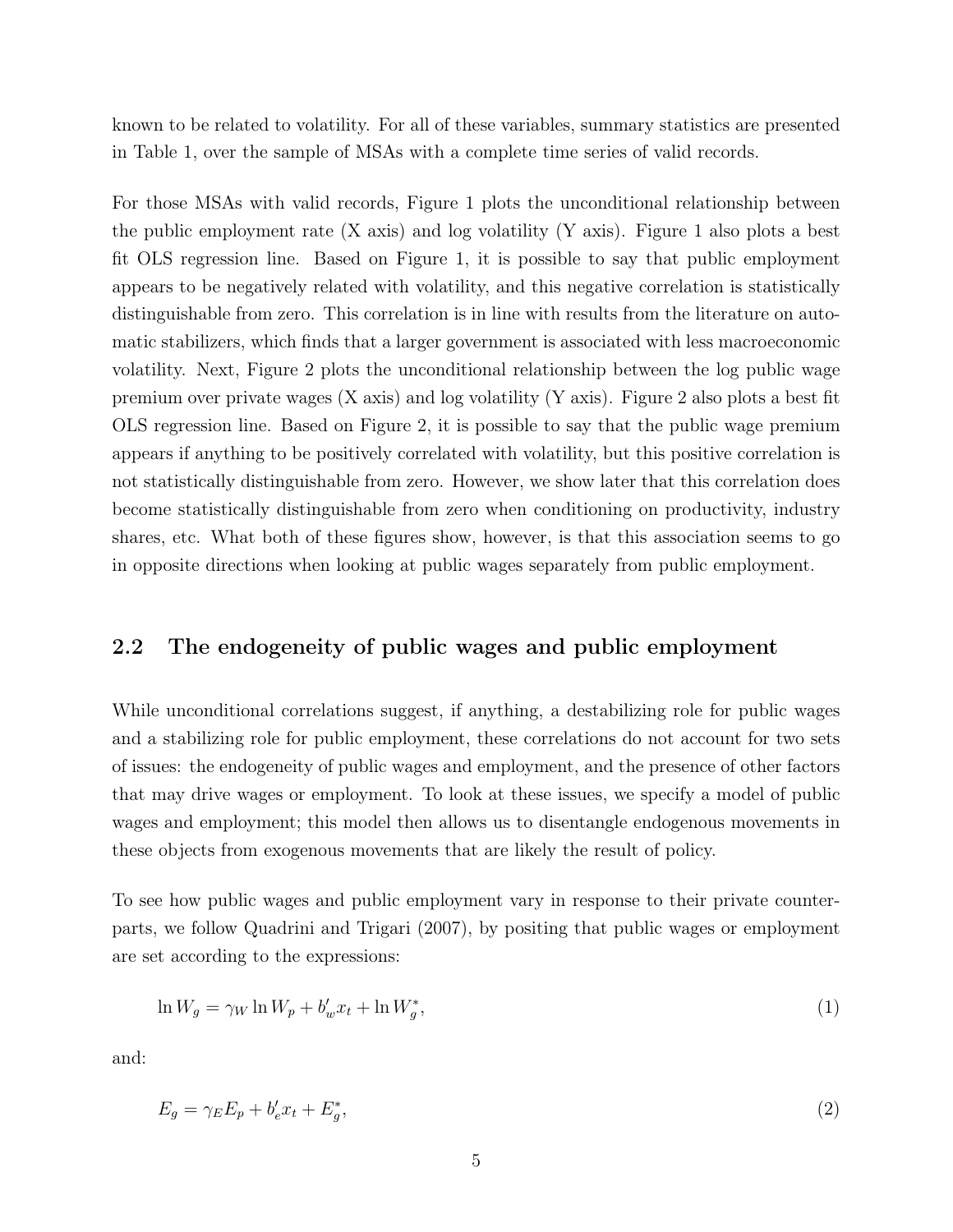where  $W_g$  and  $E_g$  denote public wages and public employment,  $W_g^*$  and  $E_g^*$  denote an exogenously-determined public wage shifter or public employment shifter,  $\gamma_W$  and  $\gamma_E$  give the degree to which private wages or employment feed back into public wages or employment in the cross section,  $x_t$  denotes a set of control variables (a constant, sectoral employment shares, and population), and  $b_w$  and  $b_e$  denote coefficient matrices.

Based on these specifications, the first set of estimates in Table 2 contains estimates of  $\gamma_W$  and  $\gamma_E$  derived under the assumptions that cross-sectional variation in productivity is unrelated to cross-sectional variation in  $W_g^*$  or  $E_g^*$  (i.e. that private productivity only affects public wages and public employment through their effects on private wages), that public wages do not respond to private employment, and that public employment does not respond to private wages. These assumptions allow the use of log private productivity as an instrument for either log private wages or log private employment, in separate regressions. Based on these regressions, two-stage least squares estimates of  $\gamma_W$  and  $\gamma_E$  indicate that there appears to be some endogenous response of public wages to private wages in the cross section, on the order of 0.22. However, there does not appear to be a strong response of public employment to private employment. This latter finding provides support for the common assumption, in business cycle studies, of acyclicality in real government consumption or in public employment.

In addition, it is possible that public wages and employment could not only vary in the cross section, but also in a time-series sense. In order to address this possibility, Table 2 also presents a set of time-series estimates of  $\gamma_W$  and  $\gamma_E$  based on data from two-year intervals over the period 1969-2013, using real wage data deflated by the national CPI. These estimates are derived under the assumption that shocks to local real public wages and public employment are unrelated to aggregate real private wages and aggregate private employment. In doing this, we follow a set of assumptions similar to those made by Steinsson and Nakamura (2014) when they estimate local military spending multipliers, though we had less luck in estimating local cyclical sensitivities to a precise degree. When use this instrumentation strategy, we arrive at a response of real public wages to real private wages on the order of 0.36, which is slightly larger than the cross-sectional response. Furthermore, we arrive at a response of public employment to private employment on the order of 0.012, which suggests that public employment is acyclical or even slightly procyclical. Altogether, however, we find that our time-series estimates present the same basic picture as our cross-sectional estimates: slight procyclicality in public wages, with much less cyclicality in public employment.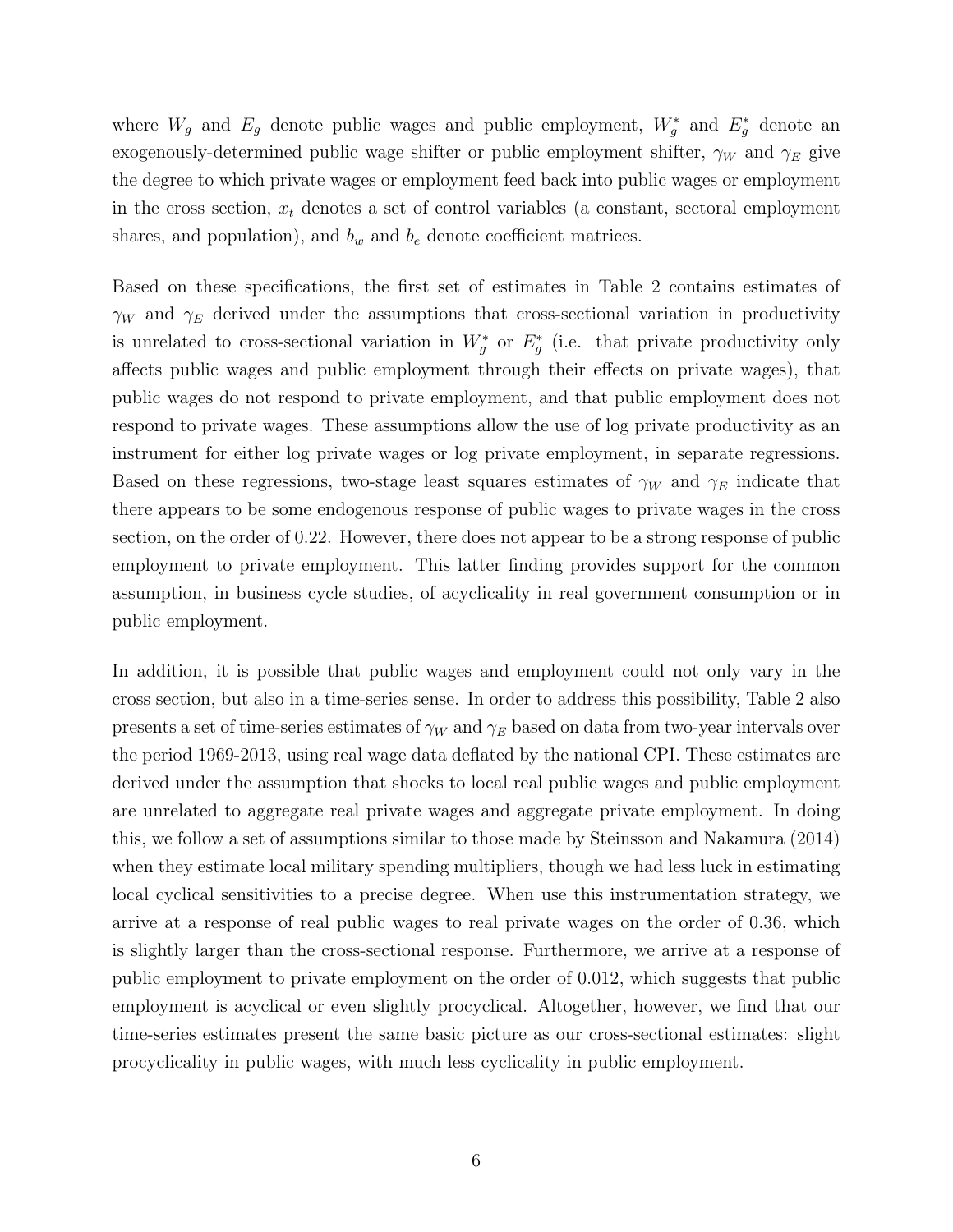#### 2.3 The likely effects of public wages and public employment

To the extent that our identifying assumptions are valid, then the cross-sectional results presented in Table 2 make it possible to estimate the effects of the purged public wage and employment shifters  $W_g^*$  and  $E_g^*$  on volatility, private wages, private employment, and unemployment. Such a set of regression results is presented in Table 3, while a set of results based on un-purged data is presented in Table 4 as a robustness check. Both sets of results confirm the impressions given by Figures 1 and 2, in that they show that higher public employment seems to be associated with less business cycle volatility, while higher public wages are associated with more business cycle volatility. Also, interestingly, a larger manufacturing or construction share of private employment appears to be associated with a more volatility, while there is no clear association between population and volatility. Taken together, these results point toward a positive statistical effect of public wages on the volatility of private employment.

These results also show that higher public wages seem to be associated with higher private wages, as shown by Afonso and Gomes (2014) using aggregate U.S. time series data, while higher public wages are associated with lower private employment and higher total rate of unemployment. Meanwhile, higher public employment seems to be associated with lower private wages, an ambiguous effect on private employment, and a lower total rate of unemployment. The result on private employment seems sensitive to whether or not the data are purged, although both sets of results suggest far from perfect one-to-one crowding out. Altogether, these results suggest that a larger public sector is not uniformly expansionary–public wages and public employment have differing effects on log volatility, private wages, private employment, and total unemployment.

### 3 A theoretical model

Motivated by these stylized facts, we construct a search and matching model in general equilibrium. This model allows for us to solve for the effects of public wages and employment on private wages and employment. When we look at our model in partial equilibrium, our model cannot generate a wage-reducing or stabilizing effect of public employment. However, when we add product markets, our model turns out to fit all of these facts, and it does so through three standard channels: a bargaining channel (which causes public employment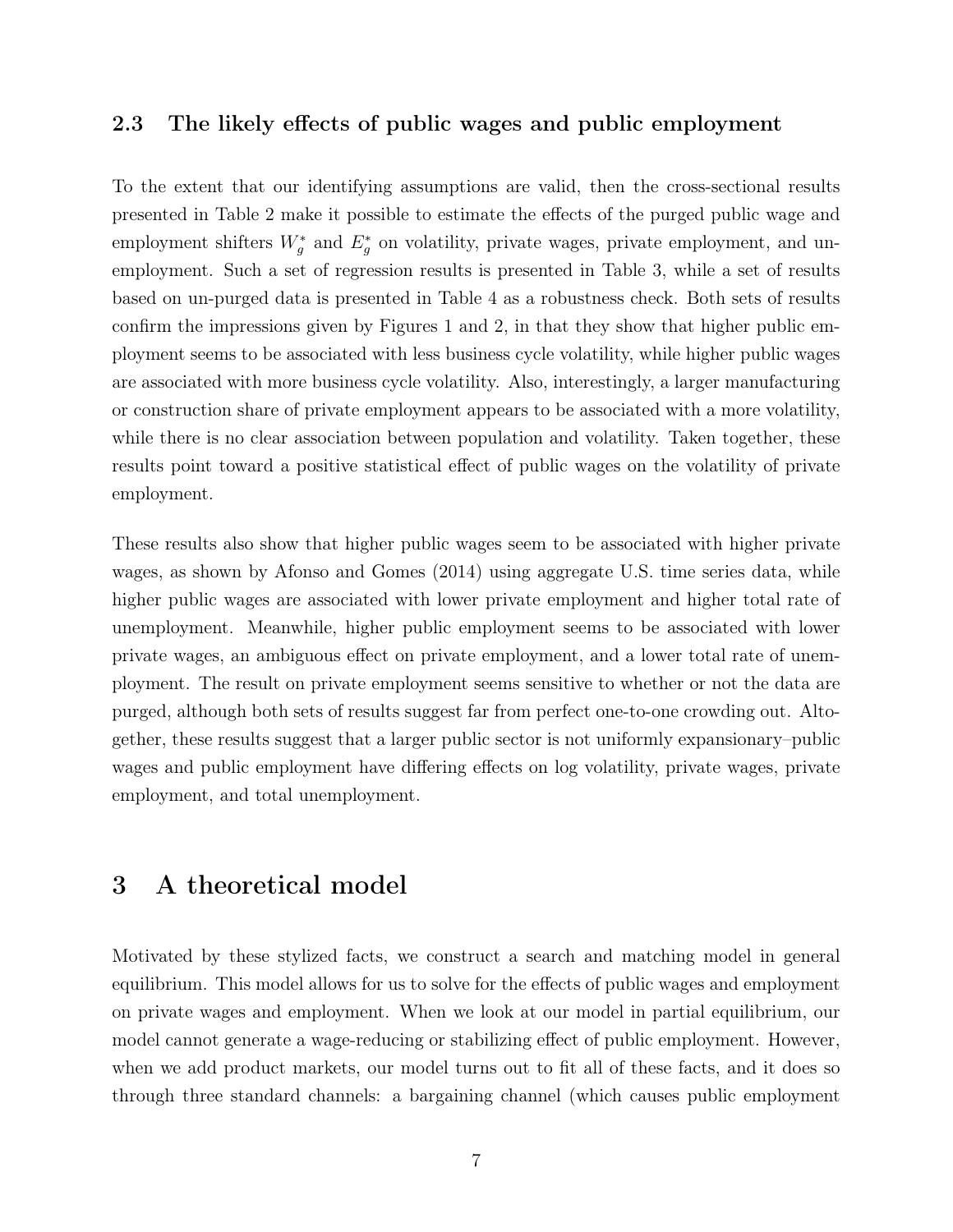policies to affect the outside options for workers), a tightness channel (which allows private wages to vary in response to these outside options), and endogenous movements in the outside option itself, through an income effect (which mirrors mechanisms used in standard RBCstyle models, leading to incomplete crowding out). Importantly, our model does not rely on any short-run Keynesian model elements, such as sticky prices or rule-of-thumb consumers. Instead, our model is built with the basic building blocks found in the search and matching literature, and this model structure allows us to engage in the types of steady-state exercises that can be found in that literature.

#### 3.1 Value functions and the wage bargain

Production takes place in a search and matching economy, divided into the private and public sectors. Apart from the inclusion of a public sector, this is a standard textbook search and matching economy. In this economy, economic rents are discounted at a rate r; private matches are destroyed at a rate  $\lambda_p$ ; public matches are destroyed at a rate  $\lambda_q$ ; hires from unemployment into private employment occur at a rate  $p_p$ ; hires from unemployment into public employment occur at a rate  $p_g$ ; workers in private matches are paid a wage  $W_p$ ; workers in public matches are paid a wage  $W_g$ ; matches produce output at a rate of productivity  $\pi$ ; and unemployed workers earn an outside option b. The value functions for workers in public and private matches are given by the two equations:

$$
rV_p = W_p - \lambda_p (V_p - V_u),\tag{3}
$$

and:

$$
rV_g = W_g - \lambda_g (V_g - V_u),\tag{4}
$$

where  $V_p$  denotes the value of being in a private match, and  $V_g$  denotes the value of being in a public match. Furthermore, workers engage in undirected or random search; in this case, the value of unemployment for a worker is given by:

$$
rV_u = b + p_p(V_p - V_u) + p_g(V_g - V_u),
$$
\n(5)

while the value of employment for a firm in the private sector is given by:

$$
rV_j = \pi - W_p - \lambda_p V_j. \tag{6}
$$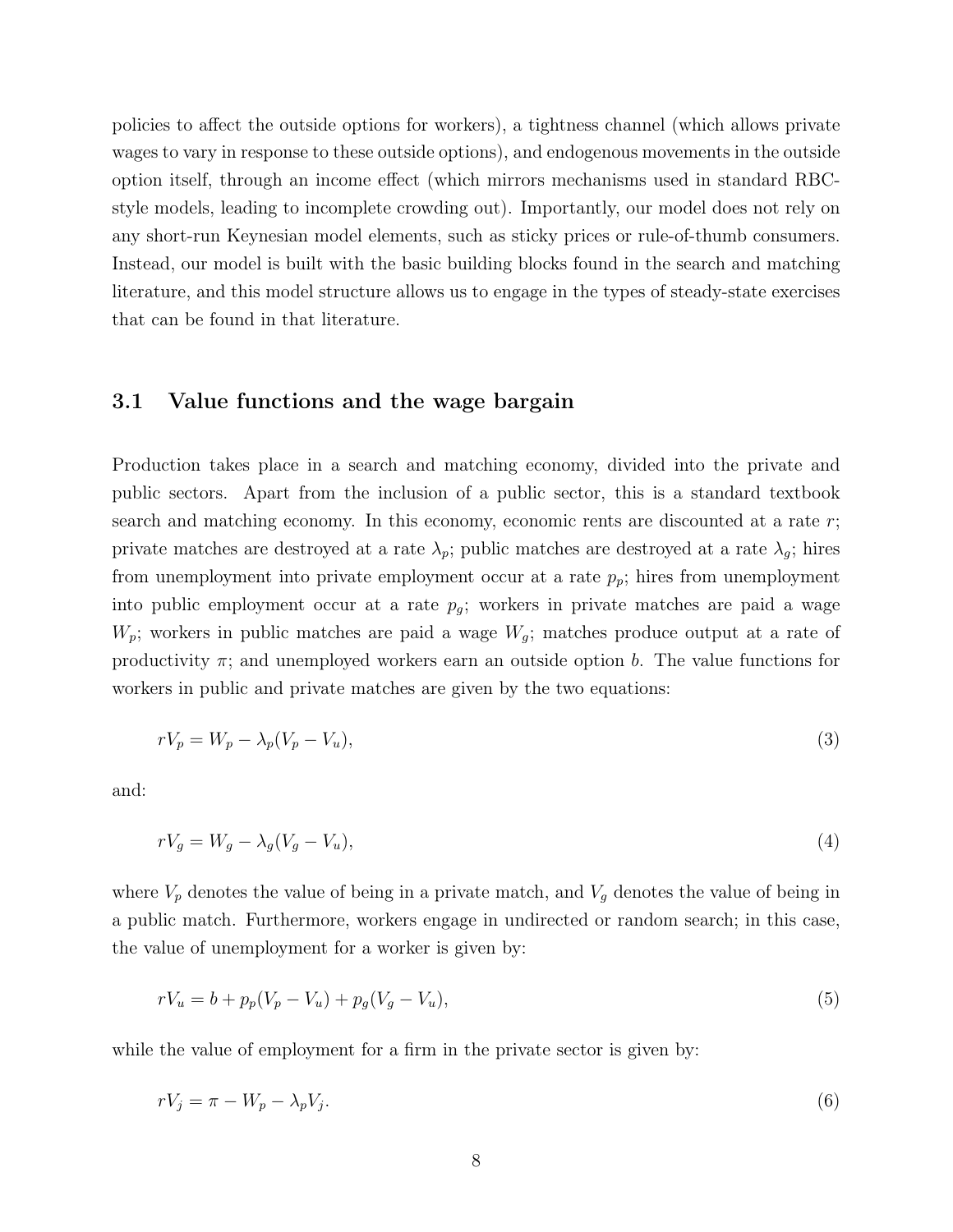Firms can hire workers at a (possibly endogenous) marginal cost c; free entry implies that the value of a filled job should equal the cost of filling that job, such that:

$$
V_j = c.\t\t(7)
$$

Since these hiring costs create quasi-rents, employed workers and firms Nash bargain over these rents, in order to determine wages. In this bargaining process, workers have a bargaining weight  $\beta$  over the match surplus, while firms have a bargaining weight  $1 - \beta$ . This implies that the surplus is split according to the formula:

$$
\beta V_j = (1 - \beta)(V_p - V_u). \tag{8}
$$

Meanwhile, in contrast with the situation faced by the private sector, productivity in the public sector is not a well-defined concept. Instead, we assume that the public employment shifter  $E_g^*$  and the public wage shifter  $W_g^*$  are set exogenously, according to political considerations.

Based on these value functions and bargaining equation, the equilibrium private wage is given by the wage equation:

$$
W_p = \beta \pi + \frac{r + \lambda_g}{r + \lambda_g + p_g} \left[ (1 - \beta)b + \beta cp_p \right] + \frac{(1 - \beta)p_g}{r + \lambda_g + p_g} W_g,\tag{9}
$$

This wage equation functions like a labor supply equation. Furthermore, free entry in vacancy posting implies that labor demand follows the equation:

$$
\pi - W_p = (r + \lambda_p)c.\tag{10}
$$

Holding b and c constant, the intersection between these two equations pins down  $W_p$  and, implicitly by way of flow rates, private employment.

### 3.2 The matching process and steady-state flows

To pin down employment and vacancy stocks, we assume that matches and employment outflows must be equal in the steady state. Given a Cobb-Douglas matching function over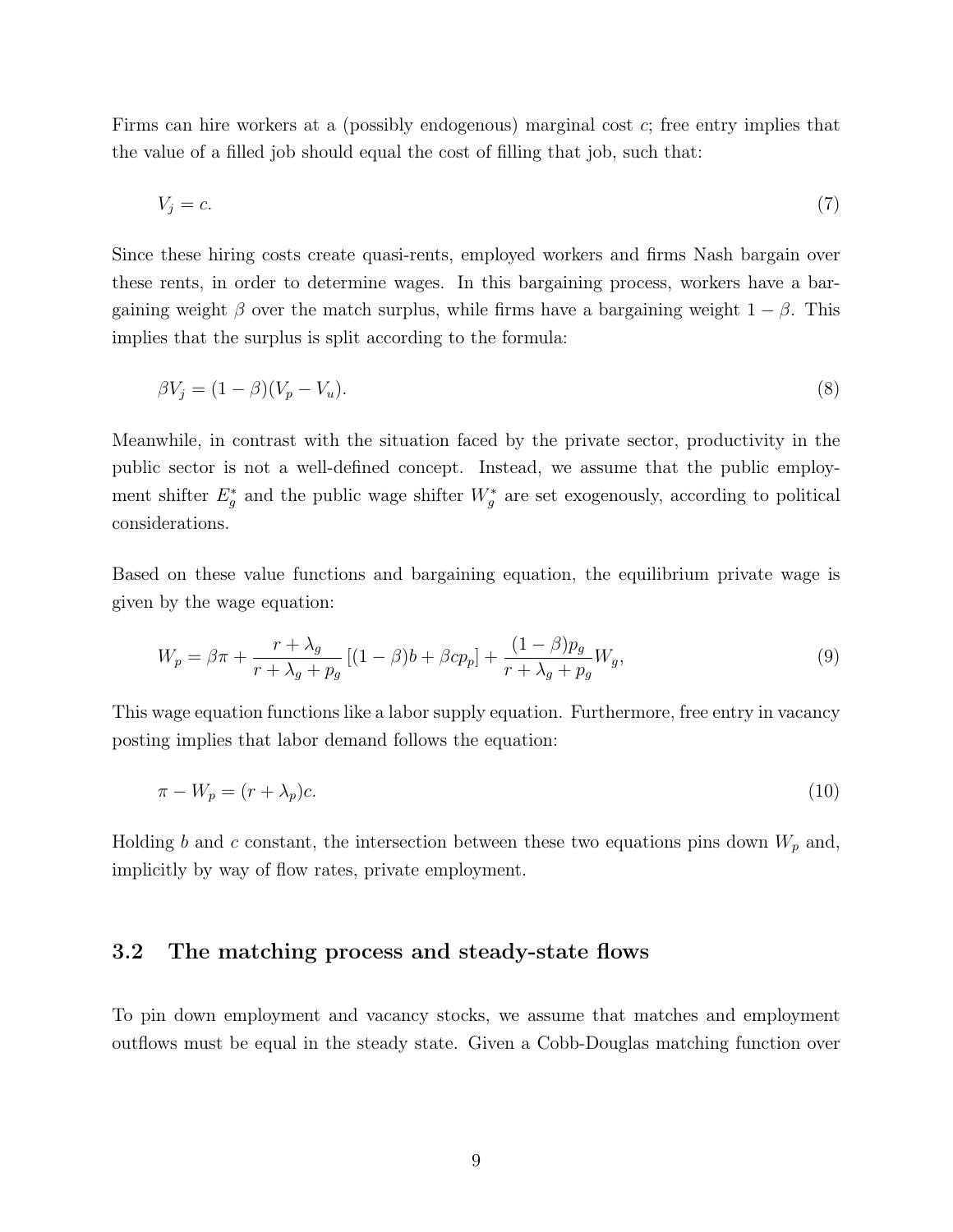vacancies  $V$  and searchers  $U$ , this implies:

$$
V^a U^{1-a} = \lambda_g E_g + \lambda_p E_p. \tag{11}
$$

Then, letting  $\theta = V/U$  and  $U = 1 - E_g - E_p$ , and substituting these into the previous expression, give:

$$
\theta^a (1 - E_g - E_p) = \lambda_g E_g + \lambda_p E_p. \tag{12}
$$

In addition, the average cost of hiring a worker c is given by a coefficient  $\bar{c}$  divided by the job finding rate (matches per vacancy), such that:

$$
c = \overline{c}\theta^{1-a}.\tag{13}
$$

Furthermore, steady-state flow rates are given by the equations:

$$
p_g = \frac{\lambda_g E_g}{1 - E_g - E_p},\tag{14}
$$

and

$$
p_p = \frac{\lambda_p E_p}{1 - E_g - E_p},\tag{15}
$$

which in turn implicitly pin down private employment.

### 3.3 Fiscal policy and government production

In this model, the government acts as a producer. We assume that government production is Leontief, such that the government purchases  $\psi$  units from the private sector for every unit of gross output it produces, at a rate of productivity  $\pi$ . This means that the government purchases  $\psi \pi E_g$  additional units of output, such that when government final consumption is measured in private output units, government consumption is given by:

$$
G = \left[\pi - c\lambda_p\right]E_g + \psi\pi E_g. \tag{16}
$$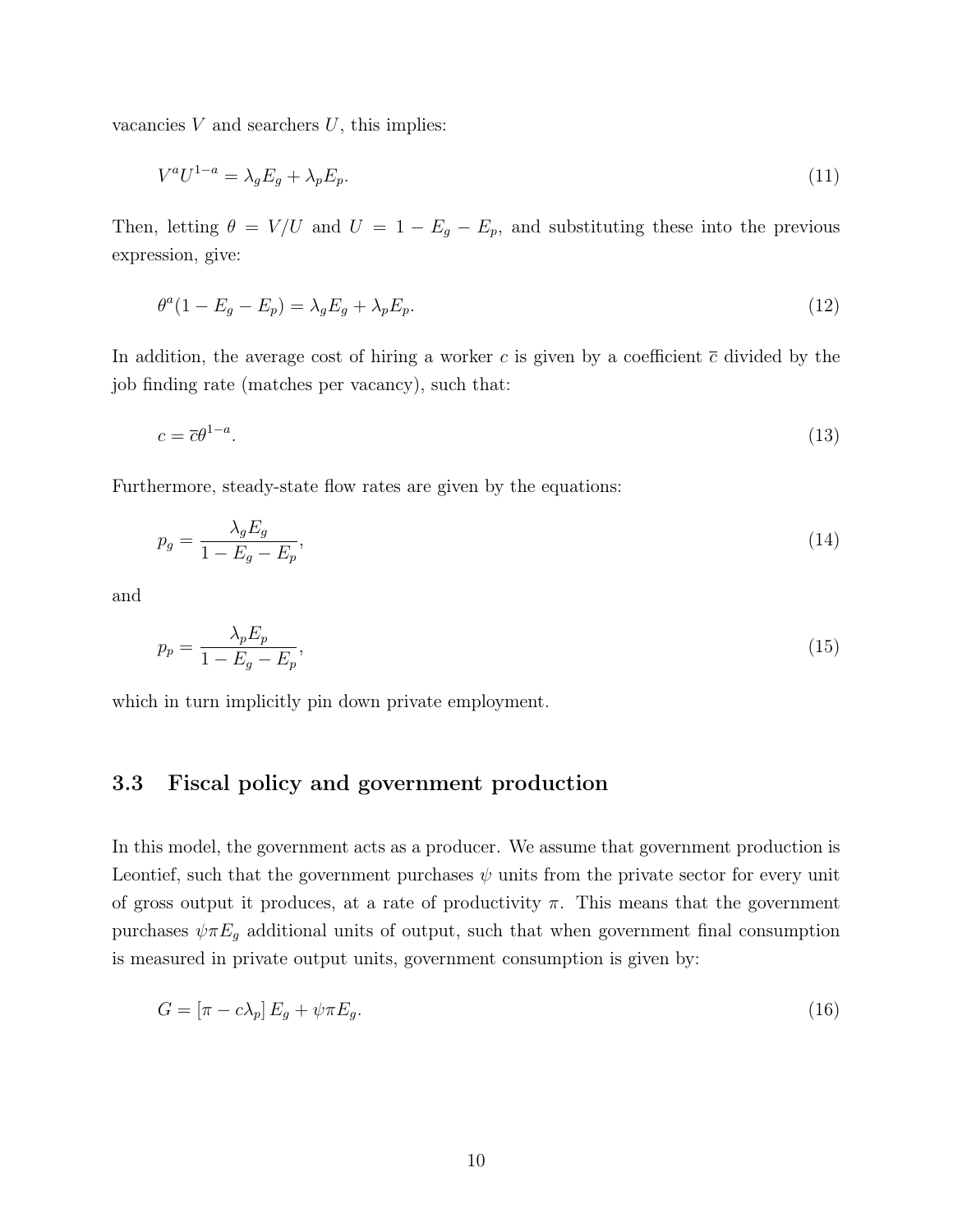Next, the government balances its budget, such that tax revenues equal the wage bill plus intermediate government consumption:

$$
T = W_g E_g + \psi \pi E_g. \tag{17}
$$

#### 3.4 Household behavior and the goods market

The search and matching block of the model sits within a larger macroeconomic environment, in which households trade on the goods market in order to maximize the present discounted value of utility  $H_t$ , subject to a sequence of budget constraints which apply at the household level. Households pool all of their consumption and income among their members. The household's utility function takes the form:

$$
H_t = \widetilde{E_t} \int_0^\infty e^{-\rho i} \left[ \frac{C_{t+i}^{1-\sigma}}{1-\sigma} + v(G_{t+i}) - \overline{b}(E_{g,t+i} + E_{p,t+i}) \right] di,\tag{18}
$$

where  $\widetilde{E}$  denotes the expectation operator;  $\rho$  is a discount rate;  $C_{t+i}$  denotes consumption with a preference parameter  $\sigma$ ;  $v(G_{t+i})$  is a monotonic, increasing function in real government consumption  $G_{t+i}$ , such that preferences are separable in government consumption and private consumption; and  $E_{g,t+i}$  and  $E_{p,t+i}$  denote public and private employment, with a marginal disutility given by  $\overline{b}$ . The budget constraints take the form:

$$
C_{t+i} + T_{t+i} = W_{g,t+i} E_{g,t+i} + W_{p,t+i} E_{p,t+i} + \Pi_{p,t+i},
$$
\n(19)

for consumption  $C_{t+i}$ , taxes  $T_{t+i}$ , public wages and employment  $W_{g,t+i}$  and  $E_{g,t+i}$ , and private wages and employment  $W_{p,t+i}$  and  $E_{p,t+i}$ .

Maximization proceeds in a standard way. First, denoting the Lagrange multiplier on the budget constraint by  $\Lambda_{t+i}$ , the first-order conditions to the maximization problem imply that, in the steady state:

$$
\Lambda = C^{-\sigma}.\tag{20}
$$

Furthermore, denoting the marginal disutility of work in consumption units by  $b$ , this marginal disutility equals  $\overline{b}/\Lambda$ . In equilibrium, then, b is given by:

$$
b = \bar{b}C^{\sigma}.
$$
\n<sup>(21)</sup>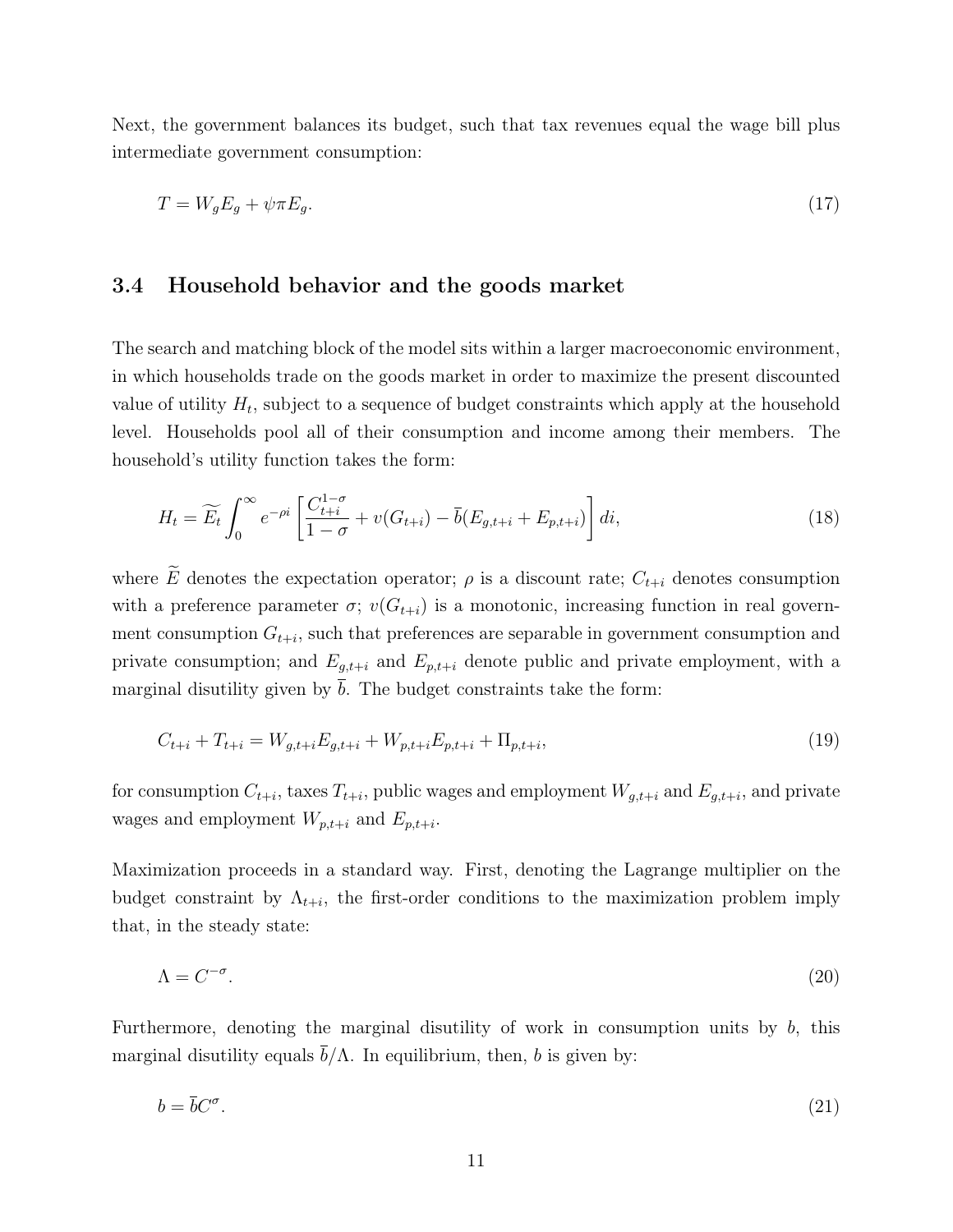This setup endogenizes the outside option in a way that is compatible with the rest of the dynamic general equilibrium literature. As a special case, setting  $\sigma$  to zero gives the "standard" search and matching calibration, which implies a risk-neutral, acyclical flow outside option. Meanwhile, setting  $\sigma$  to a larger value (such as one) gives an interpretation of the outside option as leisure in the presence of risk aversion, in line with the business cycle literature.

On the firm side, steady-state profits to private firms are given by:

$$
\Pi_p = [\pi - W_p] E_p - c [E_p - (1 - \lambda_p) E_p]. \tag{22}
$$

Substituting this condition and the government's budget constraint into the households' budget constraint, and then solving for steady-state values under the assumption of market clearing, gives private consumption as a function of private and public employment, such that:

$$
C = \left[\pi - c\lambda_p\right]E_p - \psi\pi E_g. \tag{23}
$$

Through this mechanism, fluctuations in private and public employment affect private consumption, which then can affect the outside option b.

#### 3.5 Theoretical results: the bargaining and tightness channels

Even though  $W_g$ ,  $E_g$ ,  $\theta$ ,  $c$ , and  $b$  are, in principle, endogenous, we first decide to look at the comparative statics of private employment and private wages, holding these objects constant. This exercise is equivalent to a situation where  $\gamma_W = \gamma_E = 0$ ;  $a = 1$ ; and  $\sigma = 0$ . Setting  $a = 1$  corresponds to a decision to model hiring costs as straight-up hiring costs, while setting  $\sigma = 0$  breaks the link between consumption and the outside option, making the outside option acyclical. This choice of parameter values isolates the effects of public employment and wage policies that arise in equilibrium through their effects on the wage bargain; we refer to this channel as the bargaining channel. Complete derivations of the following results can be found in Appendix A.

First, we investigate the effects of a change in the volume of public employment on the volume of private employment, given by  $\frac{dE_p}{dE_g}$ . This derivative can be ambiguous in sign (particularly in pathological cases). However, when  $W_g = W_p$  and  $\lambda_g = \lambda_p$ , such that there is no public wage premium or difference in job security between public and private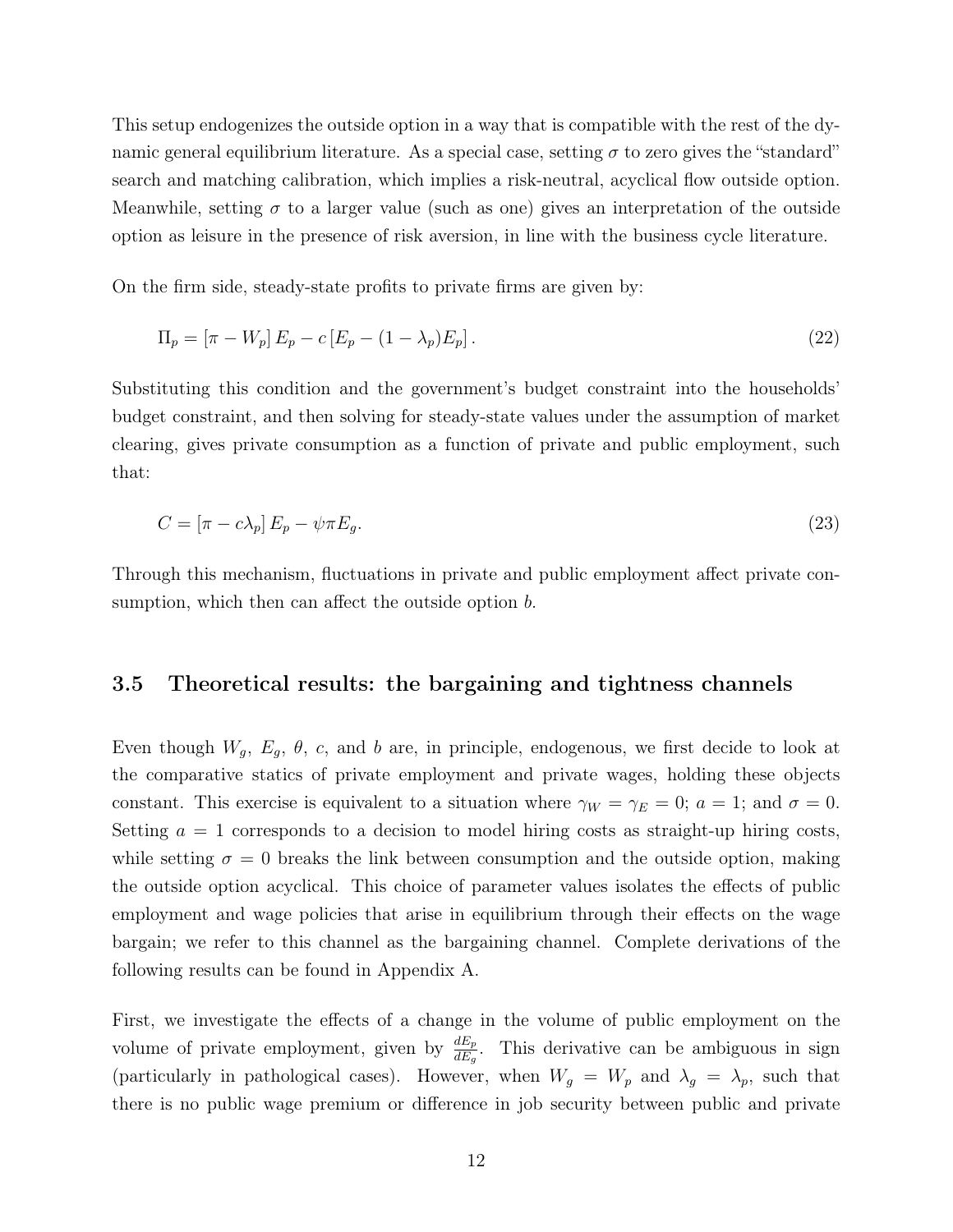employment (a symmetric case), this derivative would be exactly -1, implying that public employment perfectly crowds out private employment. Next, we find that the derivative of  $E_p$  with respect to  $W_g$  is negative. This result implies that an increase in public wages reduces private employment. Both of these things happen because because the value of unemployment to an unemployed worker rises in the event that that worker may more easily or more lucratively obtain a new public job. This causes workers to become less reluctant to become unemployed, which pushes up their wage bargain. This is shown in the wage equation (9). This story implies that a higher rate of public employment or a higher public wage acts like a negative labor supply shock or a positive shock to the outside option. As with an increase in the outside option, these shifts should result in more business cycle volatility (proxied by a higher responsiveness of log private employment to log productivity), following the logic of Hagedorn and Manovskii (2008).

In spite of these results, neither public employment nor public wages should have any effect on private wages, holding c constant. This is because of the vacancy posting condition (10), which pins down private wages as a function of private productivity  $\pi$ , the discount rate r, the hiring cost c, and the private match destruction rate  $\lambda_p$ . In order for public employment and wage policies to affect private wages, therefore, one of these objects will have to be able to vary endogenously. To allow for this to happen, we let  $c$  vary by letting the matching function parameter a vary; this allows us to endogenize private wages. We refer to the resulting channel as the tightness channel. Allowing for a tightness channel does not by itself have an effect on the comparative static results for  $E<sub>g</sub>$  under a symmetric calibration; in particular, public employment still perfectly crowds out private employment; public employment drives volatility upward; and public employment still has no effect on private wages. However, the effects of public wages change. In particular, public wages now crowd out private employment and public wages drive volatility upward, as before, but now public wages drive up private wages.

In short, the model with both the bargaining and tightness channels can match some of the stylized facts, namely, the effects of public wages. However, the model does not generate a negative effect of public employment on private wages or on volatility. We consider this discrepancy to represent a puzzle. However, these effects seem to resemble what happens when the outside option  $b$  falls in response to an increase in public employment. This is in fact one of the standard channels within the broader macro literature (e.g. Baxter and King (1993)) through which government spending has real effects. In that channel, government purchases crowd out consumption, which in turn causes the relative value of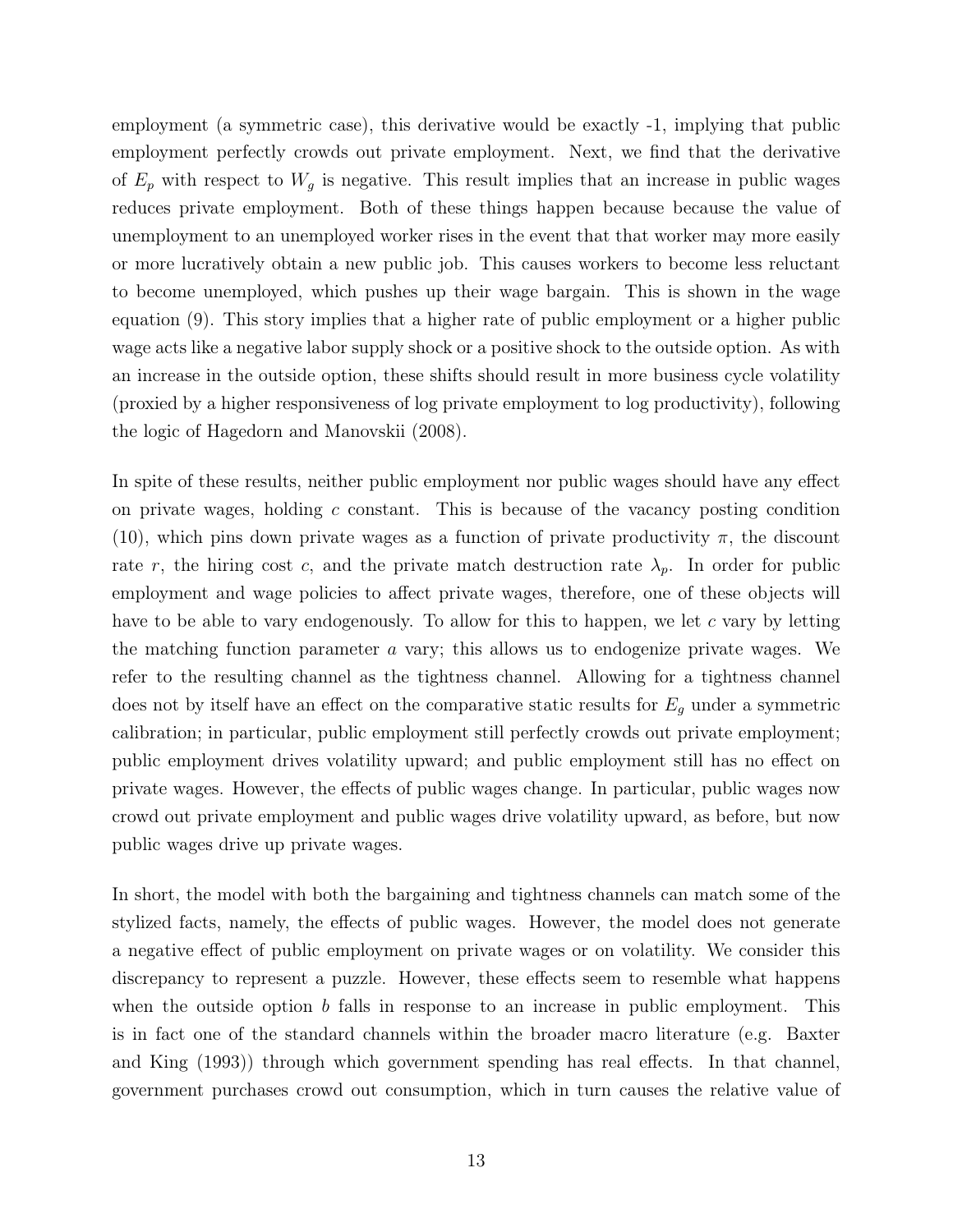leisure to fall, and for workers to consume less leisure. In order to show how this mechanism (the "outside option channel") can help us to resolve our puzzle, we engage in a set of quantitative simulations using a calibrated model. This also allows us to evaluate different public wage and employment policies.

### 4 Calibrating a more complex model

#### 4.1 Calibrating the main parameters

We calibrate our model to match aggregate data at a monthly frequency, where possible. These calibration targets are shown in Table 5. Based on cross-sectional averages from our dataset from 2001 to 2013, we target public employment as a share of total employment of 15.79 percent, and we target an unemployment rate of 6.73 percent. Based on JOLTS data for separations minus quits from 2001 to 2013, we target a rate of private separations  $\lambda_p$  of 1.84 percent per month, and we target a rate of public separations  $\lambda_g$  of 0.77 percent per month. We target these numbers because our model omits on-the-job search, which comprise the majority of quits. For other parameters, we use standard values from the literature. For instance, we target a discount rate of four percent per year, or 0.33 percent per month. We also normalize productivity  $\pi$  to one, without loss of generality. Finally, we calibrate  $\gamma_W$  and  $\gamma_E$  to their time-series elasticities of 0.3644 and 0.0124, respectively, based on the results from Table 2.

There are also some parameters for which direct evidence is difficult to find; for these parameters, we use the literature as a guide. For instance, we target a Nash bargaining weight  $\beta$  of 0.5, which is in keeping with the rest of the literature. Also, we vary the matching function parameter a between one (which allows us to look only at the bargaining channel) and 0.4 (which allows us to look at the tightness channel). We choose this value of 0.4 to follow Elsby and Michaels (2013) and Petrongolo and Pissarides (2001). We also vary the consumption parameter  $\sigma$  between zero (the standard search and matching calibration) and one (a standard calibration from the business cycle literature). We also vary the outside option b (or equivalently the hiring cost c). In our baseline setup, we target a replacement rate  $b/W_p$  of 0.8342, based on a value of c equivalent to 0.14 times quarterly wage per worker. We choose this value to follow Elsby and Michaels (2013), Silva and Toledo (2009), and Hall and Milgrom (2008). This is a larger value than that used by Shimer (2005) but it is within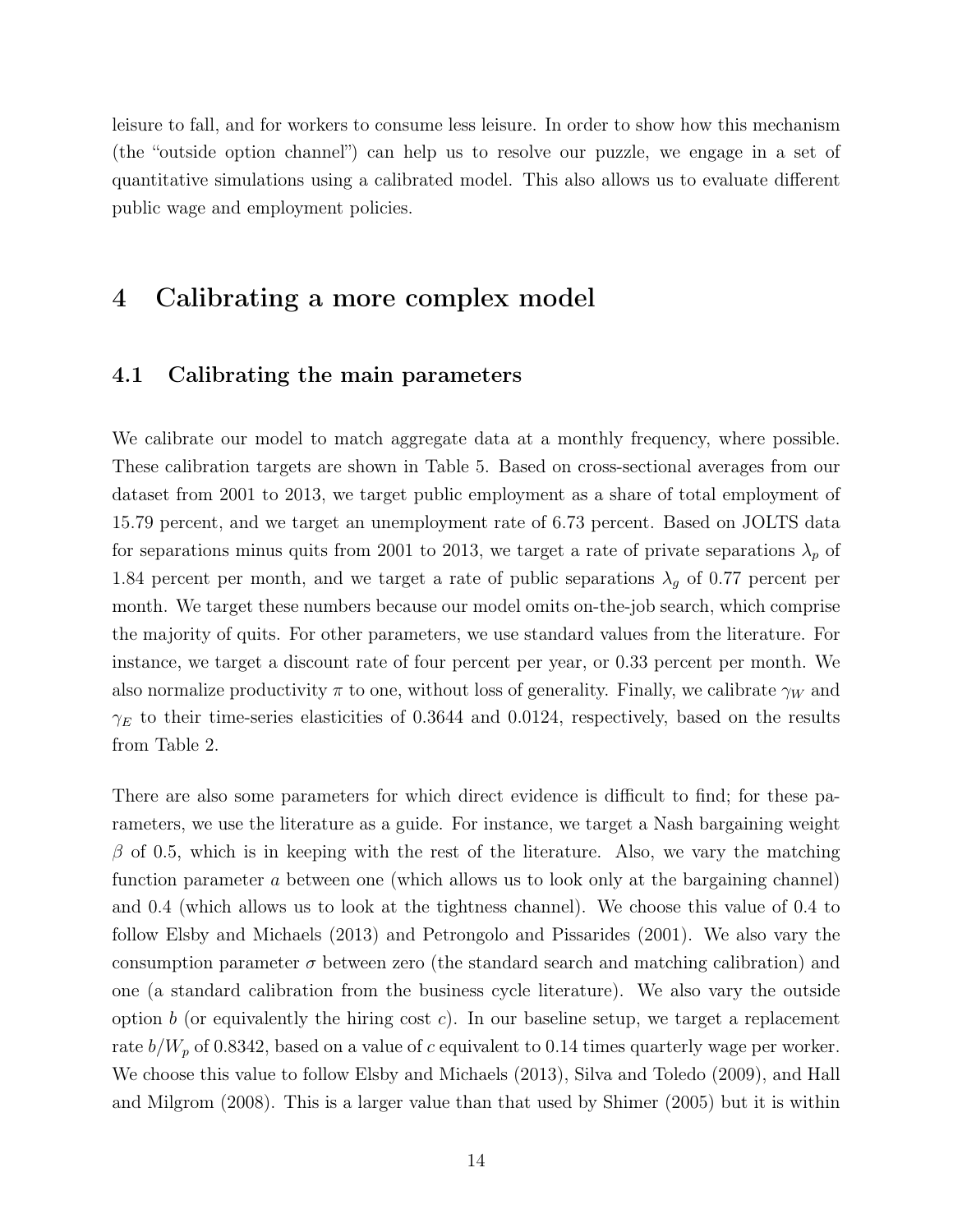the range used within the search and matching literature. Furthermore, this larger value is compatible with the estimates of Chodorow-Reich and Karaboulis (2015), in which the outside option includes leisure and home production. Such an interpretation, as shown by Hagedorn and Manovskii (2008), produces more business cycle volatility, which helps the model to better fit the data. Given this controversy, we also look at larger and smaller replacement rates.

### 4.2 Calibrating the public wage premium and government demand parameter  $\psi$

There are two additional parameters to calibrate, and those are the steady state public wage premium and the share of outside government purchases in overall government purchases. The problem is that our baseline dataset suggests that the public wage premium is unrealistically large. In fact, the summary statistics presented in Table 1 suggest that public employees are compensated at a rate about 1.42 times as much that of private employees (geometric mean across regions) or about 1.44 times (arithmetic mean across regions). However, most previous studies of the public wage or compensation premium, such as those of Katz and Krueger (1991), Borjas (2002), and Falk (2012a, 2012b) find a significantly smaller premium once they control for worker characteristics, most notably education. However, the estimates of Falk are only for the federal wage and compensation premiums, while we are more interested in a premium that takes federal, state, and local employment into account. Given this, and given that the average size of the public wage premium is an important target for our model, we estimate how large the overall government wage premium is for a typical person based on data from the CPS. We do this in Appendix B, and we arrive at a gross compensation premium of 1.0337.

Finally, we calculate the government's demand for the output from the private sector, in private worker-productivity-equivalents. To derive this, we note that, based on aggregate NIPA tables, the share of government consumption and gross investment that does not come from value added, as a share of measured value added, equals 0.587. However, this captures government demand measured in public worker-wage-equivalents. To express this in private worker-productivity-equivalents, we correct this by the observed ratio of the wages of public workers to private workers. This gives a target for the ratio of  $\psi$  to the private wage  $W_p$  of 0.848, which gives a value of  $\psi$  of 0.840. This represents the government's demand for the output of private workers, valued at those workers' productivity levels.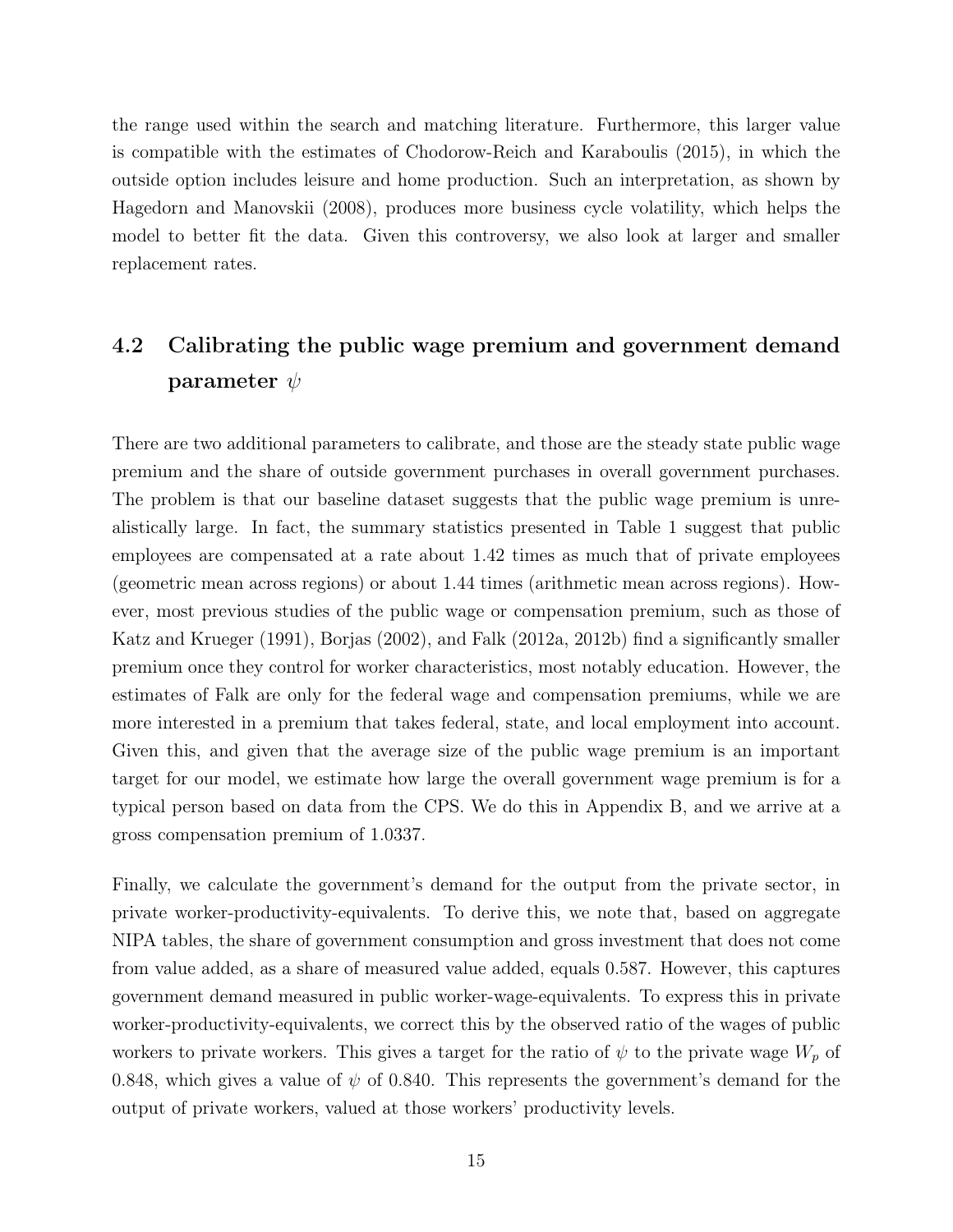### 5 Simulations based on the calibrated model

#### 5.1 Simulating the effects of public wages and public employment

For the calibrated model, we numerically calculate the following derivatives: the derivative of private employment with respect to the public employment shifter, the derivative of log private wages with respect to the public employment shifter, the derivative of private employment with respect to the log public wage shifter, the derivative of log private wages with respect to the log public wage shifter, the derivative of log private employment with respect to log productivity, and the derivatives of that derivative with respect to the public employment and log public wage shifters. We report these cross-derivatives normalized by the derivative of log private employment with respect to log productivity, so that these cross-derivatives have an interpretation as the derivative of log volatility. In all cases, we vary starred values  $E_g^*$  and  $\ln W_g^*$  to make our results analogous to the econometric exercise in Table 3.<sup>4</sup>

#### 5.2 The bargaining, tightness, and outside option channels

As seen in Table 6, model variants (1)  $(\sigma = 0; a = 1)$ , (2)  $(\sigma = 0; a = 0.4)$ , and (3)  $(\sigma = 1; a = 0.4)$  correspond fairly closely with the cases discussed under the symmetric calibration. In model variant  $(1)$ , only the bargaining channel operates; model variant  $(2)$ adds the tightness channel; and model variant (3) adds the outside option channel.

In model variant (1), the bargaining channel causes an increase in the public employment shifter to strongly crowd out private employment, though the calibrated parameter values now imply that this crowding out is slightly stronger than one-to-one. Furthermore, an increase in the public wage shifter crowds out private employment, as under the symmetric calibration. Taking this model and turning on the tightness channel, as in model variant (2), now implies less crowding out, while an increase in the public employment shifter slightly increases private wages. This effect was zero under the symmetric calibration. However, the positive effect of the public wage shifter on private wages still holds, as under the symmetric

<sup>&</sup>lt;sup>4</sup>A bit of care is in order when linking the theoretical results from our simple model with our regression results. This is because, in our regression results, we take employment as a share of the population, while in our theoretical results, we take employment as a share of the labor force. Because the unemployment and employment data come from different datasets, we advise caution.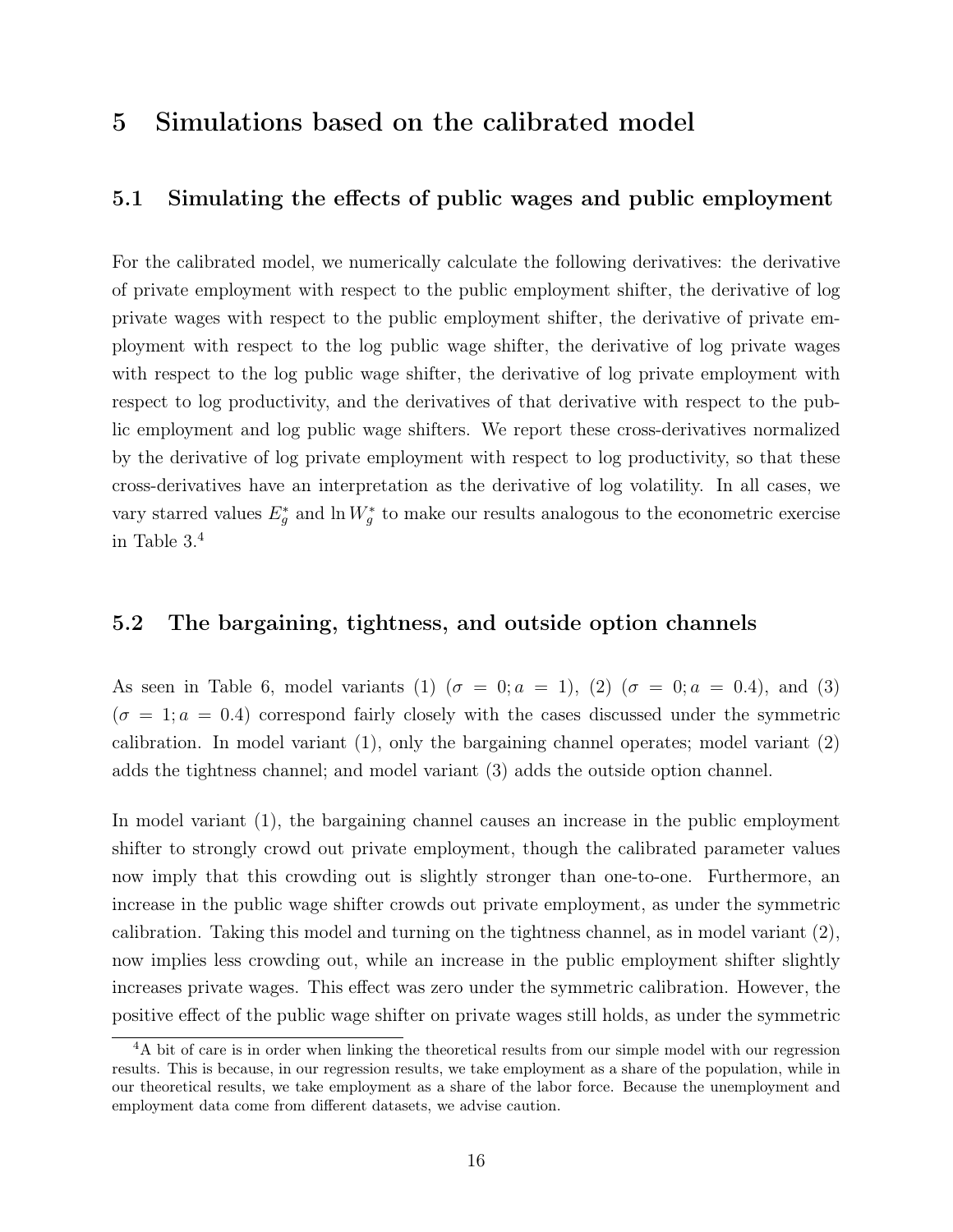calibration. This exercise suggests that the theoretical exercise provides a useful set of predictions that hold in the more complex model, and that the model still has trouble in matching the stylized facts without the outside option channel.

Next, taking this model and turning on the outside option channel, as in model variant (3), now implies that a higher public employment shifter crowds out private employment by somewhat less, while a higher public employment shifter slightly decreases private wages. These effects now all point in the same direction as their corresponding regression results, for those results which are statistically distinguishable from zero. Importantly, for this calibration, an increase in the public employment shifter now decreases private wages, and an increase in public employment also helps to stabilize private employment over the business cycle. This is because of the way that the income effect arising through product markets in turn affects workers' outside options. This effect is strong enough to generate realistic stabilizing effects of public employment, while not significantly changing the effects of public wages. As a result, model variant (3) can generate effects that are compatible with the stylized facts, and this occurs through an interaction among all three channels.

#### 5.3 The effects of public wage and employment policies

Given the success of the baseline calibration in matching our stylized facts, we then pose the question: What are the model-implied effects of different stabilization policies, proxied by  $\gamma_E$  and  $\gamma_W$ , on business cycle volatility? To see the effects of these parameters on business cycle volatility, Table 7 shows the simulated derivatives for the benchmark calibration, along with simulated derivatives for four alternative calibrations. These calibrations all target the same steady states as the benchmark calibration.

The first alternative calibration (1) represents a situation in which public wages and public employment are perfectly acyclical. Under such a situation, the derivative of private employment with respect to log productivity increases substantially. This means that the business cycle becomes significantly more volatile for the private sector in comparison with our benchmark scenario. This implies that even current stabilization policies, though incomplete in their scope, do seem to result in more stable business cycles.

The second alternative calibration (2) represents a situation in which log public wages adjust one-to-one with log private wages. This alternative calibration results in much less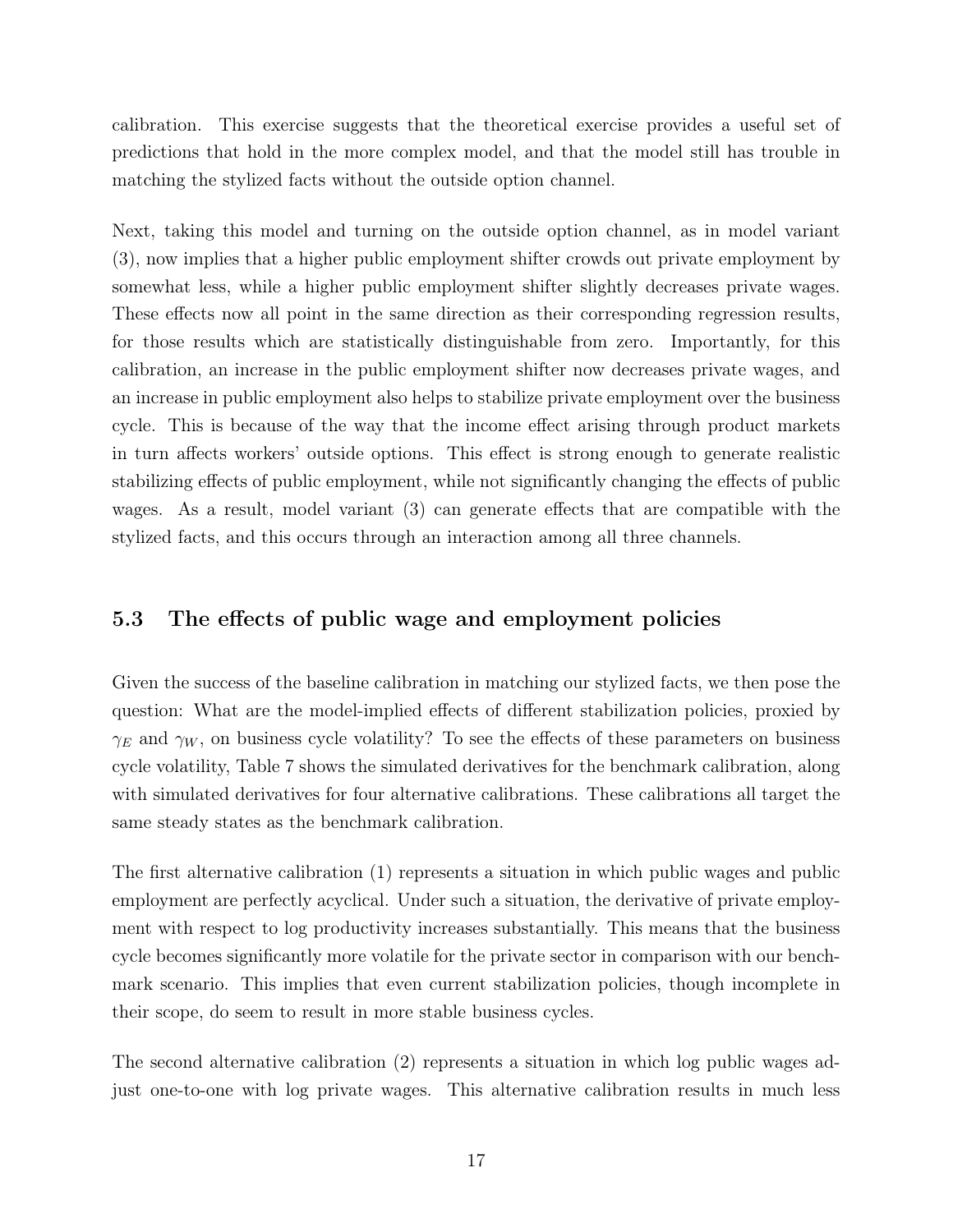volatile business cycles than either the benchmark or (1). This implies that Gomes's (2015) suggestion to allow public wages to vary procyclically should result in significant business cycle stabilization. The reason that such a policy would help to stabilize business cycles is that the distortions to the bargaining process that arise through government employment policies are allowed to vary more procyclically, and this variation acts to make the value of unemployment (and hence bargained wages) vary more procyclically.

The third alternative calibration (3) represents a situation in which public employment adjusts proportionately with private employment. This alternative calibration results in less volatile business cycles than the situation (1) in which public employment does not adjust. This prediction of the model results from crowding out–if productivity increases, then private employment rises. But, if in response, public employment rises, then crowding out dampens the rise in private employment. As a result, a responsive public sector could help to stabilize private employment, though for reasons that are not compatible with standard intuition. However, the desirability of such policies would depend on how government output enters into the preferences of households (the shape of  $v$  and any possible nonseparabilities), which would require us to add more assumptions to the model.

The fourth alternative calibration (4) represents a situation in which public employment and public wages adjust proportionately with private employment and wages. This is a calibration that is compatible with balanced growth. This calibration delivers predictions that are in line with the predictions of alternative calibrations (2) and (3) relative to (1). Under this calibration, business cycle volatility falls drastically in comparison with (1) or with the benchmark, implying that there could be significant possibilities for procyclical public sector wage and employment policies to stabilize the private economy.

### 5.4 Effects of the public wage premium  $W_g/W_p$  and outside option b

Next, we investigate the role of the steady state public wage premium  $W_g/W_p$ . While our estimates point toward this premium being relatively small, the role of  $W<sub>g</sub>$  in the analytical results suggests that the size of this wage premium may have some effect. To investigate this problem, Table 8 displays simulated derivatives for different steady state calibrations. In particular model variant (1) features no wage premium, such that  $W_g/W_p = 1$ , and model variant (2) features a wage premium doubled relative to its baseline value, such that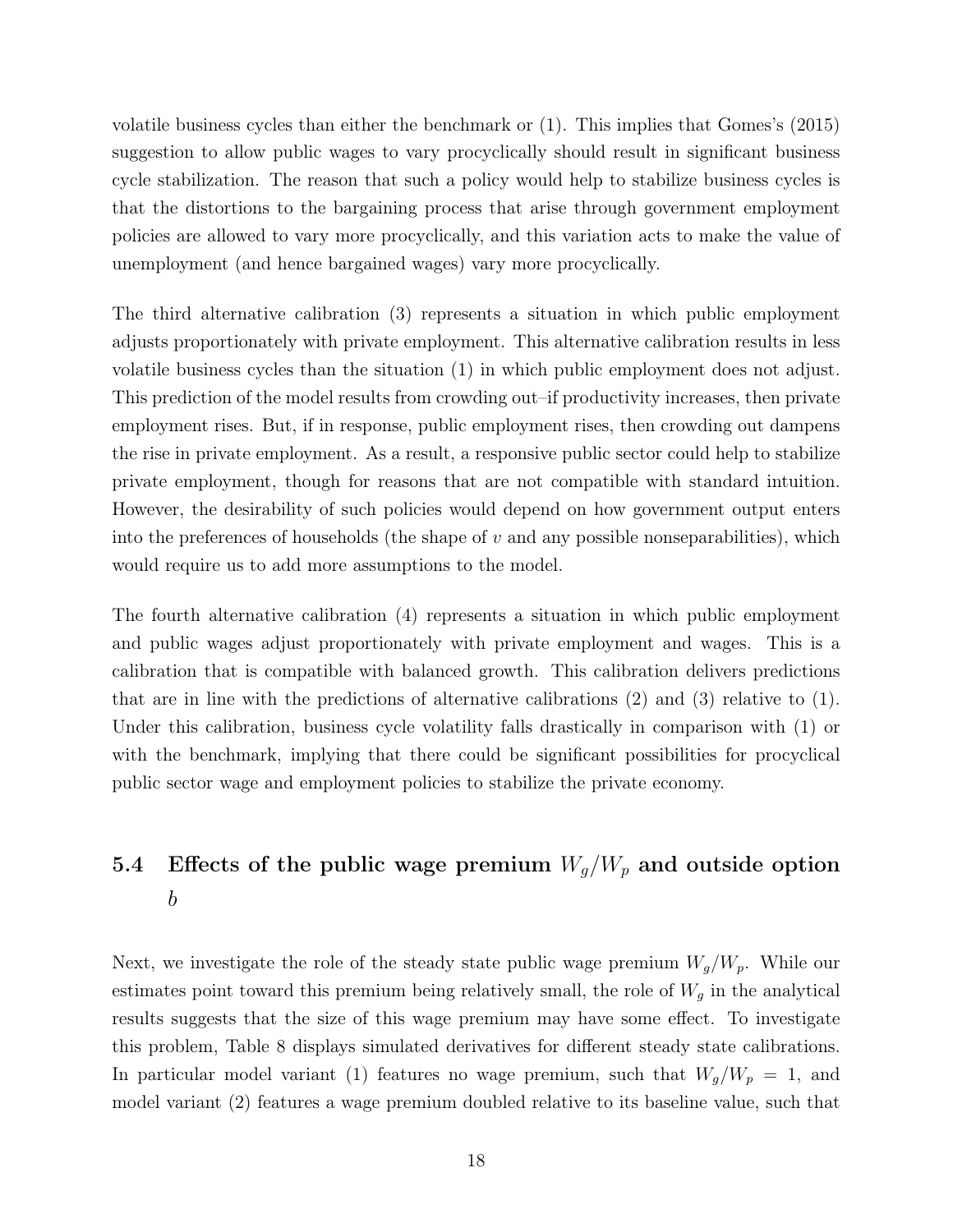$W_g/W_p = 1.067$ . These two counterfactuals indicate that the baseline results are not sensitive to the exact level of the wage premium, except with respect to the effect of the public employment shifter on log volatility. This stabilizing effect reverses sign when the wage premium is large, which is exactly the type of situation in which the bargaining channel is strengthened in relation to the outside option channel.

The other major parameter which might be expected to affect our results is the outside option  $b$ , which in our calibration strategy is closely linked with  $c$ . This parameter has an important effect on volatility, as shown by Hagedorn and Manovskii (2008) and others, who argue that including leisure in b would imply that the effective replacement rate available to workers far exceeds the replacement rate available from unemployment insurance alone. To examine the effects of this calibration choice, model variants (3) and (4) depict situations in which  $c/W_p$  is set to either half or twice its calibrated value. While a smaller value for c or a larger value for b does not affect the qualitative results of the model relative to the baseline calibration, a larger value for c or a smaller value for b also undoes some of the stabilizing effects of government employment.

### 6 Random vs. directed search

We discuss one more issue related to specification, and that is the specification of random search versus directed search. We find that if we were to specify our model as a directed search model, then the tightness channel would disappear. This would, in turn, cause all fluctuations in private wages to come solely through the outside option channel, which would cause the effects of public wages on private wages to become negative in equilibrium. However, the rest of our results remain. To examine this set of issues, first we present a re-specified model using directed search, and then we present a set of computational results from our directed search model.

#### 6.1 The directed search model

Under directed search, unemployed searchers can choose every period whether or not to search for a private job or a public job. They cannot search for both at the same time. This creates two separate pools of unemployed searchers: the private unemployed (denoted by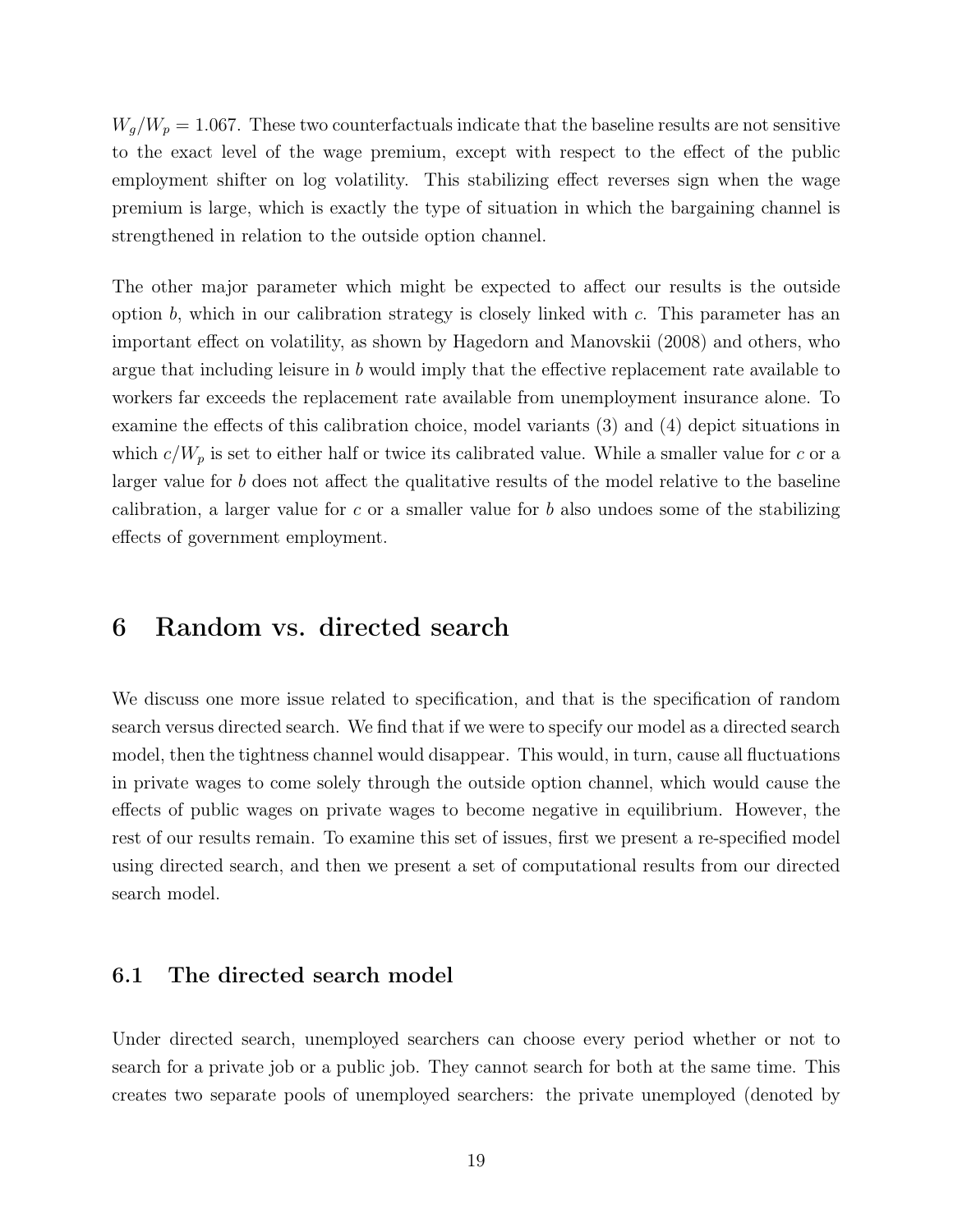$U_p$ ) and the public unemployed (denoted by  $U_g$ ), such that  $U_p + U_g = U$ . Since in every period, workers may freely choose in which pool to search, the expected gains to searching in either pool must be equal, such that:

$$
\frac{\lambda_p E_p}{U_p}(V_p - V_u) = \frac{\lambda_g E_g}{U_g}(V_g - V_u),\tag{24}
$$

where the value functions are derived the same way as before. In turn, a series of algebra steps similar to those used to derive the wage equation implies that:

$$
\left[\frac{\lambda_p E_p}{\lambda_g E_g} \frac{U_g}{1 - E_p - E_g - U_g}(r + \lambda_g + p_g) + p_p\right] \frac{\beta}{1 - \beta} c = W_g - b. \tag{25}
$$

Furthermore, equation (12) no longer holds; this equation is replaced by:

$$
\theta^a (1 - E_g - E_p - U_g) = \lambda_p E_p,\tag{26}
$$

with the associated marginal hiring cost given by:

$$
c = \overline{c} \left( \frac{\lambda_p E_p}{1 - E_p - E_g - U_g} \right)^{\frac{1 - a}{a}}.
$$
\n
$$
(27)
$$

All other value functions and equilibrium relationships hold, as before.

#### 6.2 Results from the directed search model

The results from this model are shown in Table 9, in a format analogous to that of Table 6. Within Table 9, model variants (1) through (3) correspond with directed-search equivalents of the random-search model variants (1) through (3) from Table 7. Comparing both of these tables, model variant (1) ( $\sigma = 0$ ;  $a = 1$ ) gives the same results across both specifications. This result makes sense because the modifications to the model come through modifications to the tightness equation (12), which feeds through into hiring costs. However, when  $a = 1$ , tightness does not affect hiring costs, and so the model has the same equilibrium as under random search. This equilibrium features a strong degree of crowding out in response to both public employment and public wages.

Interestingly, moving to model variant (2) ( $\sigma = 0$ ;  $a = 0.4$ ) does not change this result. In this model variant, our simulations suggest that private employment and private wages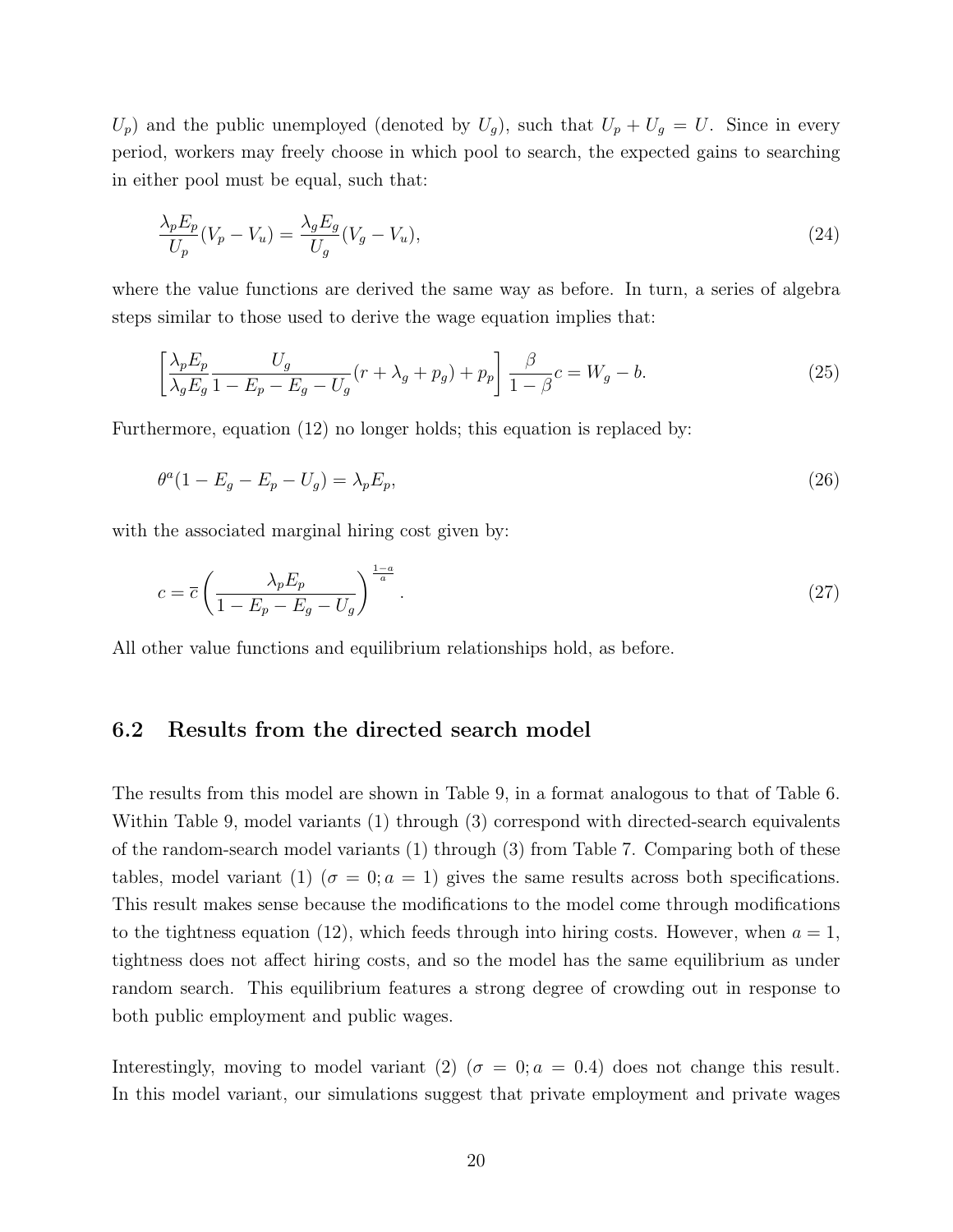respond exactly the same way to public employment and public wages as they do in model variant (1). While it is difficult to derive this result in closed form, this suggests that adding directed search to a model will destroy the tightness channel, in turn making it difficult to replicate the positive effect of public wages on private wages.

Since model variant (2) now does not feature a tightness channel, model variant (3) is dominated by the bargaining and outside option channels, particularly the latter. This latter channel implies that anything that reduces private employment will also reduce private wages. Because of this effect, this model variant still cannot explain the positive correlation between public wages and private wages, although it does well at generating a stabilizing effect for public employment. Altogether, these results imply that a directed search model can match some of (but not all of) the main stylized facts, particularly when that model features an interaction between product markets and the outside option.

### 7 Conclusion

By looking at a cross section of U.S. metro areas, we have established a few stylized facts related to the effects of public employment and public wages. Our findings suggest that high public employment is associated with relatively little crowding out in private employment, while high public employment is associated with low private wages and with less business cycle volatility. Meanwhile, high public wages are associated with low private employment, with high private wages, and with high business cycle volatility. We argue that these facts can match the predictions of a standard search and matching model augmented with a public sector, so long as that model also allows for government policies to affect product markets, resulting in an endogenous outside option. An endogenous outside option is necessary to match the behavior of private wages after an increase in public employment, and an endogenous outside option also makes it possible for higher public employment to stabilize the business cycle. However, the main mechanisms underlying the effects of public wages seem to work through the bargaining and tightness channels.

While these results appear to be mostly robust to different empirical and theoretical strategies, our results suggest several avenues for future work. First of all, on the empirical side, there remains much to be done in estimating the government wage or compensation premium at the individual level, particularly for state and local workers, and in linking these estimates with geography in a way that cross-sectional variation in the public wage premium could be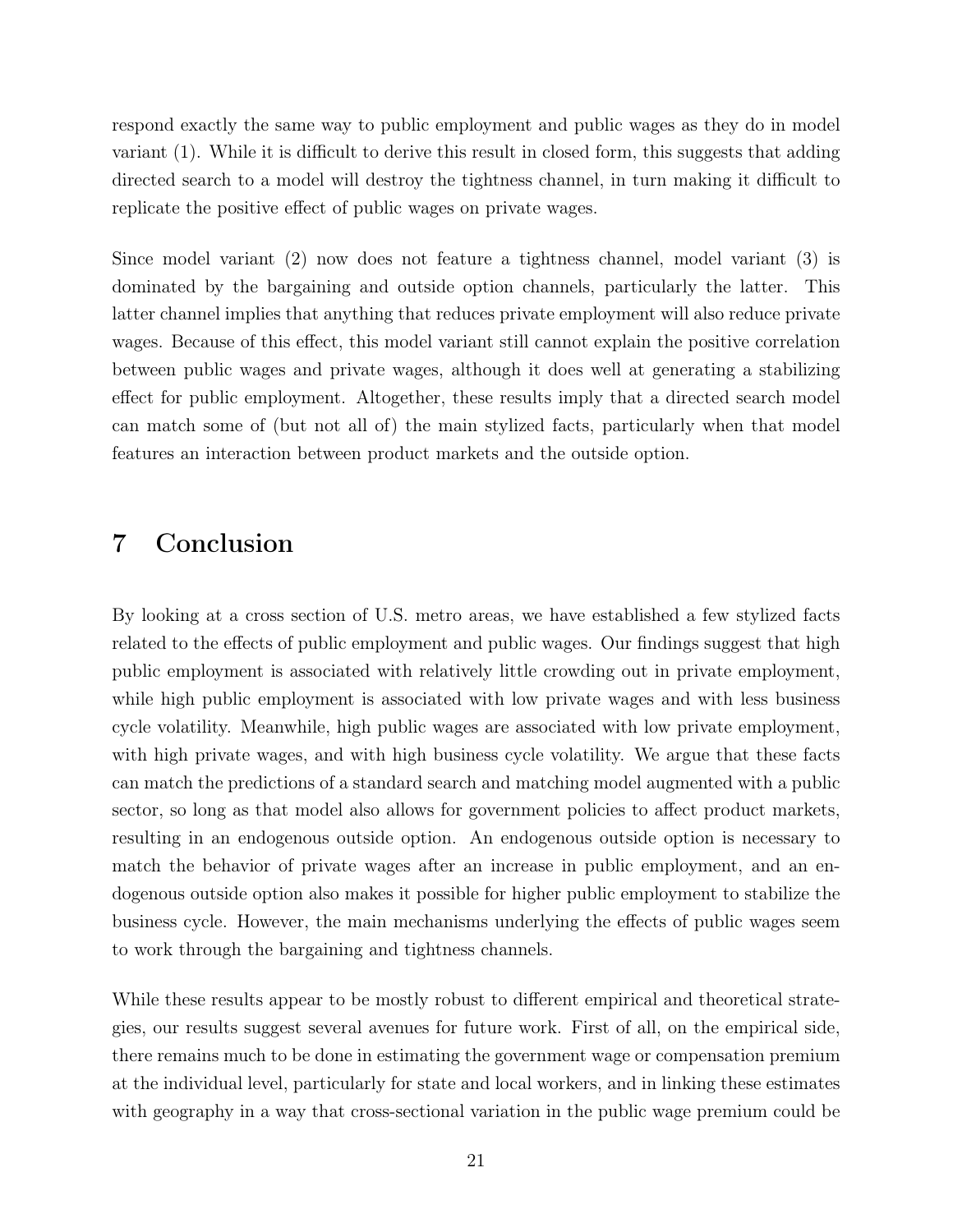examined. There is also work to be done in precisely estimating the local sensitivity of public wages and public employment to private wages and private employment, so as not to run into problems with weak instruments. Such exercises could help add to the broader understanding of how public wages and employment behave in the United States. Furthermore, on the theoretical side, additional work could help link our results to the DSGE literature. Such a link would entail setting up (and then simulating) a model that features a rich set of macro rigidities, along with additional sources of shocks. Since these models feature richer product markets than the ones we have investigated, these models are well-suited to explain the broader macroeconomic effects of public wage and employment policies.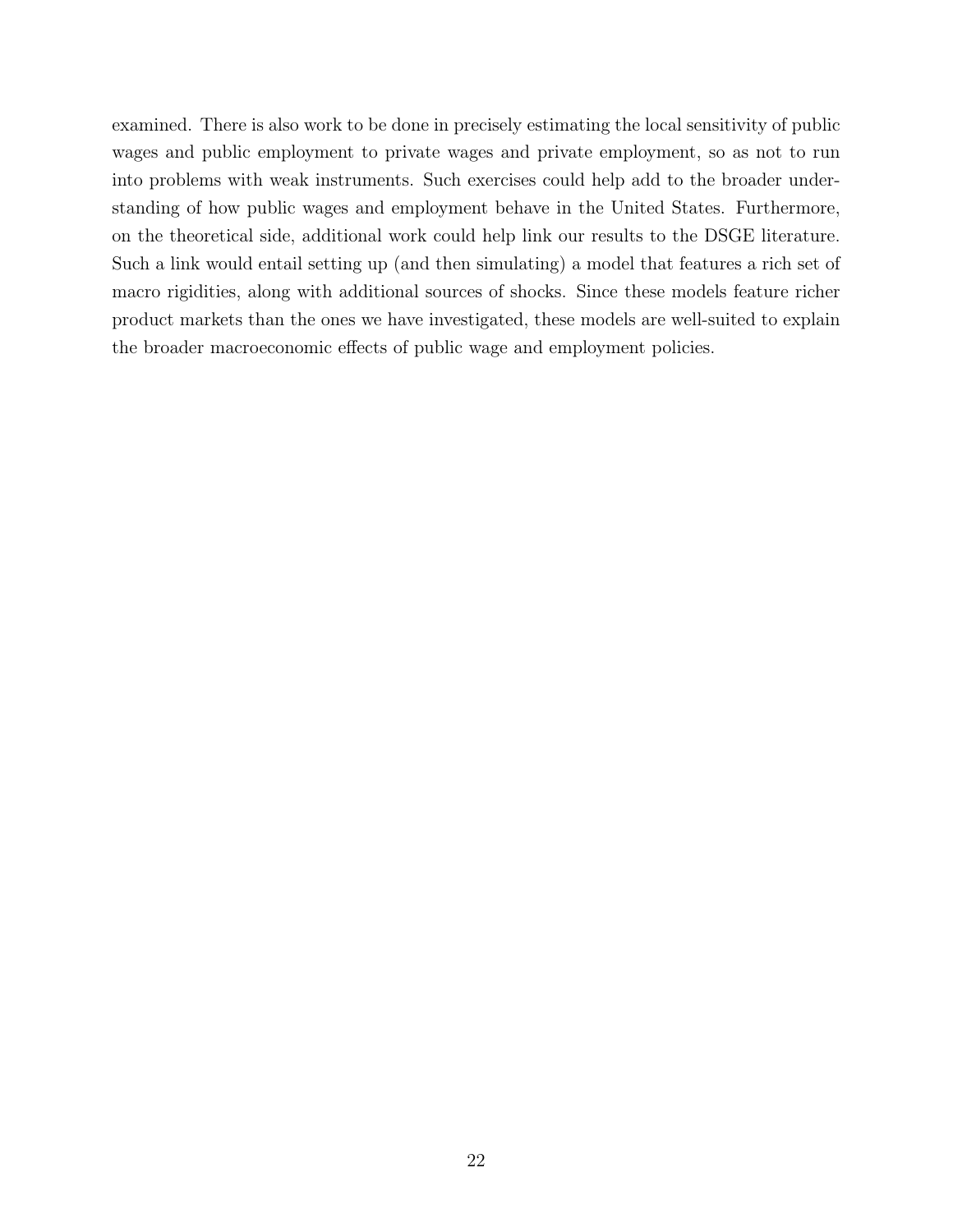### A Appendix: Derivation of theoretical results

This appendix presents a derivation of all of the analytical results discussed in Section 3.5.

#### A.1 Solving for equilibrium employment

In what follows, it is necessary to solve for equilibrium employment. First, combining the wage equation (9) with the vacancy posting equation (10) gives an expression linking the endogenous objects  $p_p$  and  $p_g$  together such that:

$$
-(1 - \beta)\pi + \frac{r + \lambda_g}{r + \lambda_g + p_g} [(1 - \beta)b + \beta cp_p] + \frac{(1 - \beta)p_g}{r + \lambda_g + p_g} W_g + (r + \lambda_p)c = 0.
$$
 (A.1)

By substituting in the flow rates from equations (14) and (15), it becomes possible to solve for the equilibrium value of  $E_p$ . The equilibrium value of  $E_p$  can be obtained, after some algebra, by solving the linear equation:

$$
\alpha_p E_p = \alpha_c + \alpha_g E_g,\tag{A.2}
$$

the coefficients to which are given by:

$$
\alpha_p = (r + \lambda_g) [\beta c \lambda_p + (1 - \beta) \pi - (r + \lambda_p) c - (1 - \beta) b];
$$
  
\n
$$
\alpha_c = (r + \lambda_g) [(1 - \beta) \pi - (r + \lambda_p) c - (1 - \beta) b];
$$
  
\n
$$
\alpha_g = \lambda_g [(1 - \beta) \pi - (r + \lambda_p) c - (1 - \beta) W_g] - \alpha_c.
$$
\n(A.3)

This linear representation makes it relatively straightforward to solve for  $E_p$ . In general, however, this will be part of a system that also includes equations  $(12)$ ,  $(13)$ , and  $(21)$ , which also jointly determine  $\theta$ , c, and b.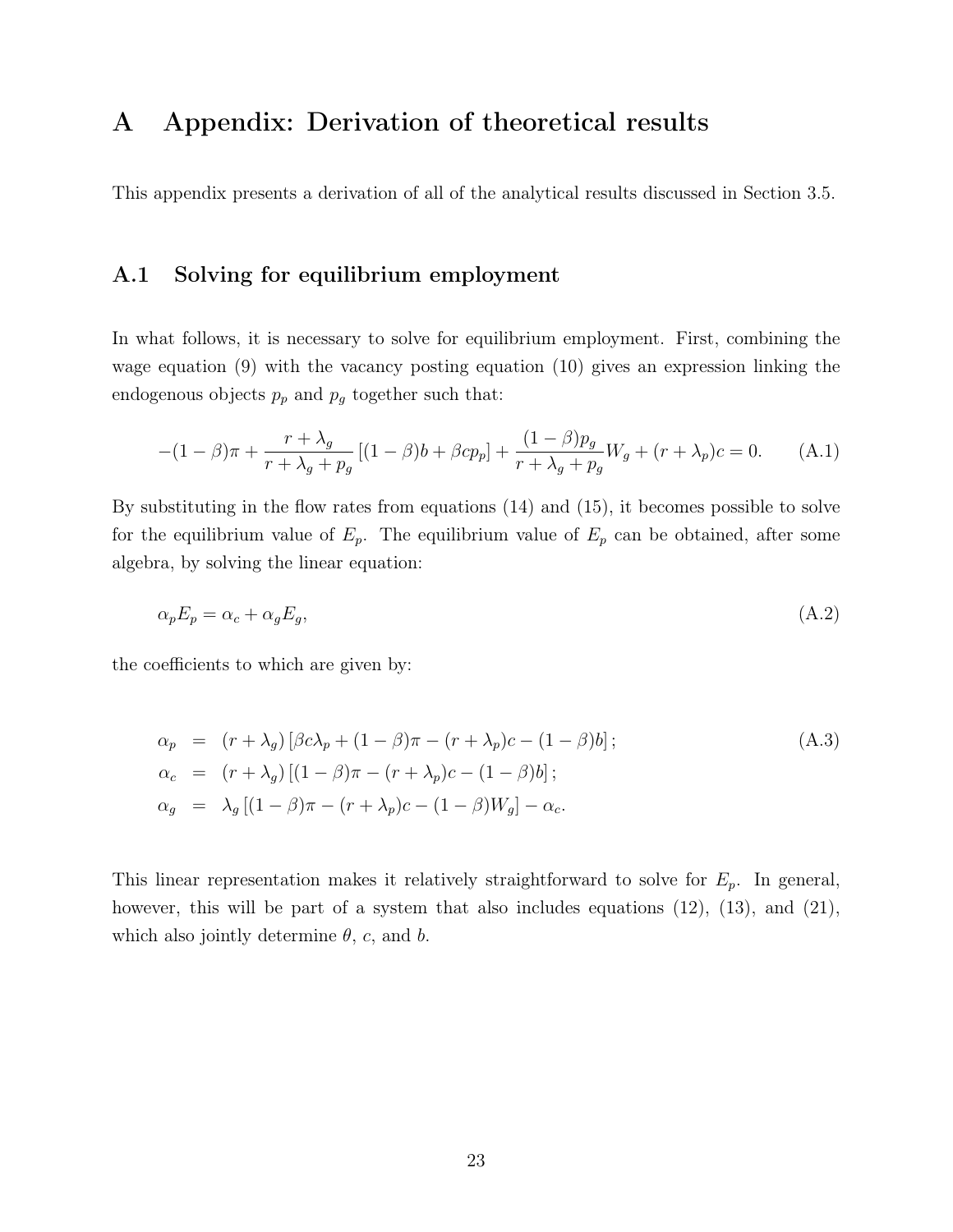#### A.2 The bargaining channel

#### A.2.1 Effects on steady state aggregates

For this exercise, we assume that  $\gamma_W = \gamma_E = 0$ ;  $a = 1$ ; and  $\sigma = 0$ . First, we investigate the effects of a change in the volume of public employment on the volume of private employment, based on equation (A.2). Implicitly differentiating this equation yields the derivative of  $E_p$ with respect to  $E_g$  given by:

$$
\frac{dE_p}{dE_g} = \frac{\alpha_g}{\alpha_p}.\tag{A.4}
$$

For the symmetric calibration, we assume that  $W_g = W_p$  and  $\lambda_g = \lambda_p$ . If this symmetry were to hold, then substituting the vacancy posting condition (10) into the expression for  $\alpha_g$ would yield:

$$
\alpha_g = -\lambda_p \beta((r + \lambda_p)c) - \alpha_c,\tag{A.5}
$$

which after substituting in the expression for  $\alpha_c$ , would imply:

$$
\alpha_g = -(r + \lambda_p) \left[ \beta c \lambda_p + (1 - \beta) \pi - (r + \lambda_p) c - (1 - \beta) b \right]. \tag{A.6}
$$

However, based on the expression for  $\alpha_p$ , this implies that  $\alpha_g = -\alpha_p$ , which implies  $\frac{dE_p}{dE_g} = -1$ . This situation is one in which public employment perfectly crowds out private employment.

Next, we investigate the effects of an increase in public wages on private employment, by implicitly differentiating equation (A.2). Doing this, we find that the derivative of  $E_p$  with respect to  $E_g$  is given by:

$$
\frac{dE_p}{dW_g} = \frac{-E_g \lambda_g (1 - \beta)}{\alpha_p},\tag{A.7}
$$

which, for non-pathological calibrations, is negative.

#### A.2.2 Effects on business cycle volatility

Next, we proxy business cycle volatility with the first derivative of log employment with respect to log productivity. This derivative captures the sensitivity of the system to business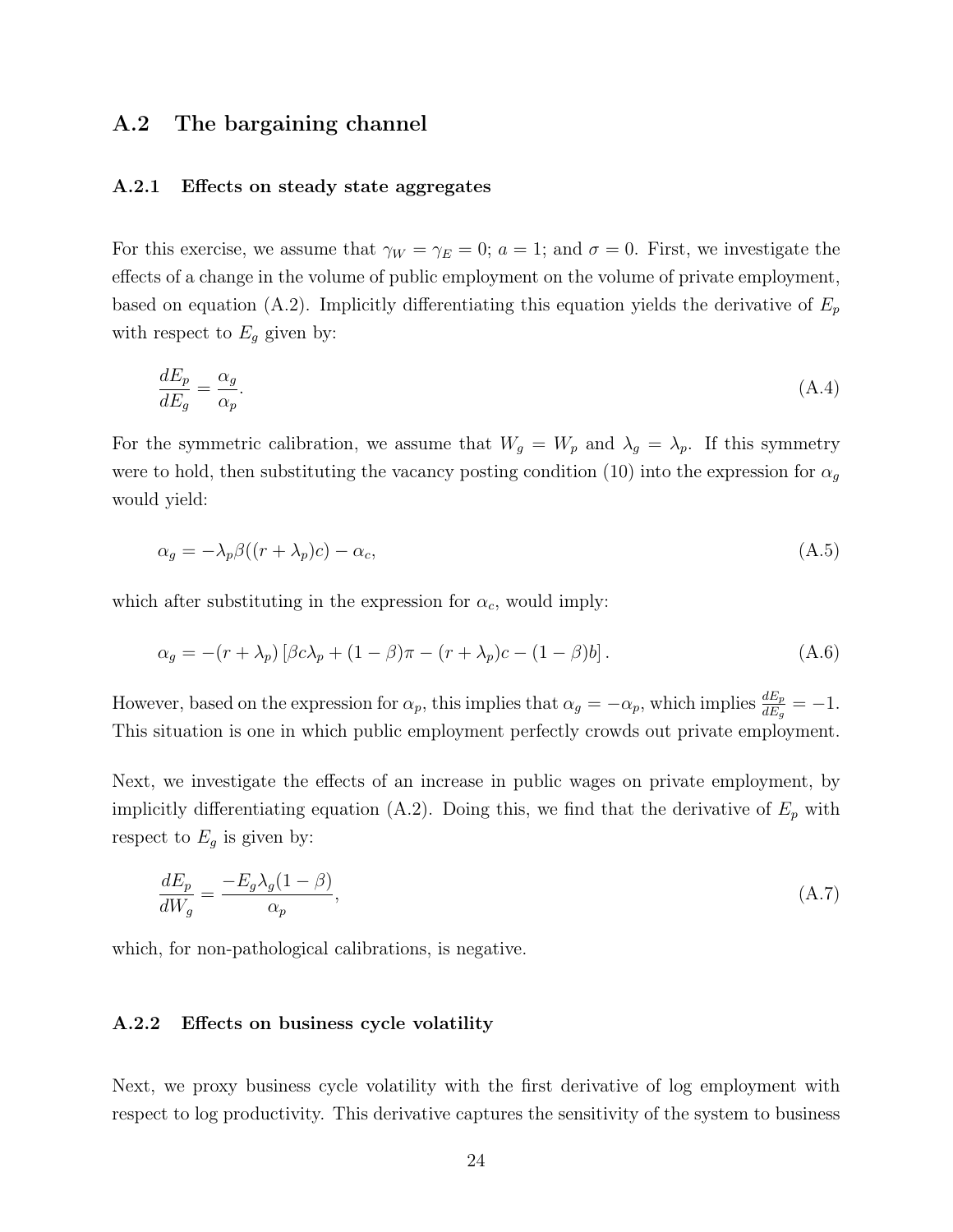cycle shocks, which, following the literature, we treat as changes to productivity. This derivative is given by:

$$
\frac{d\ln(E_p)}{d\pi} = \frac{(r + \lambda_g)(1 - \beta)(1 - E_p) - r(1 - \beta)E_g}{E_p \alpha_p},\tag{A.8}
$$

which for non-pathological calibrations, is positive. As a result of all of this, the effect of public employment on business cycle volatility is given by:

$$
\frac{d}{dE_g} \left[ \frac{d\ln(E_p)}{d\pi} \right] = -\frac{r(1-\beta)}{E_p \alpha_p} - \left[ \frac{(r+\lambda_g)(1-\beta) - r(1-\beta)E_g}{E_p^2 \alpha_p} \right] \frac{dE_p}{dE_g},\tag{A.9}
$$

which in principle is ambiguous. However, as a special case, focusing on a symmetric calibration gives:

$$
\frac{d}{dE_g} \left[ \frac{d\ln(E_p)}{d\pi} \right] = \frac{(r + \lambda_g)(1 - \beta) - r(1 - \beta)(E_g + E_p)}{E_p^2 \alpha_p} > 0,
$$
\n(A.10)

which implies that higher public employment should result in higher private sector business cycle volatility.

Next, we look at the effect of public wages on business cycle volatility. This is given by:

$$
\frac{d}{dW_g} \left[ \frac{d \ln(E_p)}{d\pi} \right] = - \left[ \frac{(r + \lambda_g)(1 - \beta) - r(1 - \beta)E_g}{E_p^2 \alpha_p} \right] \frac{dE_p}{dW_g} > 0,
$$

since  $\frac{dE_p}{dW_g} < 0$  for non-pathological calibrations.

### A.3 The tightness channel

We examine the tightness channel channel by letting the matching function parameter  $a$ vary; this in turn allows us to endogenize  $c$ , which in turn allows us to endogenize private wages. We find similar qualitative results to the previous section, although this requires more work to establish.

First, differentiating the composite labor market equilibrium condition (A.2) with respect to  $E<sub>g</sub>$  implies:

$$
\frac{dE_p}{dE_g} = \frac{\alpha_g}{\alpha_p} + \varpi \frac{dc}{dE_g},\tag{A.11}
$$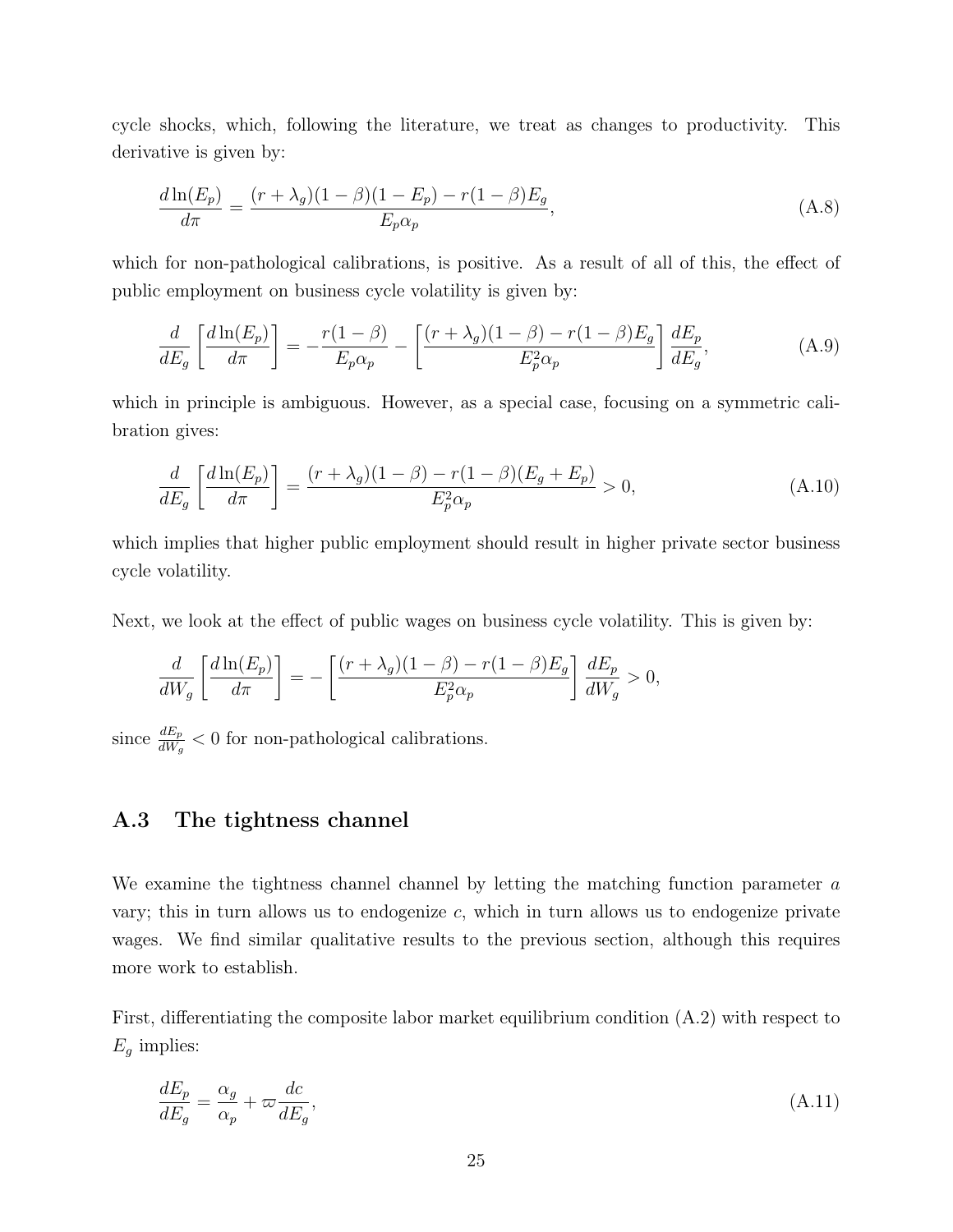for some constant  $\varpi$ . However, since under the symmetric calibration,  $\alpha_g = -\alpha_p$ , then the derivative of  $E_p$  with respect to  $E_g$  is given by:

$$
\frac{dE_p}{dE_g} = -1 + \varpi \frac{dc}{dE_g}.\tag{A.12}
$$

Next, we need to look at  $\frac{dc}{dE_g}$ . To do this, first, we rearrange equation (13) to express c as a function of  $E_p$  and  $E_g$ , such that:

$$
c = \overline{c} \left( \frac{\lambda_g E_g + \lambda_p E_p}{1 - E_p - E_g} \right)^{\frac{1 - a}{a}}.
$$
\n(A.13)

Differentiating this expression with respect to  $E<sub>g</sub>$  implies that:

$$
\frac{dc}{dE_g} = \eta \left[ 1 + \frac{dE_p}{dE_g} \right],\tag{A.14}
$$

for some coefficient  $\eta$ . Combining this equation with equation (A.12) implies:

$$
\frac{dE_p}{dE_g} = -1 + \varpi \eta \left[ 1 + \frac{dE_p}{dE_g} \right].
$$
\n(A.15)

Solving this expression for  $\frac{dE_p}{dE_g}$  implies that  $\frac{dE_p}{dE_g} = -1$  as before, and that  $\frac{dc}{dE_g} = 0$ . Furthermore, differentiating (12) implies that  $\frac{d\theta}{dE_g} = 0$ , and differentiating the vacancy posting equation (10) implies that  $\frac{dW_p}{dE_g} = 0$ .

Next, implicitly differentiating the vacancy posting condition (10) implies that the derivative of  $W_p$  with respect to  $W_g$  is given by:

$$
\frac{dW_p}{dW_g} = -(r + \lambda_p)\frac{dc}{dW_g}.\tag{A.16}
$$

To investigate this derivative, it is necessary to look at  $\frac{dc}{dW_g}$ . To do this, differentiating the expression (A.13) with respect to  $W_g$  implies that:

$$
\frac{dc}{dW_g} = \eta \frac{dE_p}{dW_g},\tag{A.17}
$$

for the same positive value of  $\eta$  from above. Substituting this into the expression (A.16)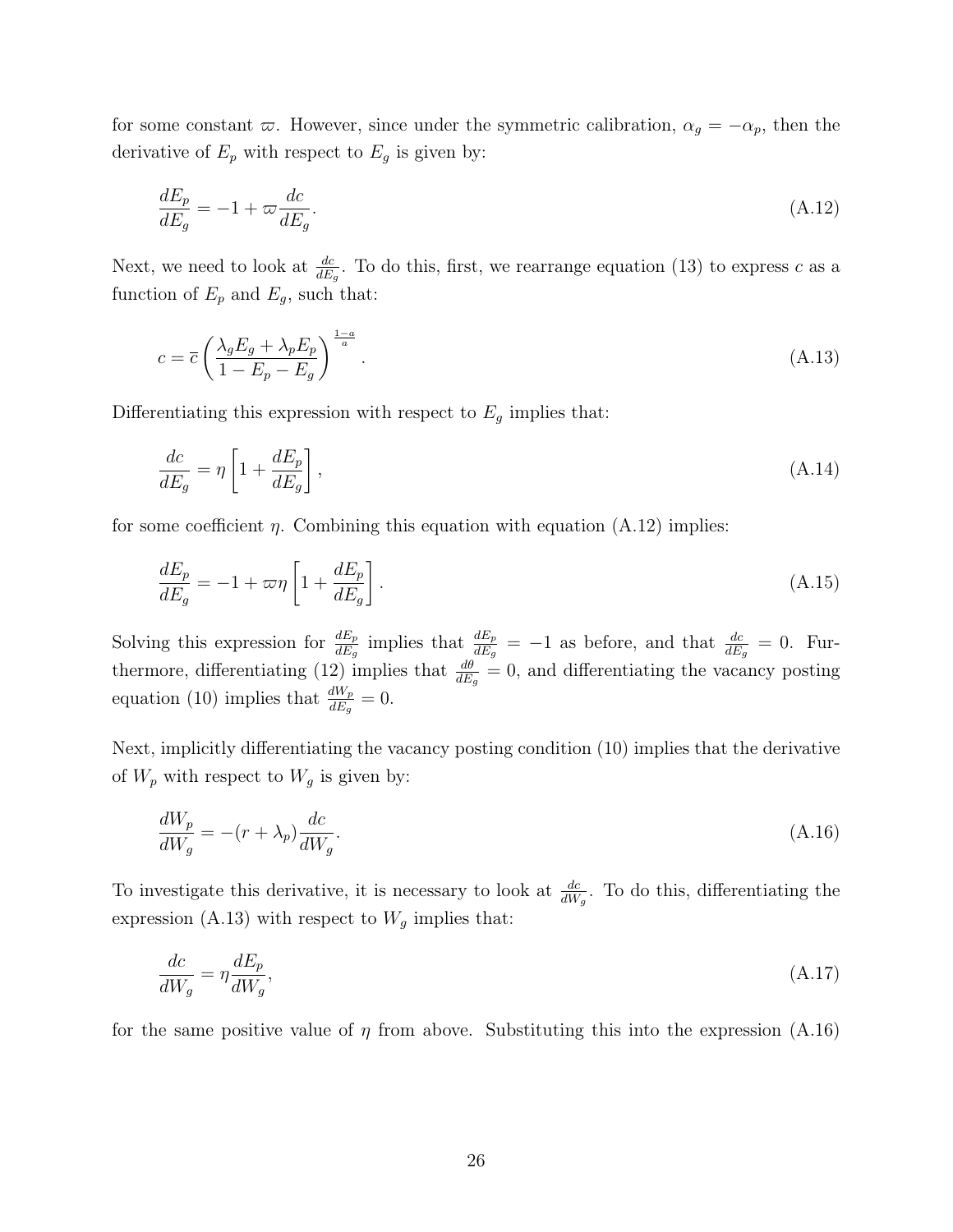implies:

$$
\frac{dW_p}{dW_g} = -(r + \lambda_p)\eta \frac{dE_p}{dW_g}.\tag{A.18}
$$

Turning to the calculation of this derivative, differentiating equation (A.2) with respect to  $W_g,$  after some algebra, implies:

$$
\alpha_p \frac{dE_p}{dW_g} + \left[ E_p(r + \lambda_g) \beta c + (1 - E_p)(r + \lambda_g)(r + \lambda_p) - E_g r(r + \lambda_p) \right] \eta \frac{dE_p}{dW_g} = \alpha_g. \tag{A.19}
$$

This expression implies that, for non-pathological calibrations,  $\frac{dE_p}{dW_g} < 0$ , which in turn implies that  $\frac{dW_p}{dW_g} > 0$ .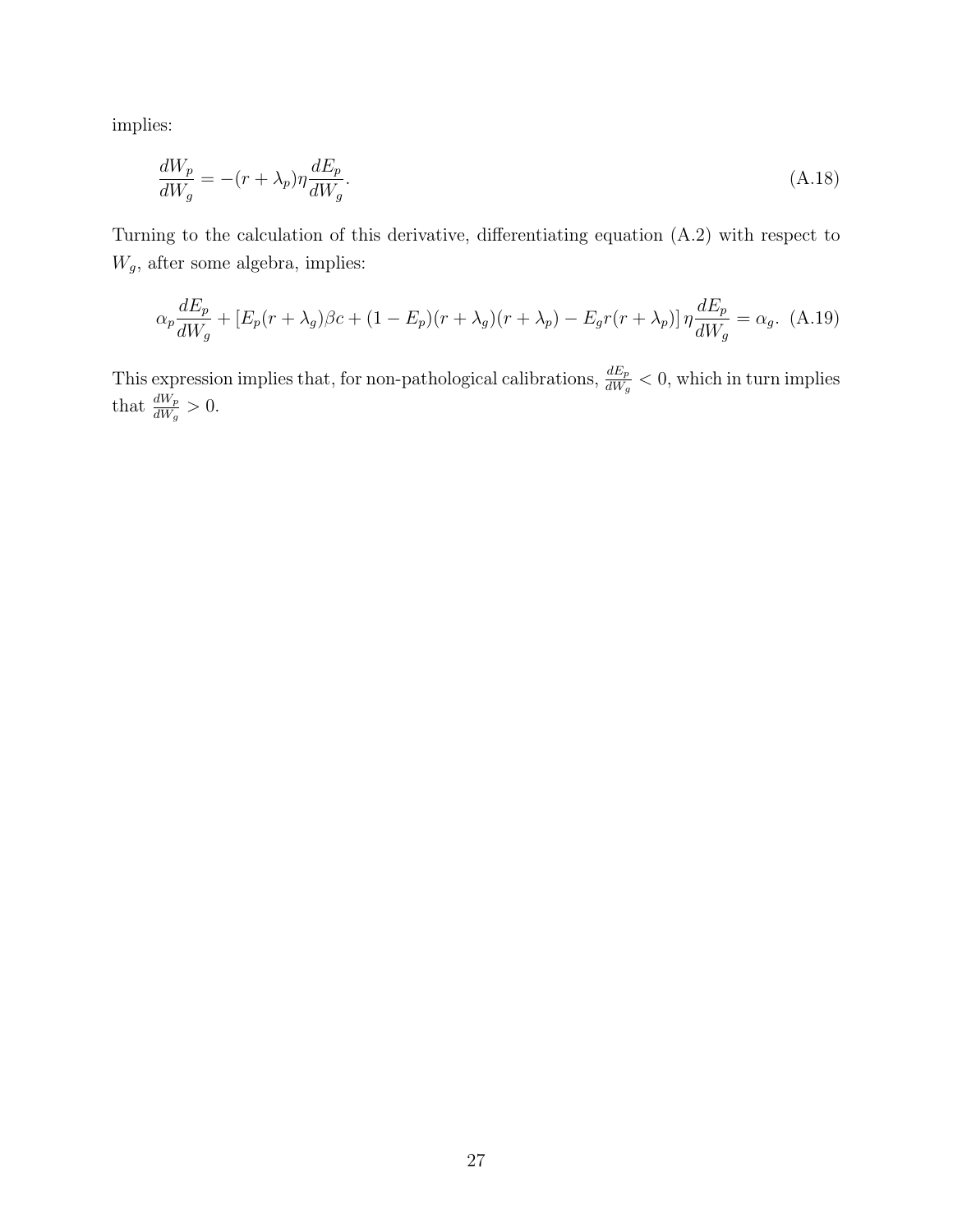## B Appendix: Estimating the government compensation premium

To estimate the government compensation premium, we follow Falk (2012a) in estimating the following regression using earnings per hour from 2001 to 2013 as reported in the following year's March Current Population Survey (CPS):

$$
\ln W_{i,t} = \gamma_{G,t} \mathbb{1}_{G,i,t} + b'_G X_{i,t} + \varepsilon_{i,t},\tag{B.1}
$$

where  $W_{i,t}$  is earnings per hour;  $\mathbb{1}_{G,i,t,t}$  is an indicator variable equal to one if a worker worked in the government sector in time t and zero otherwise;  $\gamma_{G,t}$  is the effect of public employment on log wages in time t;  $X_{i,t}$  is a vector of control variables including time dummies, seven categories for educational attainment (unknown, through grade 6, through grade 11, a high school diploma or equivalent, an associate's degree, a bachelor's degree, or anything beyond a bachelor's degree), five racial categories (unknown, white, black, native American, and anything else), state dummies, coded sex, and a third-degree polynomial in age;  $b_G$  is a vector of coefficients; and  $\varepsilon_{i,t}$  is a white noise error term. In estimating this regression, we restrict our sample to native-born US citizens who lived in one of the fifty states or DC, reported usual hours of work strictly greater than 34 per week, worked strictly more than 51 weeks, were strictly over 15 years in age, were wage and salary workers, and reported wage and salary income for that year. Unfortunately, we are not able to adequately control for occupation (which is endogenous to the choice of sector) or metro area, since these things are badly measured in our dataset, and our sample is too small to adequately control for metro area. This is particularly unfortunate since this hinders a proper cross-sectional comparison between the BEA and the CPS datasets. We also do not control for firm size, since this is also endogenous to the choice of sectors.

In order to arrive at a public wage premium based on these regressions, we then calculate an arithmetic public wage premium for each year t based on the sample analogue to following formula:

$$
W_t^{pr} = \frac{\mathbb{E}\left(\exp\left(\gamma_{G,t} + \varepsilon_{i,t}\right) | \mathbb{1}_{G,i,t} = 1\right)}{\mathbb{E}\left(\exp(\varepsilon_{i,t}) | \mathbb{1}_{G,i,t} = 0\right)}.\tag{B.2}
$$

This estimate of the arithmetic wage premium explicitly includes exponentiated error terms  $\varepsilon_{i,t}$  which have a smaller variance for government workers than for private workers, because of the way that wages are bargained. This is important since Jensen's inequality implies that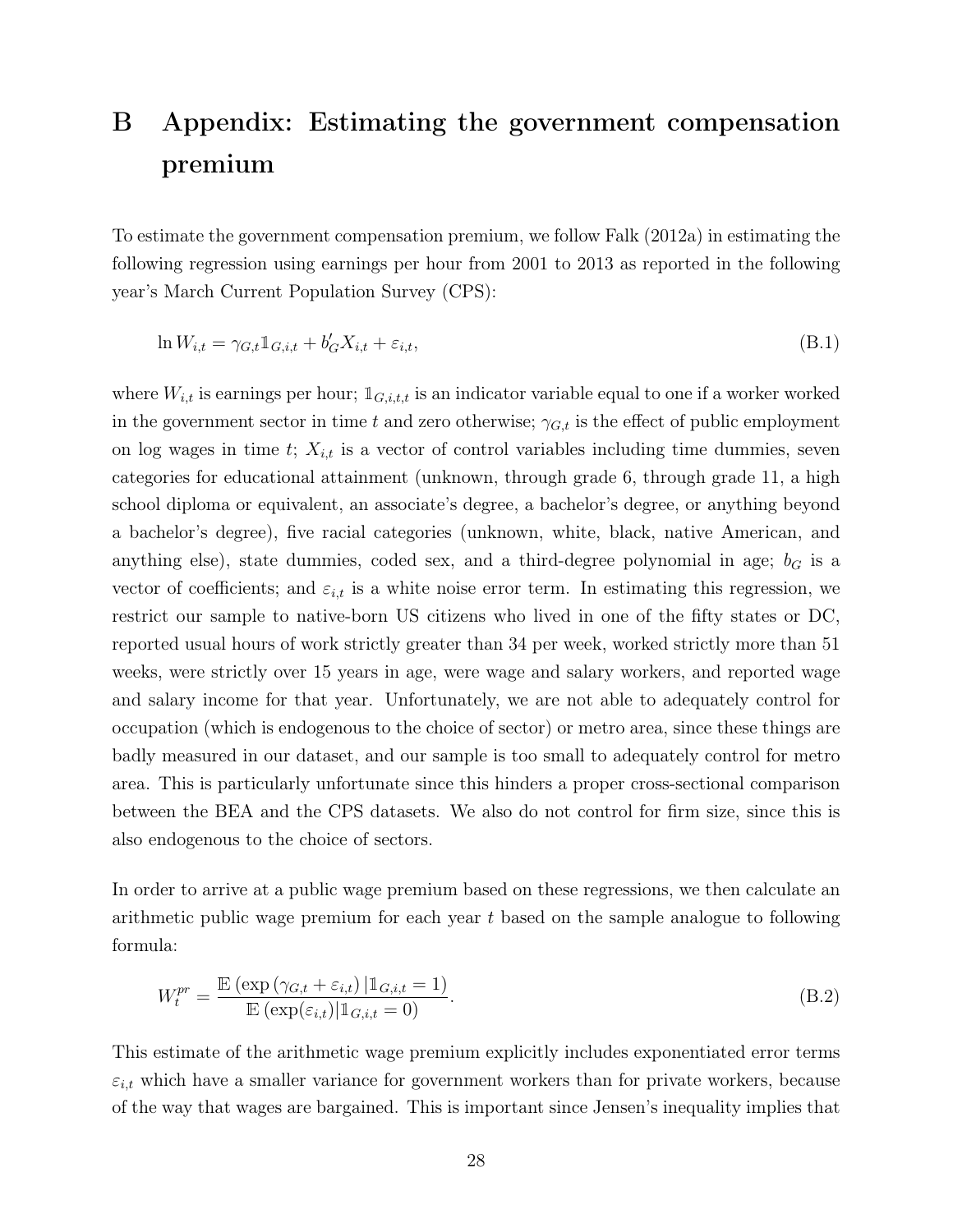this wage compression should push the arithmetic government wage premium down below the geometric wage premium given by  $\exp(\gamma_{G,t})$ .

A time series of geometric and arithmetic means for the estimated object  $W_t^{pr}$  $t^{pr}$  can be found in Table B1. This table shows that, over the course of our sample, the average government worker earns a wage 0.931 times as large as the that of the average comparable private worker, and that this ratio is somewhat smaller than that estimated using a geometric mean. Furthermore, this table shows that this ratio seems to have trended slightly upward over time, particularly during the Great Recession. This is in line with the idea that public wages only partially adjust in response to movements in private wages, since private wages were sluggish during that time. Furthermore, some additional checks reveal that our low estimates for the public wage ratio are caused by the presence of state and local workers in our sample. In fact, running the wage regression but separately controlling for federal or state and local workers yields an arithmetic mean federal wage premium of 1.150 and an arithmetic mean state and local wage premium of 0.879 (not shown). These results are much more in line with those of Falk (2012a).

However, it is important to point out that this measured wage premium excludes supplements to wages and salaries, particularly health care and pension benefits. This is an important omission, because as Falk (2012b) points out, a larger share of federal compensation than private compensation comes in the form of these supplements. In fact, using data provided in Table 1 of Falk (2012b), total compensation for full time federal workers, excluding paid leave, exceeds wages by a ratio of 1.461, while a similar ratio for private workers is given by 1.316. When we apply these ratios to the wage premium for the total government, thereby implicitly assuming that the government sector as a whole behaves like the federal sector in this respect, we arrive at a government compensation premium of 1.034 (or 1.0337). This suggests that the average government worker likely does earn a modest premium over a comparable private worker, though the exact size of this premium depends on the systematic ways in which the total government sector might differ from the federal sector with respect to benefits.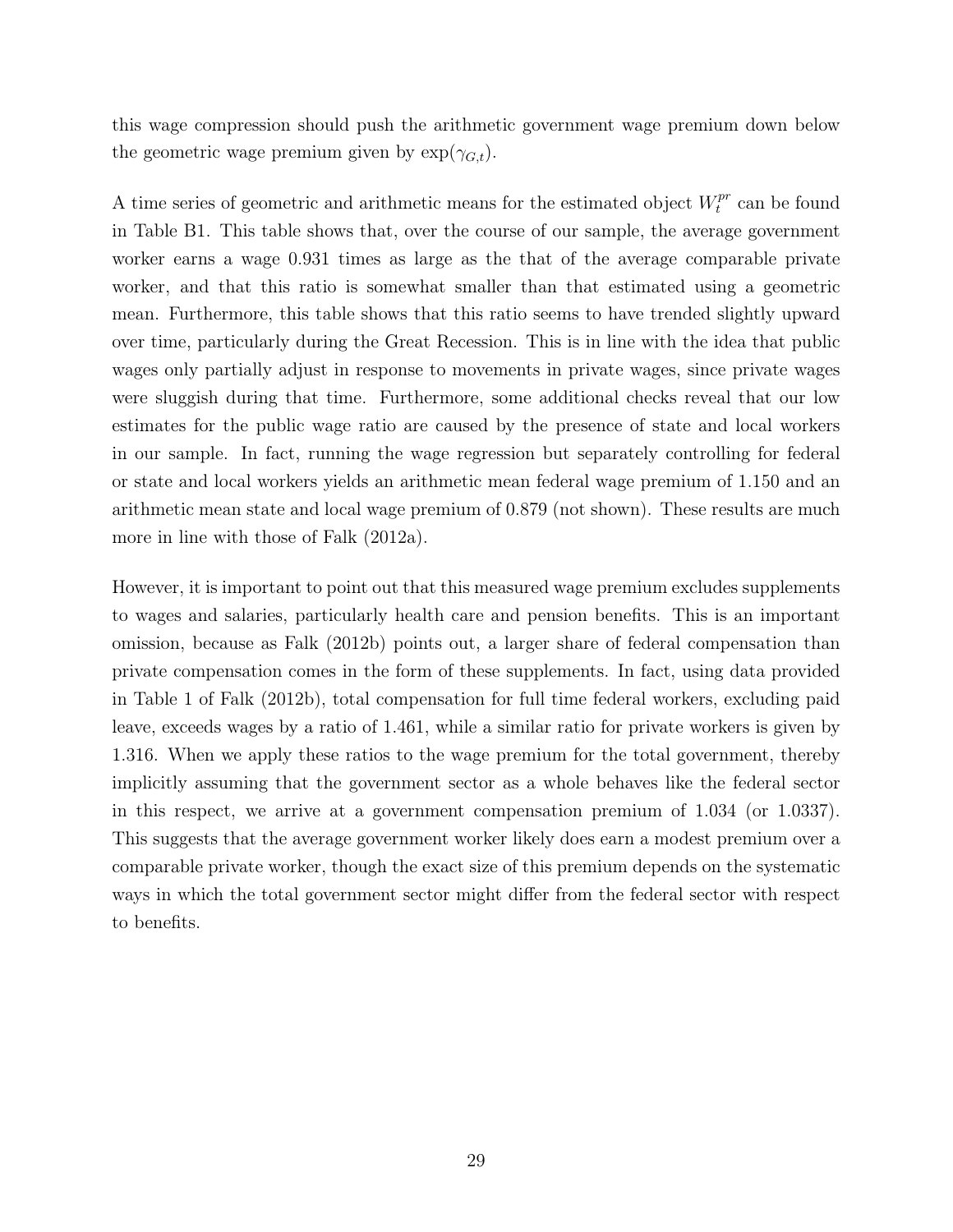### References

Afonso, António, and Pedro Gomes, 2014. "Interactions between private and public sector wages." Journal of Macroeconomics 39A, pages 97-112.

Albrecht, James,Monica Robayo-Abril, and Susan Vroman, 2015. "Public Sector Employment in an Equilibrium Search and Matching Model." Mimeo.

Andrés, Javier, Rafael Doménech, and Antonio Fatás, 2008. "The Stabilizing Role of Government Size." Journal of Economic Dynamics and Control 32(2), pages 571-593.

Baxter, Marianne, and Robert G. King, 1993. "Fiscal policy in general equilibrium." The American Economic Review 83(3), pages 315-334.

Borjas, George J., 2002. "The wage structure and the sorting of workers into the public sector." NBER Working Paper 9313.

Bradley, Jake, Fabien Postel-Vinay, and Hélène Turon, 2015. "Public Sector Wage Policy and Labor Market Equilibrium: A Structural Model." Mimeo.

Burdett, Ken, 2012. "Towards a theory of the labor market with a public sector." Labour Economics  $19(1)$ , pages 68-75.

Burdett, Ken, and Dale Mortensen, 1998. "Wage differentials, employer size and unemployment." International Economic Review 39(2), pages 257-273

Caponi, Vincenzo, 2014. "Public Employment Policies and Regional Unemployment Differences." IZA Discussion Paper 8511.

Chodorow-Reich, Gabriel, and Loukas Karabarbounis, 2015. "The Cyclicality of the Opportunity Cost of Employment." Mimeo.

Elsby, Michael W.L., and Ryan Michaels, 2013. "Marginal Jobs and Heterogeneous Firms." American Economic Journal: Macroeconomics 5(1), pages 1-48.

Falk, Justin, 2012a. "Comparing Wages in the Federal Government and the Private Sector." CBO Working Paper 2012-3, January 2012.

Falk, Justin, 2012b. "Comparing Benefits and Total Compensation in the Federal Government and the Private Sector." CBO Working Paper 2012-4, January 2012.

Fatás, Antonio, and Ilian Mihov, 2001. "Government size and automatic stabilizers: international and intranational evidence." Journal of International Economics 55(1), pages 3-28.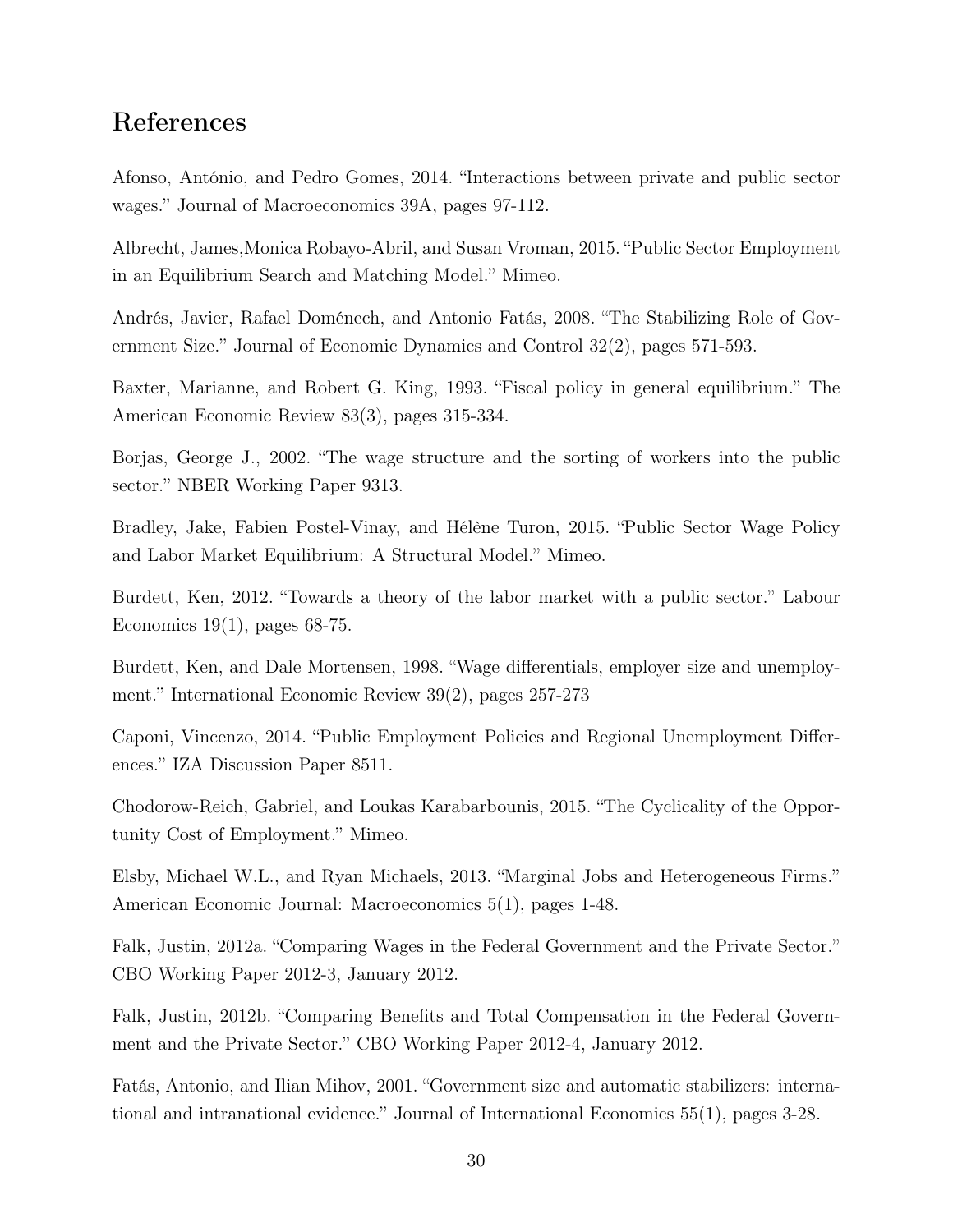Galí, Jordi, 1994. "Government size and macroeconomic stability." European Economic Review 38(1), pages 117-132.

Gomes, Pedro, 2015. "Optimal public sector wages." The Economic Journal 125(587), pages 1425-1451.

Hagedorn, Marcus, and Iourii Manovskii, 2008. "The Cyclical Behavior of Equilibrium Unemployment and Vacancies Revisited." The American Economic Review 98(4), pages 1692-1706.

Hall, Robert E., and Paul R. Milgrom, 2008. "The Limited Influence of Unemployment on the Wage Bargain." American Economic Review 98(4), pages 1653-1674.

Katz, Lawrence F., and Alan B. Krueger, 1991. "Changes in the Structure of Wages in the Public and Private Sectors." Research in Labor Economics 12, pages 137-172.

Quadrini, Vincenzo, and Antonella Trigari, 2007. "Public Employment and the Business Cycle." Scandinavian Journal of Economics 109(4), pages 723-742.

Petrongolo, Barbara, and Christopher A. Pissarides, 2001. "Looking into the Black Box: A Survey of the Matching Function." Journal of Economic Literature 39(2), pages 390-431.

Reicher, Claire A., 2014. "A set of estimated fiscal rules for a cross-section of countries: Stabilization and consolidation through which instruments?" Journal of Macroeconomics 42, pages 184-198.

Shimer, Robert, 2005. "The Cyclical Behavior of Equilibrium Unemployment and Vacancies." The American Economic Review 95(1), pages 25-49.

Silva, Jose I., and Manuel Toledo, 2009. "Labor Turnover Costs and the Cyclical Behavior of Vacancies and Unemployment." Macroeconomic Dynamics 13(S1), pages 76-96.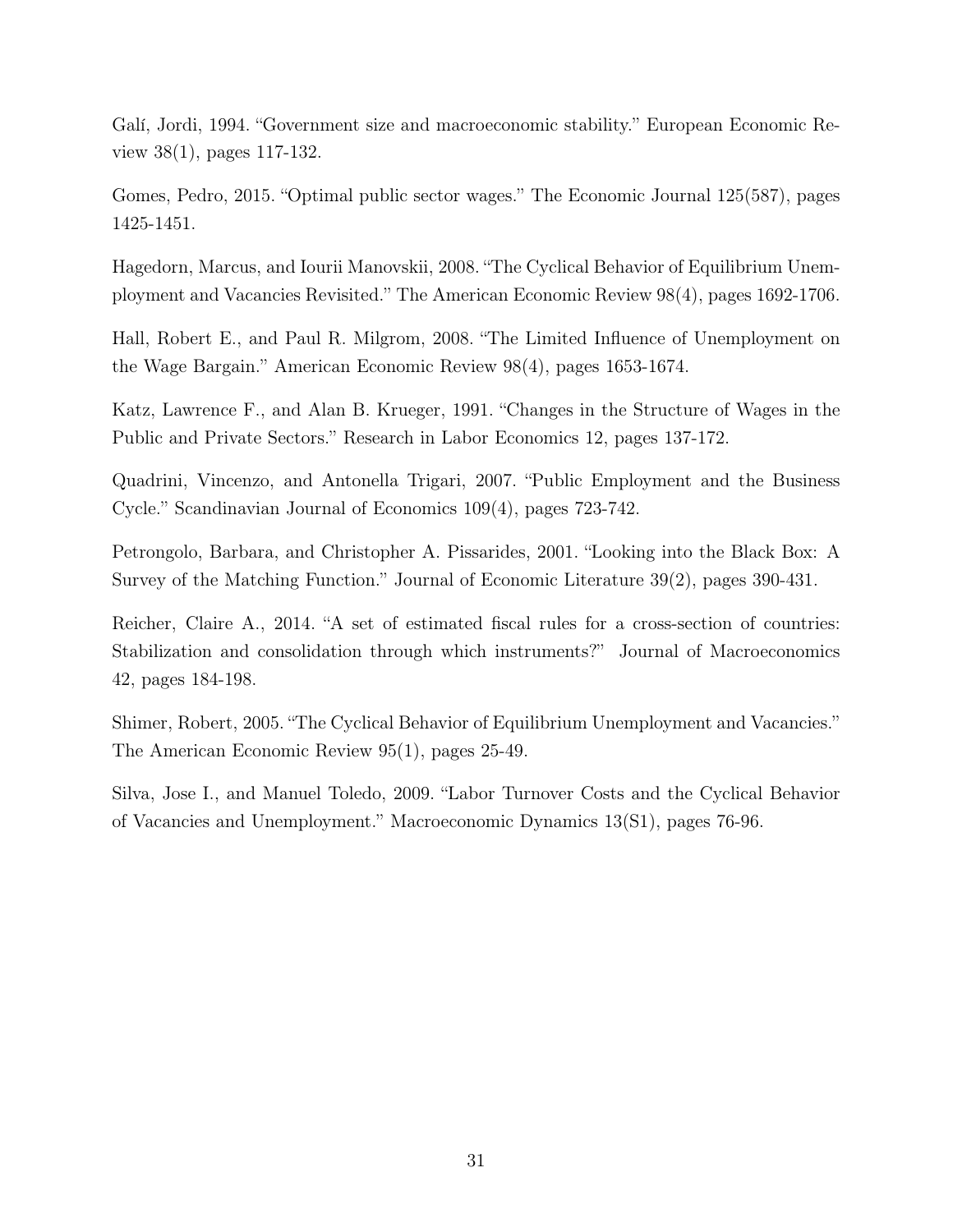|                               | Mean    | Std.   | Min.    | Max.    |
|-------------------------------|---------|--------|---------|---------|
| Log private wage $W_p$        | 3.66    | 0.16   | 3.26    | 4.39    |
| Private employment rate $E_p$ | 0.478   | 0.079  | 0.232   | 0.690   |
| Log private prod. $\pi$       | $-2.74$ | 0.20   | $-3.26$ | $-2.03$ |
| Log public wage $W_a$         | 4.02    | 0.14   | 3.72    | 4.53    |
| Public employment rate $E_q$  | 0.0896  | 0.0422 | 0.0365  | 0.3508  |
| Unemployment rate $U$         | 0.0672  | 0.0193 | 0.0323  | 0.2108  |
| Farm share                    | 0.0228  | 0.0220 | 0.0003  | 0.1521  |
| Mfg. share                    | 0.1059  | 0.0597 | 0.0156  | 0.4194  |
| Constr. share                 | 0.0712  | 0.0163 | 0.0266  | 0.1309  |
| Population (m)                | 0.621   | 1.243  | 0.060   | 12.765  |

Table 1: Summary statistics for observables

This table features the cross-sectional sample mean, standard deviation, minimum, and maximum for the main observables. Note that to make private productivity comparable to the private or public wage, one should add ln(1000) to log private productivity. Source: BEA, BLS, and authors' calculations.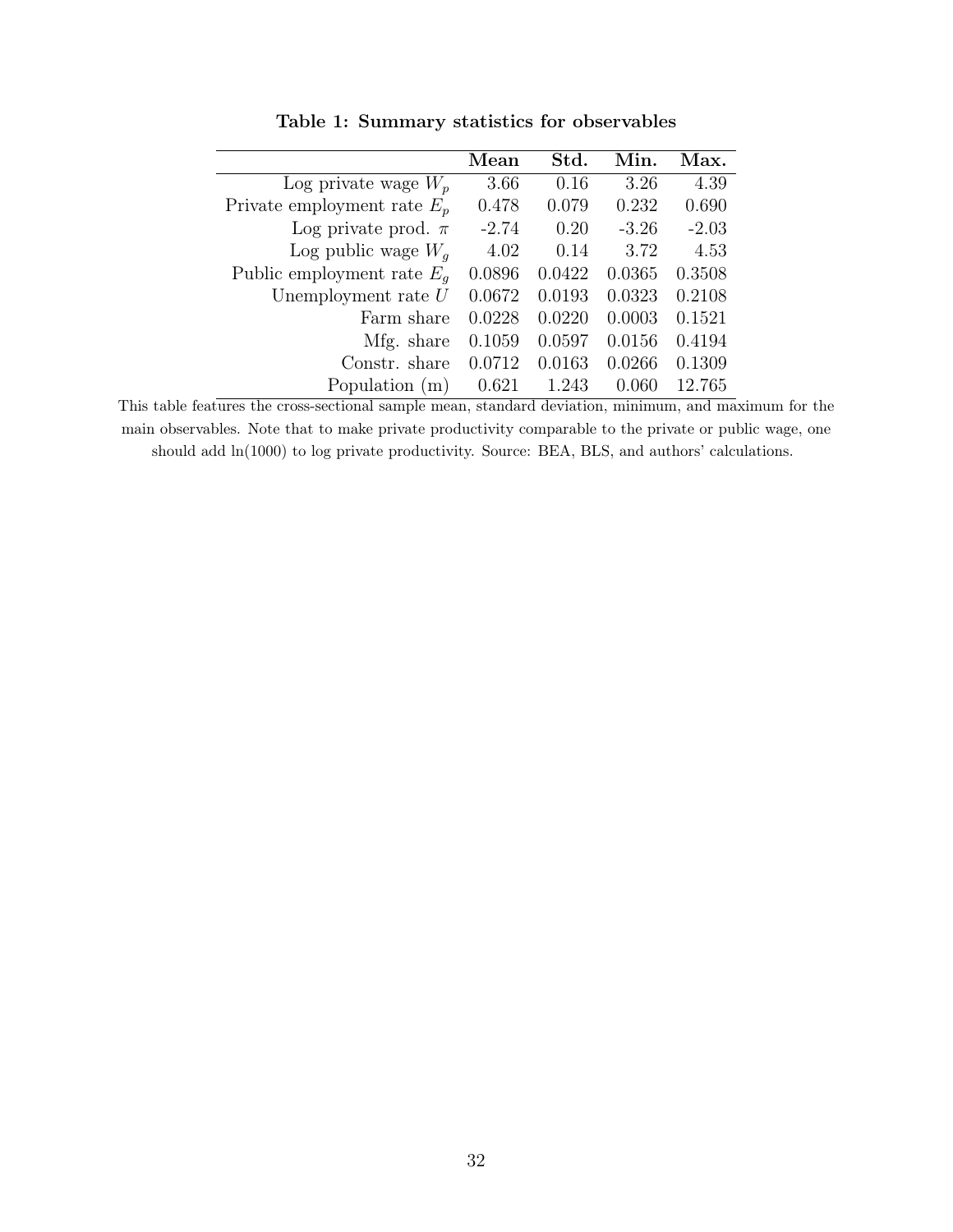|                    | Cross-sectional |            | Time-series   |            |
|--------------------|-----------------|------------|---------------|------------|
|                    | Log pub. wage   | Pub. empl. | Log pub. wage | Pub. empl. |
| Log private wage   | 0.222           |            | 0.364         |            |
| $(\text{std.})$    | 0.062           |            | 0.016         |            |
| Private employment |                 | $-0.087$   |               | 0.012      |
| $(\mathrm{std.})$  |                 | 0.078      |               | 0.005      |
| Farm share         | 0.208           | $-0.169$   |               |            |
| $(\text{std.})$    | 0.343           | 0.132      |               |            |
| Mfg. share         | $-0.912$        | $-0.211$   |               |            |
| $(\mathrm{std.})$  | 0.135           | 0.045      |               |            |
| Constr. share      | $-1.499$        | $-0.415$   |               |            |
| $(\mathrm{std.})$  | 0.515           | 0.181      |               |            |
| Population $(m)$   | 0.018           | $-0.006$   |               |            |
| $(\mathrm{std.})$  | 0.007           | 0.002      |               |            |
| $\,N$              | 306             | 306        | 8,381         | 8,381      |
| First-stage $F$    | 1,067           | 61.9       | 4,175         | 6,291      |

Table 2: Regression results: likely effects of private wages or employment on public wages or employment

This set of regressions captures the likely effects of private wages and private employment on public wages and employment, using log private productivity as an instrument for either private wages or private employment, in levels for the cross-sectional elasticities. For the time-series elasticities, two-year first differences are taken, with aggregate first-differences taken as instruments. The dependent variables are the log public wage  $W_g$  and public employment per capita  $E_g$ . The independent variables are the log private wage  $W_p$ , the private employment rate  $E_p$ , the shares of farm, manufacturing, and construction employment in private employment, and population (independent variables), at an MSA or NECTA level. The data are cross-sectional averages taking the average of period t and  $t - 1$  observations, in accordance with the timing assumptions used to derive growth rates. Coefficient estimates are followed by standard errors, and the row of the table lists the number of observations  $(N)$ . Source: BEA, BLS, and authors' calculations.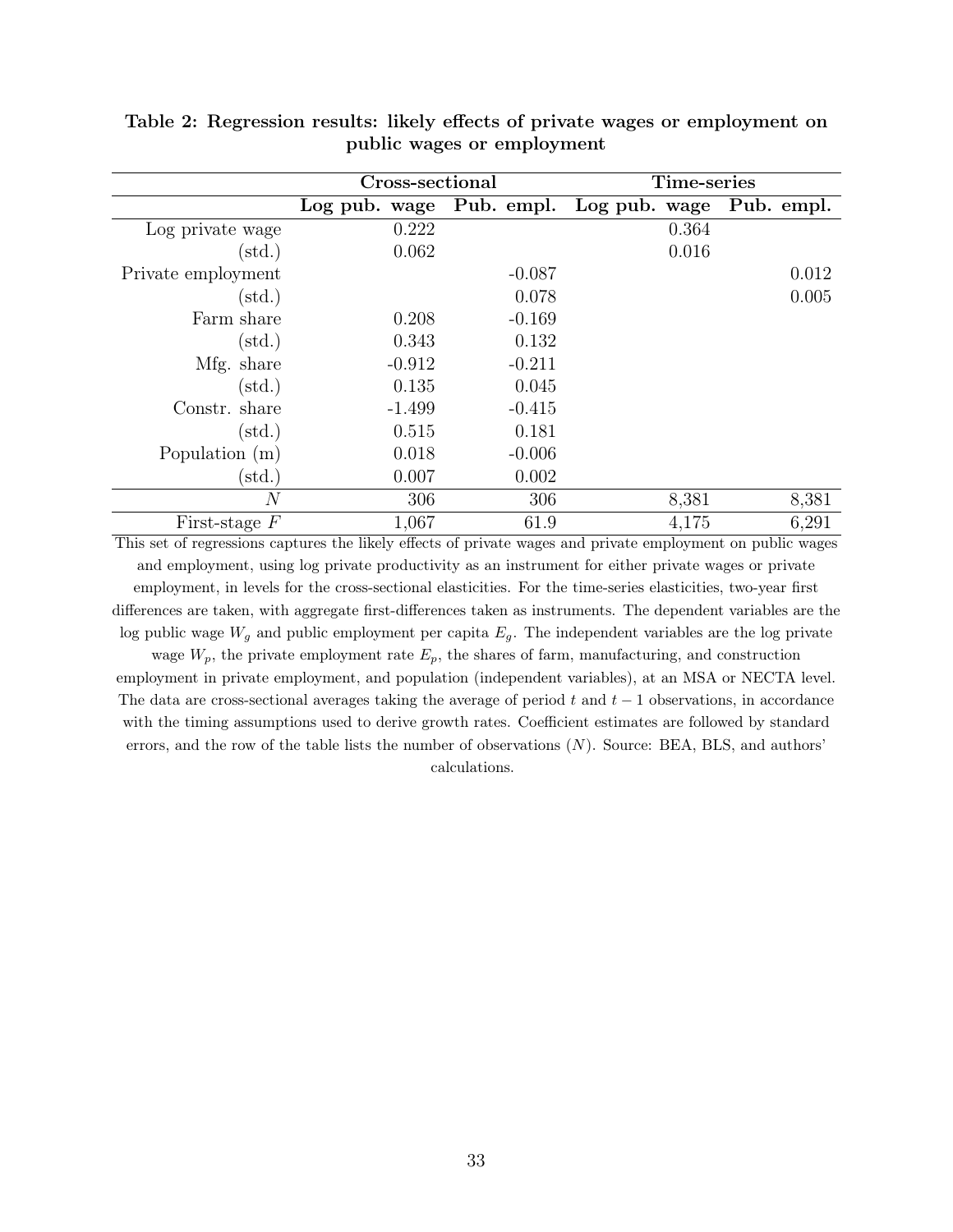|                           | Log vol. | Log priv. wage | Priv. empl. | Unempl.  |
|---------------------------|----------|----------------|-------------|----------|
| Log public wage shifter   | 0.476    | 0.092          | $-0.139$    | 0.042    |
| $(\mathrm{std.})$         | 0.130    | 0.032          | 0.031       | 0.009    |
| Public employment shifter | $-1.395$ | $-0.266$       | $-0.010$    | $-0.164$ |
| $(\mathrm{std.})$         | 0.360    | 0.080          | 0.098       | 0.026    |
| Log private prod.         | 0.091    | 0.651          | 0.167       | $-0.006$ |
| $(\mathrm{std.})$         | 0.099    | 0.029          | 0.019       | 0.005    |
| Farm share                | 1.079    | $-0.058$       | $-0.696$    | 0.313    |
| $(\mathrm{std.})$         | 0.727    | 0.135          | 0.205       | 0.074    |
| Mfg. share                | 1.280    | 0.174          | 0.135       | 0.019    |
| $(\mathrm{std.})$         | 0.430    | 0.064          | 0.076       | 0.021    |
| Constr. share             | 6.509    | $-1.909$       | $-1.022$    | $-0.040$ |
| $(\text{std.})$           | 1.259    | 0.351          | 0.305       | 0.087    |
| Population (m)            | 0.027    | 0.012          | $-0.004$    | 0.002    |
| $(\mathrm{std.})$         | 0.009    | 0.005          | 0.002       | 0.0004   |
| $\,R^2$                   | 0.254    | 0.868          | 0.378       | 0.298    |
| N                         | 306      | 306            | 306         | 306      |

Table 3: Regression results: effects of public wages and employment, purged

This set of regressions captures the unconditional cross-sectional statistical relationships among a set of dependent variables and independent variables. The dependent variables are the log standard deviation of the growth rate of private employment per capita (log volatility), the log private wage  $W_p$ , private employment per capita  $E_p$ , and the unemployment rate U. The dependent variables are the log public wage shifter  $W_g^*$ , the public employment shifter  $E_g^*$ , the log private productivity level, the shares of farm, manufacturing, and construction employment in private employment, and population (independent variables), at an MSA or NECTA level. The data are cross-sectional averages taking the average of period t and  $t-1$  observations, in accordance with the timing assumptions used to derive growth rates. Furthermore, the shifters are derived by "purging" log public wages and public employment of the effects of private wages and employment, employment shares, and population, using the coefficients in Table 2. Coefficient estimates are followed by robust standard errors, and the bottom two rows of the table list the R-squared values of each regression and the number of observations (N). Source: BEA, BLS, and authors'

calculations.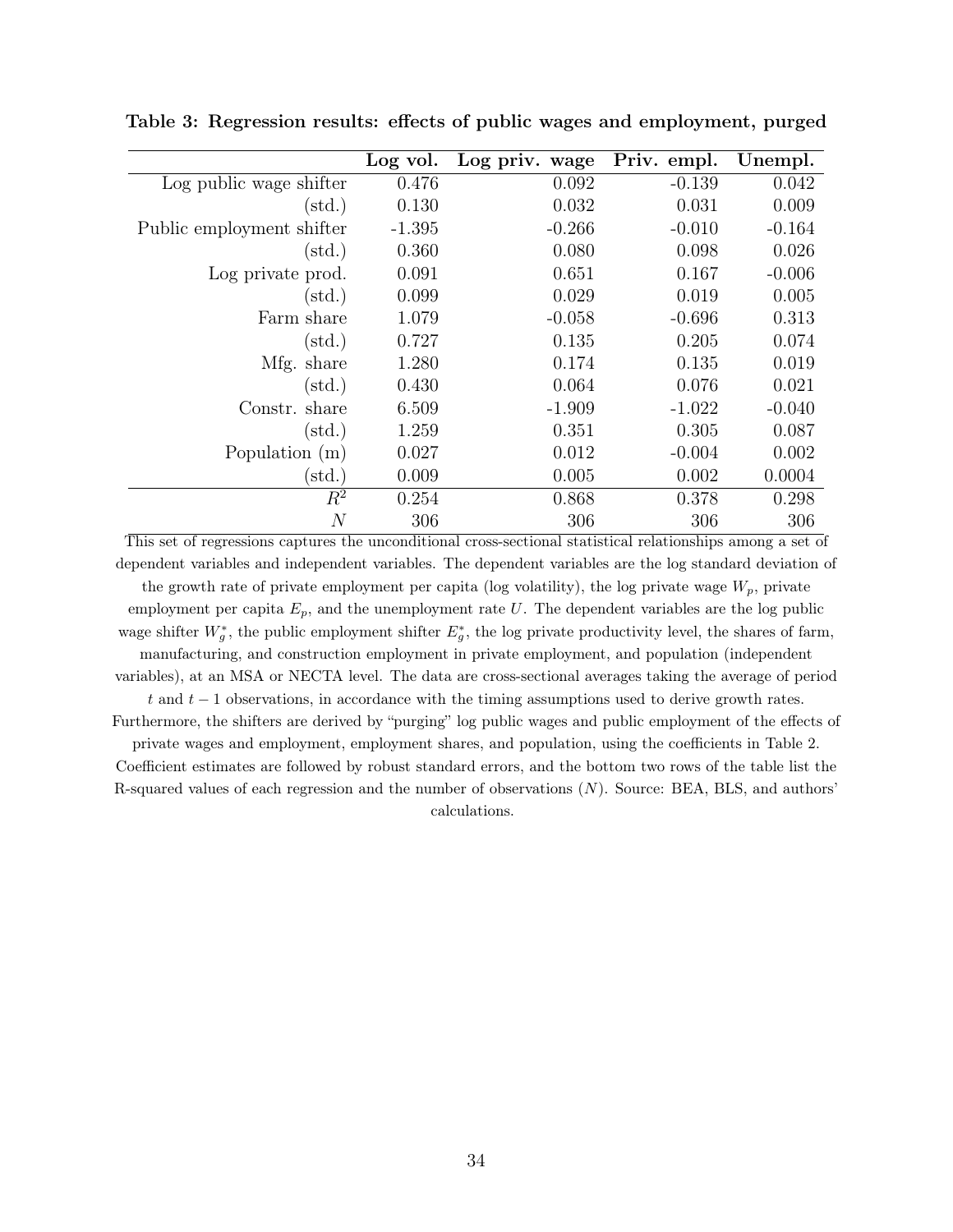|                   | Log vol. | Log priv. wage | Priv. empl. | Unempl.  |
|-------------------|----------|----------------|-------------|----------|
| Log public wage   | 0.418    | 0.147          | $-0.112$    | 0.039    |
| $(\text{std.})$   | 0.128    | 0.031          | 0.029       | 0.009    |
| Public employment | $-1.136$ | $-0.323$       | $-0.239$    | $-0.127$ |
| $(\text{std.})$   | 0.349    | 0.085          | 0.081       | 0.023    |
| Log private prod. | 0.012    | 0.626          | 0.181       | $-0.013$ |
| $(\text{std.})$   | 0.104    | 0.029          | 0.019       | 0.005    |
| Farm share        | 0.866    | $-0.115$       | $-0.696$    | 0.291    |
| $(\text{std.})$   | 0.745    | 0.135          | 0.208       | 0.075    |
| Mfg. share        | 1.390    | 0.233          | $-0.015$    | 0.025    |
| $(\text{std.})$   | 0.448    | 0.069          | 0.086       | 0.021    |
| Constr. share     | 7.038    | $-1.803$       | $-1.360$    | 0.001    |
| $(\text{std.})$   | 1.263    | 0.317          | 0.309       | 0.083    |
| Population $(m)$  | 0.012    | 0.007          | $-0.003$    | 0.0005   |
| $(\mathrm{std.})$ | 0.010    | 0.005          | 0.002       | 0.0005   |
| $R^2$             | 0.240    | 0.877          | 0.383       | 0.254    |
| $\overline{N}$    | 306      | 306            | 306         | 306      |

Table 4: Regression results: effects of public wages and employment, un-purged

This set of regressions captures the unconditional cross-sectional statistical relationships among a set of dependent variables and independent variables, which are not purged of the likely effects of private wages and employment. This is a robustness check to the results presented in Table 3. The dependent variables are the log standard deviation of the growth rate of private employment per capita (log volatility), the log private wage  $W_p$ , private employment per capita  $E_p$ , and the unemployment rate U. The dependent variables are the log public wage level  $W_g$ , public employment per capita  $E_g$ , the log private productivity level, the shares of farm, manufacturing, and construction employment in private employment, and population (independent variables), at an MSA or NECTA level. Wages and productivity are equal to private compensation and private GDP per employee, respectively. The data are cross-sectional averages taking the average of period t and  $t - 1$  observations, in accordance with the timing assumptions used to derive growth rates. Coefficient estimates are followed by robust standard errors, and the bottom two rows of the table list the R-squared values of each regression and the number of observations  $(N)$ . Source: BEA, BLS, and authors' calculations.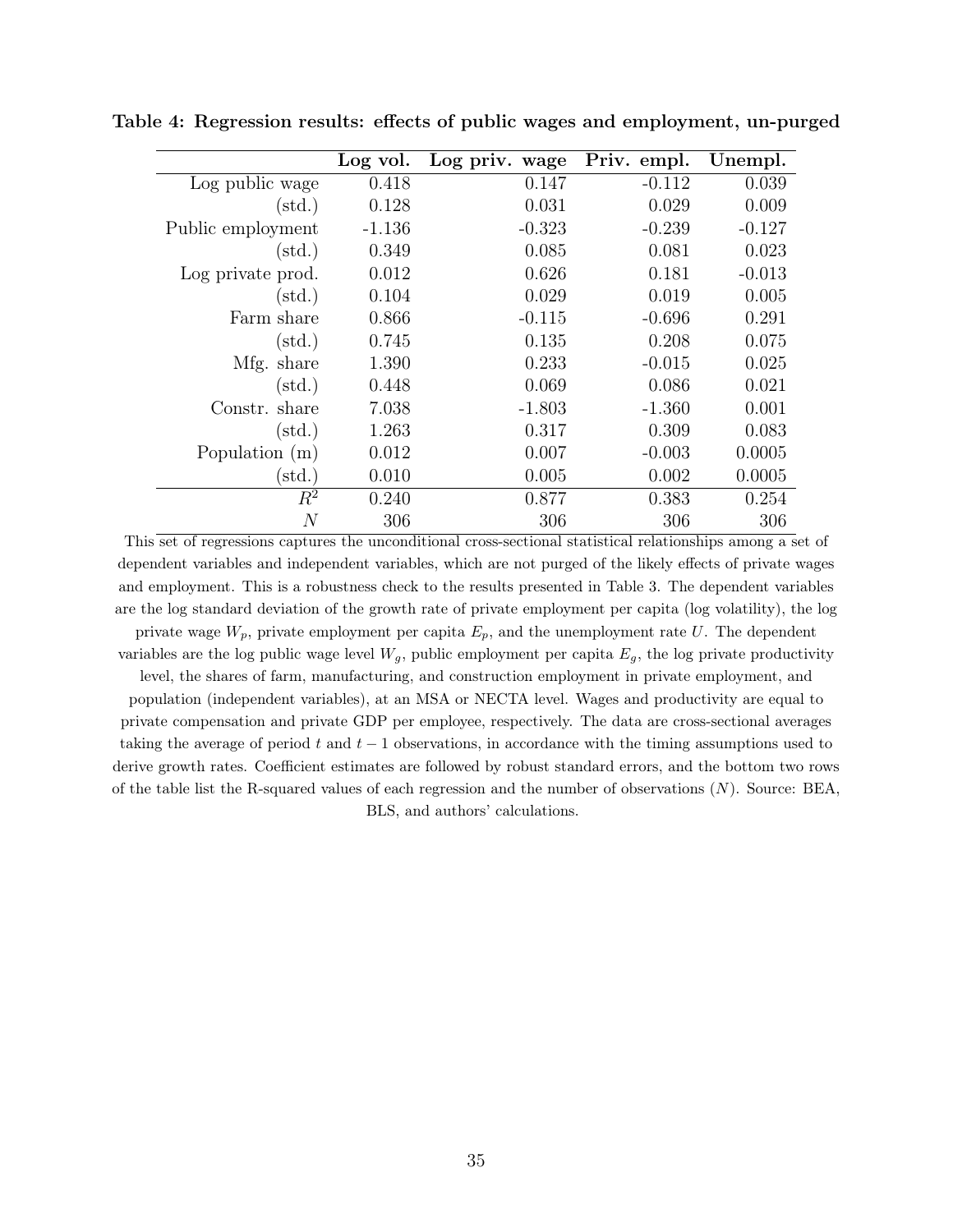| Target           | Description                     | Value   | Remarks                               |
|------------------|---------------------------------|---------|---------------------------------------|
| $W_q/W_p$        | Gross pub. wage premium         | 1.0337  | CPS data                              |
| $E_q/(E_q+E_p)$  | Public employment share         | 0.1579  | Cross-sectional mean                  |
| U                | Unemployment rate               | 0.0673  | Cross-sectional mean                  |
| $\lambda_p$      | Private sep. rate               | 0.0184  | JOLTS nationwide mean                 |
| $\lambda_g$      | Public sep. rate                | 0.0077  | JOLTS nationwide mean                 |
| $\boldsymbol{r}$ | Discount rate                   | 0.0033  | Target: 4 percent per year            |
| β                | Workers' bargaining power       | 0.5     | Standard calibration                  |
| $c/W_p$          | Hiring cost                     | 0.42    | Target of $0.14/\text{qtr}$ , monthly |
| $b/W_n$          | Replacement rate                | 0.8342  | Derived from $c$                      |
| $\psi/W_p$       | Govt. demand parameter          | 0.8476  | NIPA, cross-sectional data            |
| $\pi$            | Productivity                    | 1       | Normalization                         |
| $\boldsymbol{a}$ | Match elasticity                | $0.4\,$ | Petrongolo and Pissarides (2001)      |
| $\sigma$         | Consumption utility parameter   |         | Log preferences                       |
| $\gamma_W$       | Response of pub. to priv. wages | 0.3644  | Time-series elasticity                |
| $\gamma_E$       | Response of pub. to priv. empl. | 0.0124  | Time-series elasticity                |

Table 5: Model calibration, baseline model

This table lists a set of model calibrations for the baseline random search model calibrated to

cross-sectional means (or aggregate means) for U.S. data, from 2001 to 2013. Source: BEA, BLS, and authors' calculations.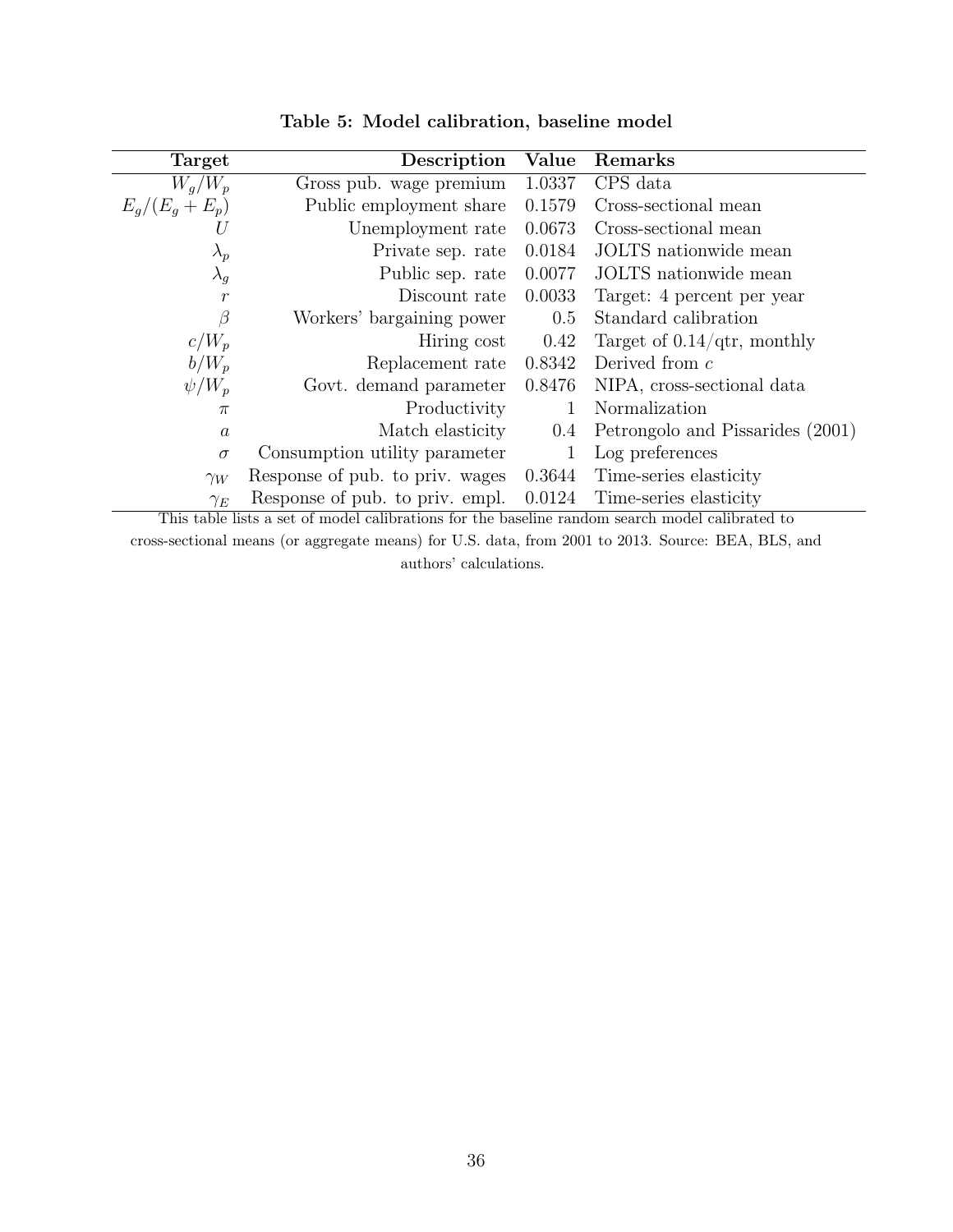| Object                                 | (1)       | $\bf(2)$  | (3)      | Data     |  |
|----------------------------------------|-----------|-----------|----------|----------|--|
| $\overline{a}$                         | 1.0       | 0.4       | 0.4      |          |  |
| $\sigma$                               | 0.0       | 0.0       | 1.0      |          |  |
| Responses to log public wage shifter   |           |           |          |          |  |
| Log volatility                         | 5.393     | 7.889     | 3.169    | 0.476    |  |
| Log private wages                      | 0.000     | 0.062     | 0.052    | 0.092    |  |
| Private employment                     | $-0.642$  | $-0.280$  | $-0.235$ | $-0.229$ |  |
| Responses to public employment shifter |           |           |          |          |  |
| Log volatility                         | 5.719     | 5.889     | $-0.809$ | $-0.848$ |  |
| Log private wages                      | 0.000     | 0.017     | $-0.060$ | $-0.162$ |  |
| Private employment                     | $-1.120$  | $-1.022$  | $-0.676$ | $-0.010$ |  |
| Responses to log private productivity  |           |           |          |          |  |
| Log volatility                         | $-12.002$ | $-11.575$ | $-1.871$ | 0.091    |  |
| Log private wages                      | 1.009     | 0.932     | 0.972    | 0.651    |  |
| Private employment                     | 0.796     | 0.347     | 0.168    | 0.275    |  |

Table 6: Implied responses, varying  $a$  and  $\sigma$ , baseline model

This table lists a set of model calibrations and implied (semi-)elasticities for the baseline random search model calibrated to cross-sectional averages for U.S. data, from 2001 to 2013. Model variant (1) is the baseline model with just the bargaining channel. Model variant (2) adds the tightness channel onto that model. Model variant (3) adds a variable outside option, following the business cycle literature. The fourth column contains analogous values from the data, based on estimates from Table 3, taking the implied labor force participation rate (0.6073) into account. Values in italics are statistically indistinguishable from zero.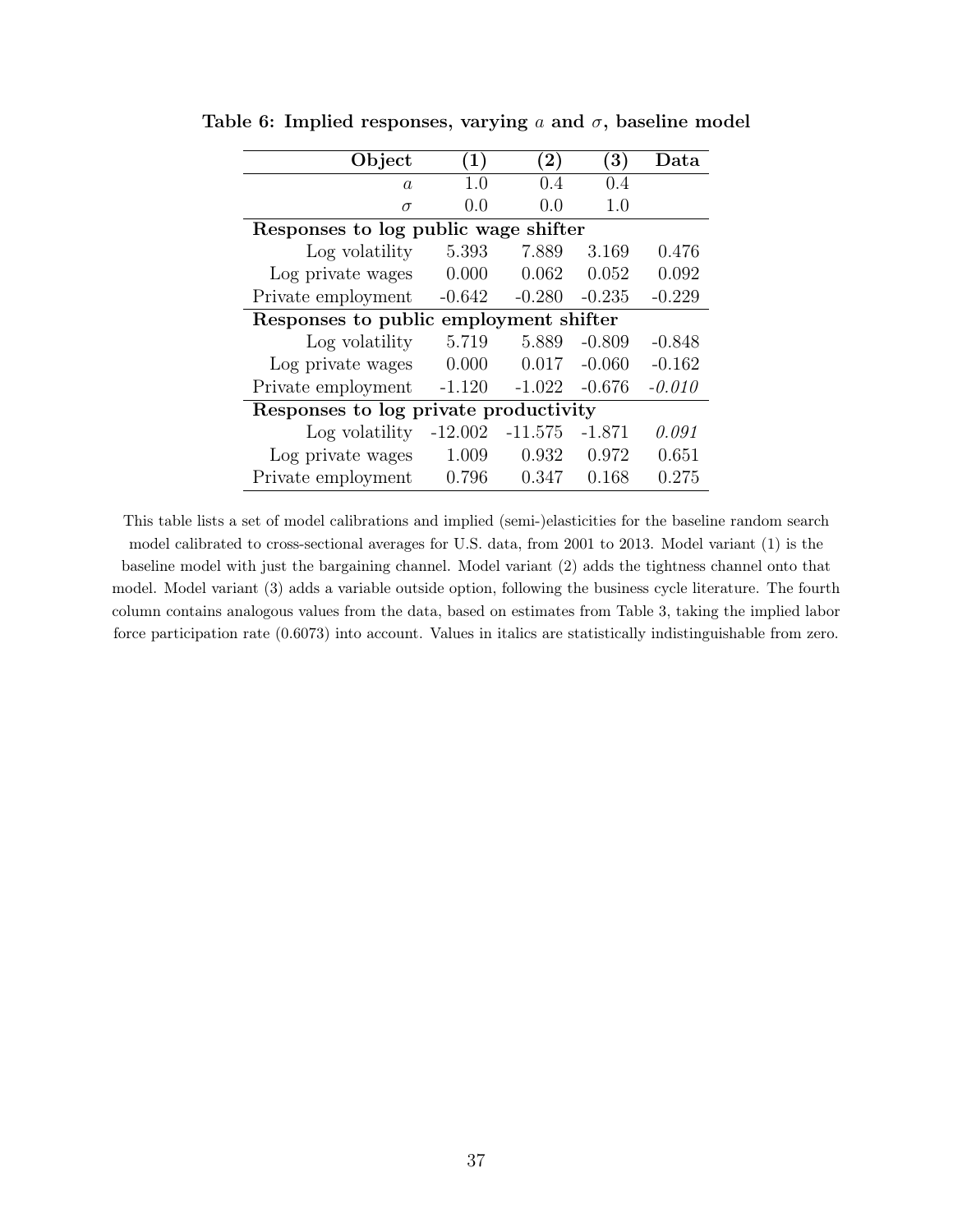| Object                                 | <b>Benchmark</b> | $\left(1\right)$ | $\bf (2)$ | $\mathbf{3})$ | $\left( 4\right)$ |  |
|----------------------------------------|------------------|------------------|-----------|---------------|-------------------|--|
| $\gamma_W$                             | 0.3644           | 0.0000           | 1.0000    | 0.0000        | 1.0000            |  |
| $\gamma_E$                             | 0.0124           | 0.0000           | 0.0000    | 0.1875        | 0.1875            |  |
| Responses to log public wage shifter   |                  |                  |           |               |                   |  |
| Log volatility                         | 3.169            | 3.428            | $-3.135$  | 3.553         | $-3.020$          |  |
| Log private wages                      | 0.052            | 0.051            | 0.054     | 0.053         | 0.056             |  |
| Private employment                     | $-0.235$         | $-0.233$         | $-0.246$  | $-0.207$      | $-0.218$          |  |
| Responses to public employment shifter |                  |                  |           |               |                   |  |
| Log volatility                         | $-0.809$         | $-0.848$         | $-0.713$  | $-1.368$      | $-1.267$          |  |
| Log private wages                      | $-0.060$         | $-0.060$         | $-0.063$  | $-0.053$      | $-0.056$          |  |
| Private employment                     | $-0.676$         | $-0.687$         | $-0.673$  | $-0.609$      | $-0.597$          |  |
| Responses to log private productivity  |                  |                  |           |               |                   |  |
| Log volatility                         | $-1.871$         | $-3.277$         | $-0.360$  | $-3.415$      | $-0.369$          |  |
| Log private wages                      | 0.972            | 0.954            | 1.005     | 0.951         | 1.005             |  |
| Private employment                     | 0.168            | 0.251            | 0.018     | 0.223         | 0.016             |  |

Table 7: Sensitivity to public policy changes, varying  $\gamma_W$  and  $\gamma_E$ 

This table lists a set of model calibrations and implied (semi-)elasticities for the random search model calibrated to cross-sectional averages for U.S. data, from 2001 to 2013. Model variant (1) is the baseline model with no response of public wages or public employment to their private counterparts. Model variant (2) adds full adjustment (1:1) in public wages to model (1). Model variant (3) adds full adjustment in public employment to model (1). Model variant (4) adds full adjustment in public wages and public employment to model (1).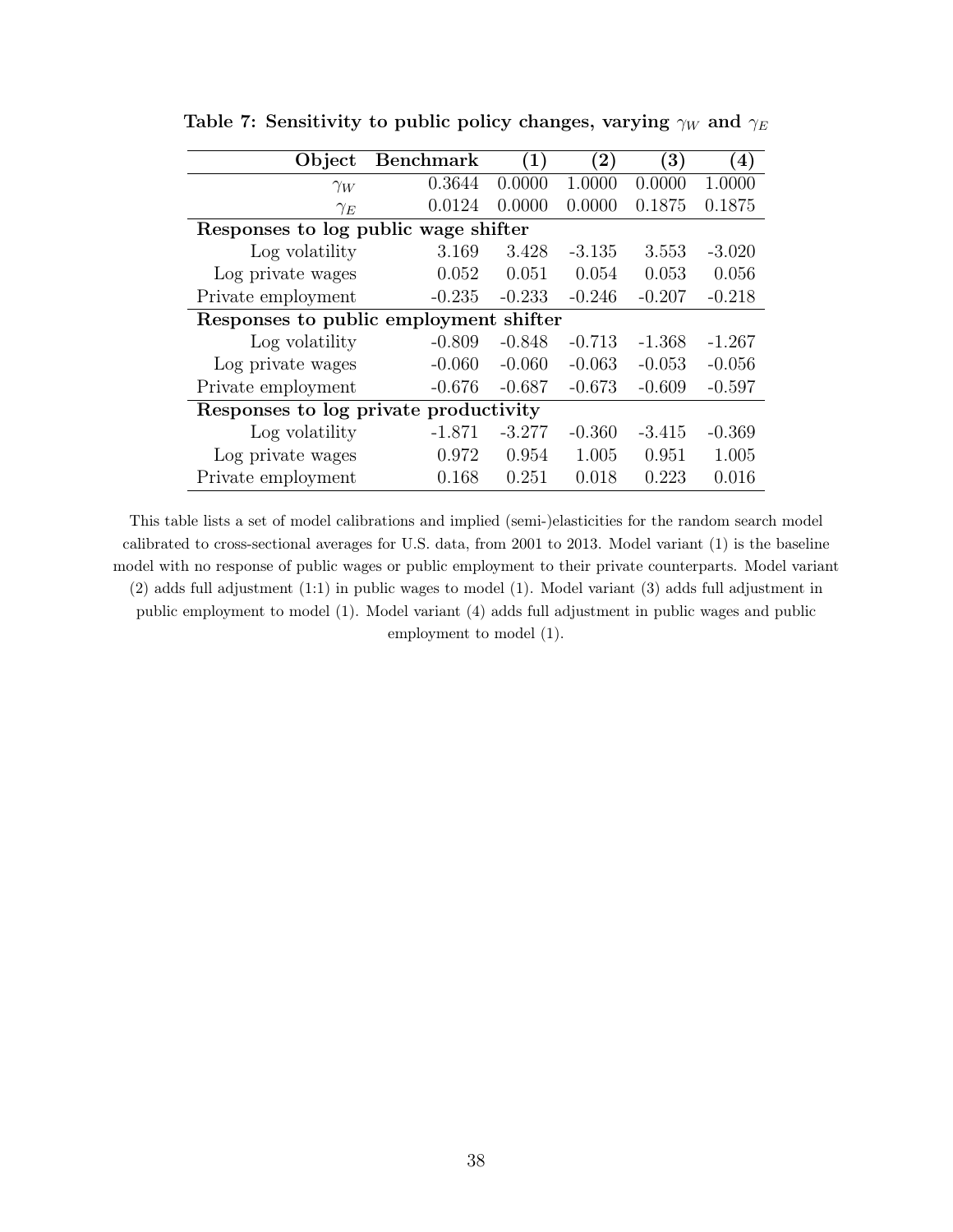| Object                                | <b>Benchmark</b>                          | (1)      | $\bf (2)$ | $\left( 3\right)$ | $\left( 4\right)$ |  |  |
|---------------------------------------|-------------------------------------------|----------|-----------|-------------------|-------------------|--|--|
| $W_q/W_p$                             | 1.0337                                    | 1.0000   | 1.0674    | 1.0337            | 1.0337            |  |  |
| $c/W_p$                               | 0.4200                                    | 0.4200   | 0.4200    | 0.2100            | 0.8400            |  |  |
| $b/W_p$                               | 0.8353                                    | 0.8867   | 0.7838    | 0.8919            | 0.7220            |  |  |
| Responses to log public wage shifter  |                                           |          |           |                   |                   |  |  |
| Log volatility                        | 3.169                                     | 3.566    | 2.873     | 2.101             | 2.715             |  |  |
| Log private wages                     | 0.052                                     | 0.056    | 0.049     | 0.039             | 0.062             |  |  |
| Private employment                    | $-0.235$                                  | $-0.255$ | $-0.220$  | $-0.355$          | $-0.140$          |  |  |
|                                       | shifter<br>Responses to public employment |          |           |                   |                   |  |  |
| Log volatility                        | $-0.809$                                  | $-3.286$ | 1.051     | $-2.299$          | 1.810             |  |  |
| Log private wages                     | $-0.060$                                  | $-0.087$ | $-0.039$  | $-0.050$          | $-0.058$          |  |  |
| Private employment                    | $-0.676$                                  | $-0.560$ | $-0.771$  | $-0.500$          | $-0.817$          |  |  |
| Responses to log private productivity |                                           |          |           |                   |                   |  |  |
| Log volatility                        | $-1.871$                                  | $-2.116$ | $-1.691$  | $-1.143$          | $-1.695$          |  |  |
| Log private wages                     | 0.972                                     | 0.969    | 0.974     | 0.978             | 0.969             |  |  |
| Private employment                    | 0.168                                     | 0.182    | 0.156     | 0.239             | 0.111             |  |  |

Table 8: Sensitivity to steady states, varying  $W_g/W_p$  and  $b/W_p$ 

This table lists a set of model calibrations and implied (semi-)elasticities for the random search model calibrated to cross-sectional averages for U.S. data, from 2001 to 2013. Model variant (1) is the baseline model with no public wage premium. Model variant (2) is the baseline model but with double the wage premium. Model variant (3) is the baseline model with the ratio  $c/W_p$  set to half its baseline value. Model variant (4) is the baseline model with the ratio  $c/W_p$  set to double its baseline value.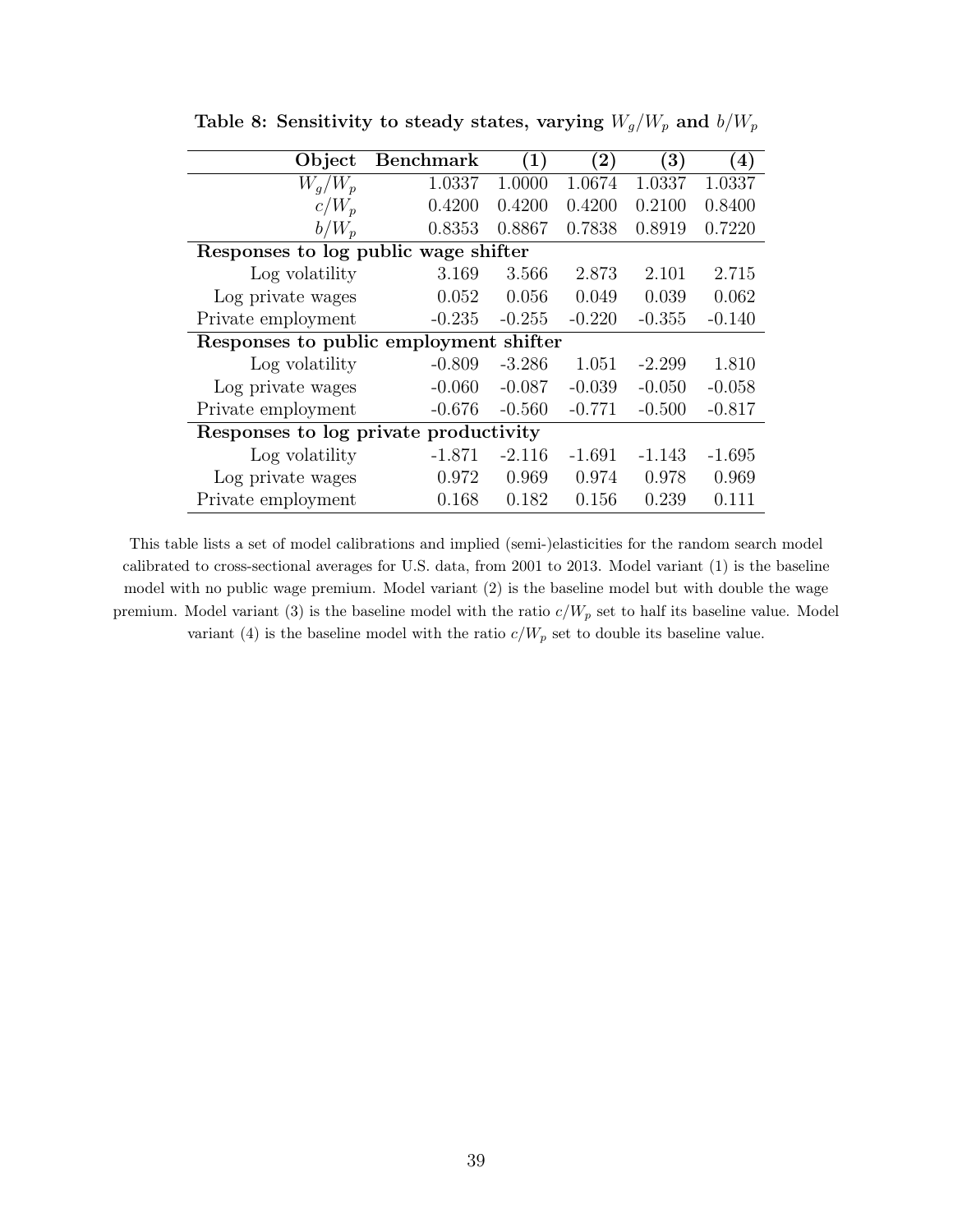| Object                                 | (1)       | $\rm(2)$  | (3)      | Data     |  |  |
|----------------------------------------|-----------|-----------|----------|----------|--|--|
| a                                      | 1.0       | 0.4       | 0.4      |          |  |  |
| $\sigma$                               | 0.0       | 0.0       | 1.0      |          |  |  |
| Responses to log public wage shifter   |           |           |          |          |  |  |
| Log volatility                         | 5.393     | 6.636     | $-4.573$ | 0.476    |  |  |
| Log private wages                      | 0.000     | 0.000     | $-0.021$ | 0.092    |  |  |
| Private employment                     | $-0.642$  | $-0.642$  | $-0.501$ | $-0.229$ |  |  |
| Responses to public employment shifter |           |           |          |          |  |  |
| Log volatility                         | 5.719     | 6.944     | $-0.575$ | $-0.848$ |  |  |
| Log private wages                      | 0.000     | 0.000     | $-0.065$ | $-0.162$ |  |  |
| Private employment                     | $-1.120$  | $-1.120$  | $-0.695$ | $-0.010$ |  |  |
| Responses to log private productivity  |           |           |          |          |  |  |
| Log volatility                         | $-12.002$ | $-10.542$ | 3.028    | 0.091    |  |  |
| Log private wages                      | 1.009     | 0.976     | 1.018    | 0.651    |  |  |
| Private employment                     | 0.796     | 0.604     | 0.335    | 0.275    |  |  |

Table 9: Implied responses, varying a and  $\sigma$ , directed search model

This table lists a set of model calibrations and implied (semi-)elasticities for the baseline directed search model calibrated to cross-sectional averages for U.S. data, from 2001 to 2013. Model variant (1) is the directed search model with just the bargaining channel. Model variant (2) adds the tightness channel onto that model. Model variant (3) adds a variable outside option, following the business cycle literature. The fourth column contains analogous values from the data, based on estimates from Table 3, taking the implied labor force participation rate (0.6073) into account. Values in italics are statistically indistinguishable from zero.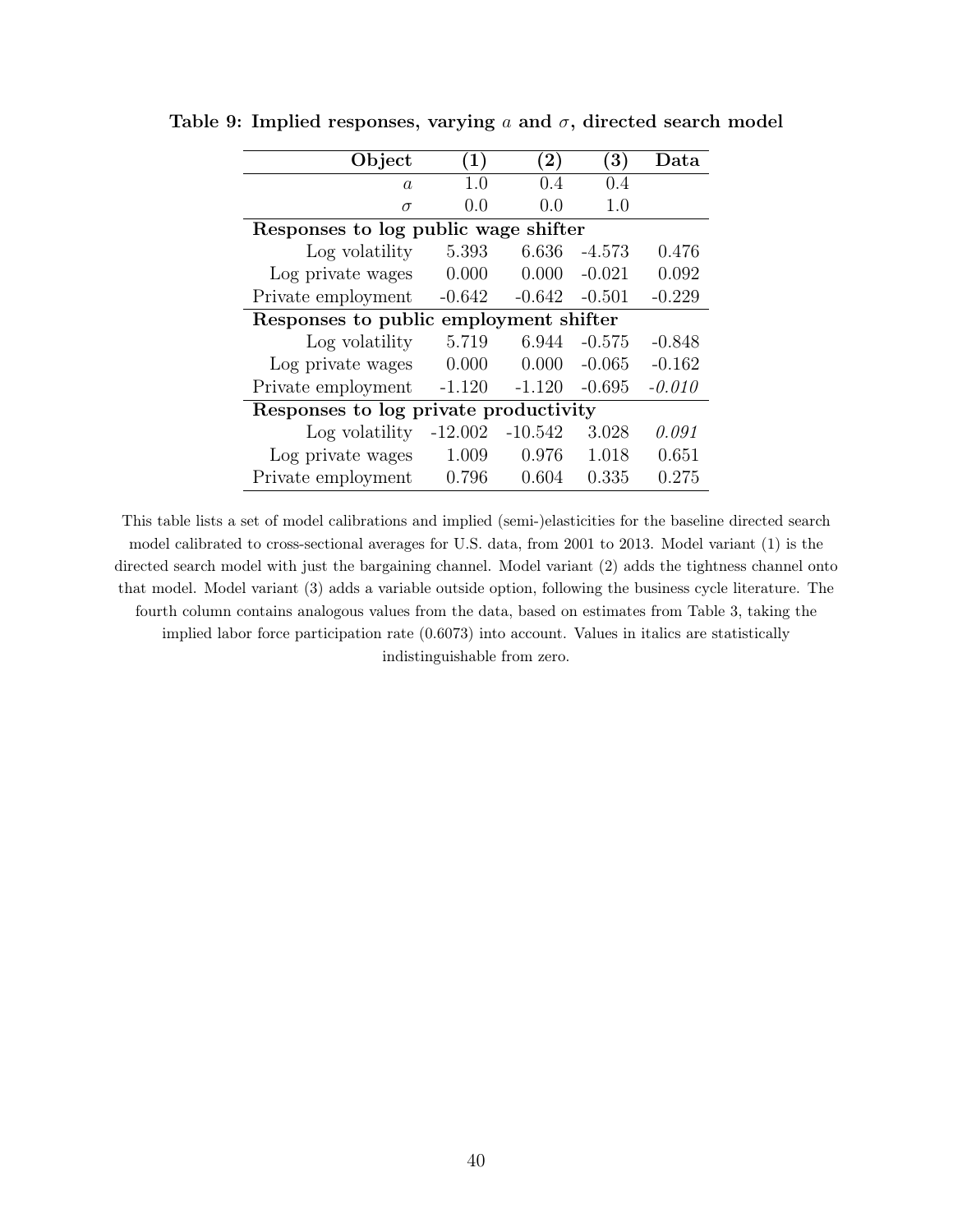| Year | Gross wage prem. | Gross wage prem. | Gross comp. prem. |
|------|------------------|------------------|-------------------|
|      | Geometric)       | Arithmetic)      | (Arithmetic)      |
| 2001 | 0.925            | 0.873            |                   |
| 2002 | 0.951            | 0.902            |                   |
| 2003 | 0.957            | 0.933            |                   |
| 2004 | 0.978            | 0.933            |                   |
| 2005 | 0.976            | 0.926            |                   |
| 2006 | 0.986            | 0.953            |                   |
| 2007 | 0.968            | 0.926            |                   |
| 2008 | 0.968            | 0.921            |                   |
| 2009 | 0.984            | 0.941            |                   |
| 2010 | 0.989            | 0.954            |                   |
| 2011 | 0.901            | 0.937            |                   |
| 2012 | 0.997            | 0.956            |                   |
| 2013 | 0.946            | 0.909            |                   |
| Mean | 0.973            | 0.931            | 1.034             |

Table B1: Gross public wage premium based on CPS data

This time series displays the estimated gross public wage premium  $W_t^{pr}$  for the years 2001 through 2013, based on CPS data and the authors' calculations. The time-series mean is calculated according to the timing conventions used elsewhere in the paper. The compensation premium is equal to mean wages adjusted using the ratios of federal and private compensation to wages for workers who worked full time, provided by Falk (2012b).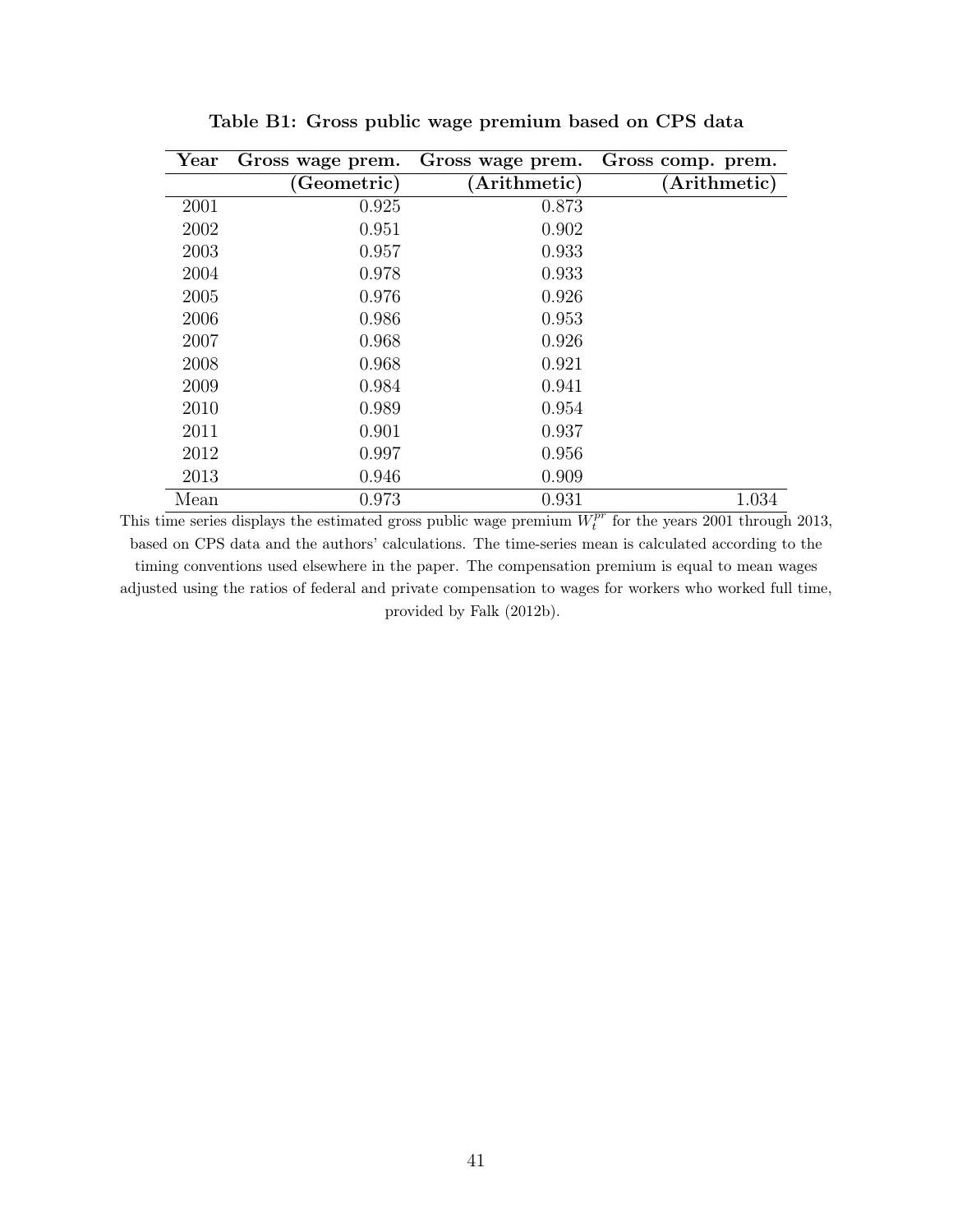



This figure shows the average public employment rate (as a share of population) and log volatility (the log standard deviation of private employment growth) for the metro areas in our full sample. The red line gives the best fit based on an OLS regression. Sample: 2001-2013. Source: BEA and authors' calculations.